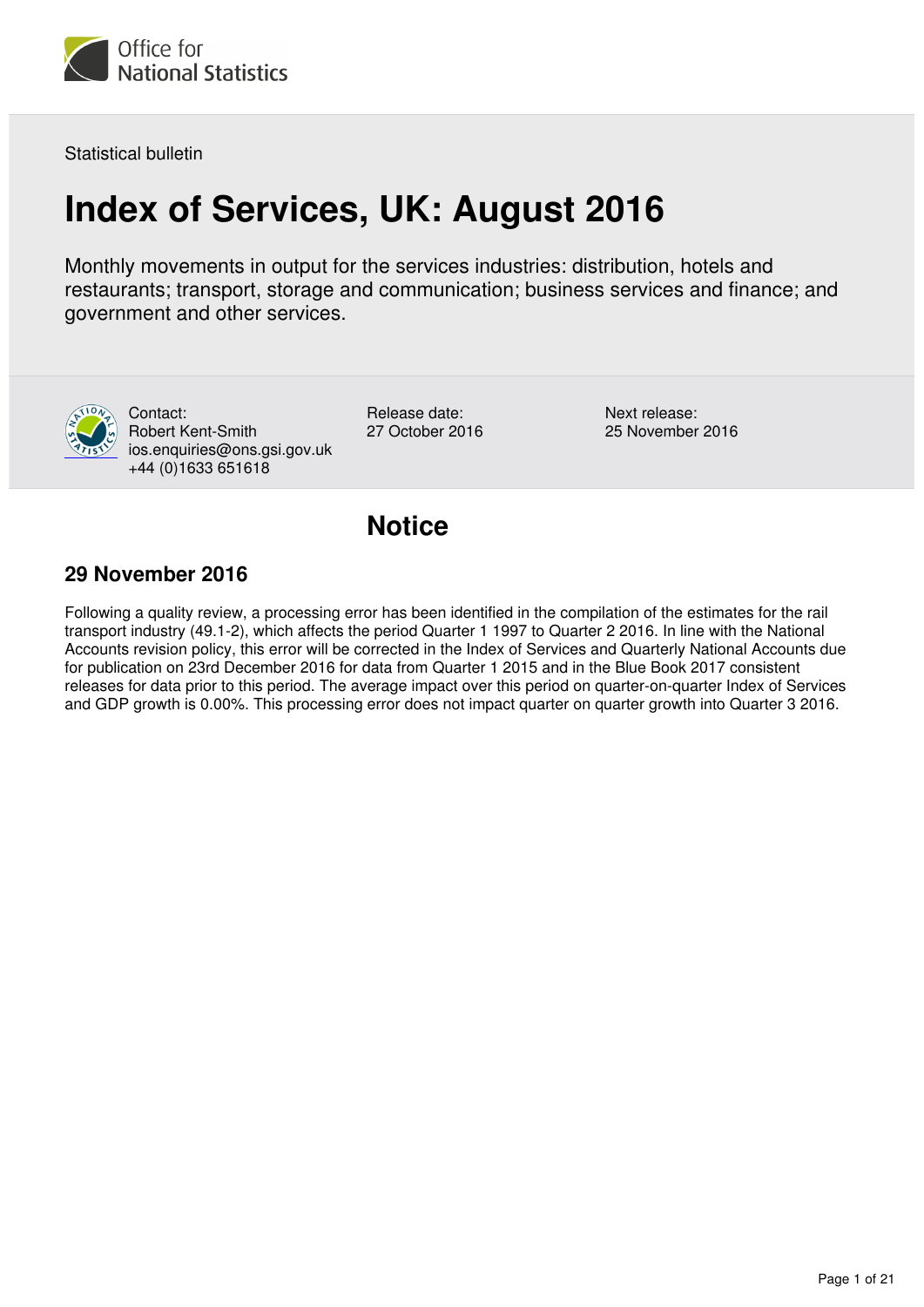# **Table of contents**

- 1. [Main points](#page-2-0)
- 2. [Changes to publication schedule for economic statistics](#page-2-1)
- 3. [Understanding the Index of Services \(IoS\)](#page-2-2)
- 4. [Main information](#page-4-0)
- 5. [Economic background](#page-6-0)
- 6. [GDP impact and components](#page-9-0)
- 7. [Component analysis](#page-12-0)
- 8. [Industry spotlight: Scientific Research and Development](#page-13-0)
- 9. [Quality and methodology](#page-14-0)
- 10. Background notes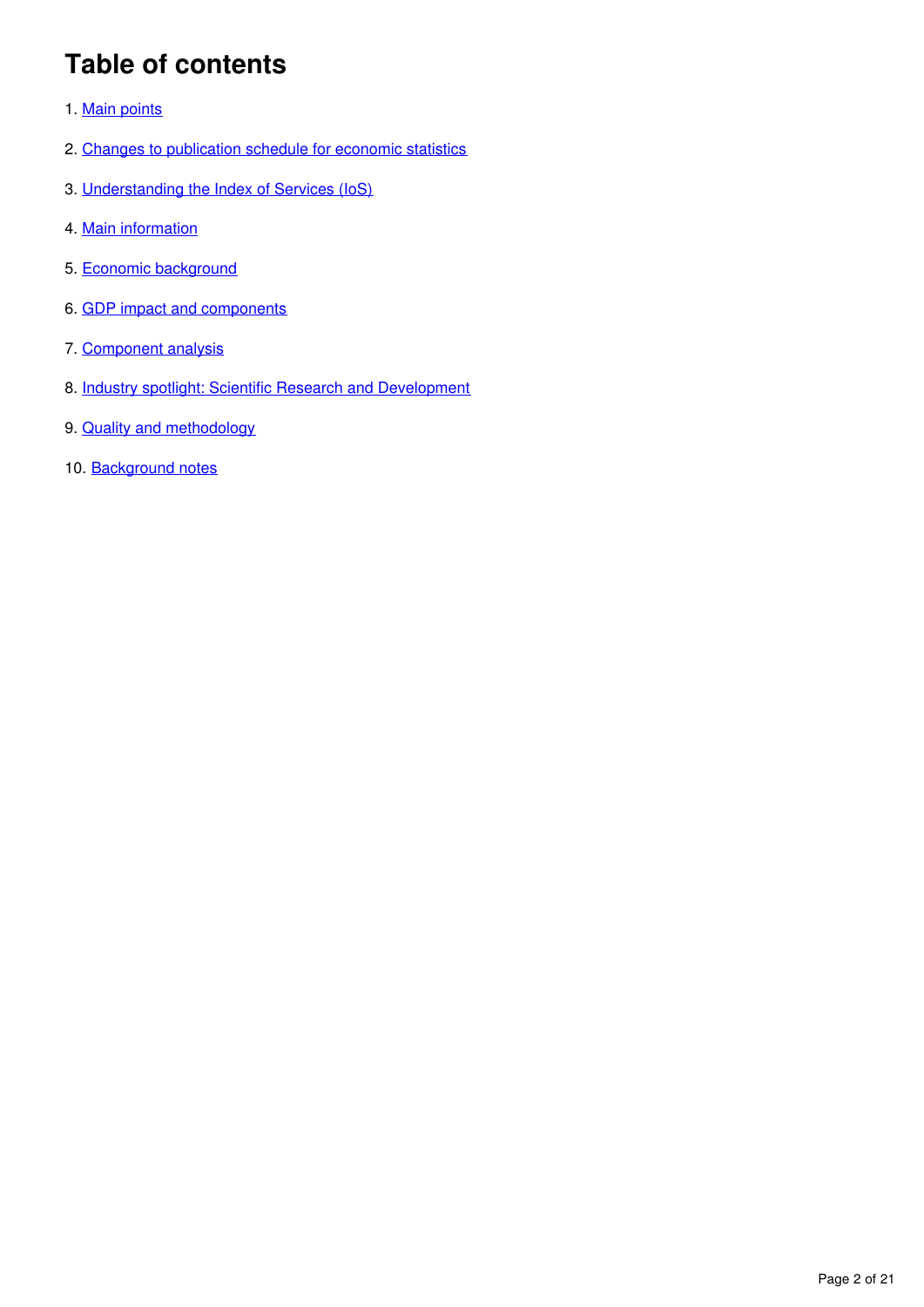# <span id="page-2-0"></span>**1 . Main points**

This publication covers August 2016, so the Index of Services release now covers two full months of data following the EU referendum. ONS has no evidence of a significant impact of the outcome of the EU referendum on August's services output figures.

This release shows that services output increased by 0.2% between July 2016 and August 2016. Users should note that ONS always warns against focusing on the month-on-month growth rate.

The Index of Services was estimated to have increased by 3.2% in August 2016 compared with August 2015. All of the 4 main components of the services industries increased in the most recent month compared with the same month a year ago.

The largest contribution to total growth came from business services and finance, which contributed 1.1 percentage points.

The 0.2% growth in services between July 2016 and August 2016 follows growth of 0.4% between June 2016 and July 2016, which is unrevised from the previous estimate.

In this release of data, the earliest period open to revision is July 2016.

# <span id="page-2-1"></span>**2 . Changes to publication schedule for economic statistics**

As previously announced, from January 2017 we are improving the way we publish economic statistics in a number of ways:

We are publishing related data at the same time under new "theme" days. This will increase the coherence of our data releases and involve minor changes to the timing of certain publications. For more information see [Changes](https://www.ons.gov.uk/news/news/changestopublicationscheduleforeconomicstatistics)  [to publication schedule for economic statistics.](https://www.ons.gov.uk/news/news/changestopublicationscheduleforeconomicstatistics) More work is needed to confirm whether it is possible for IoS to be released alongside the other short term output indicators or whether it will continue to be released alongside the National Accounts. As this work is ongoing there will be no changes to the IoS publication date in January

We are also improving the format and structure of statistical bulletins, which means they will be shorter and more insightful. To complement this, analysis that provides an over-arching economic picture of all the data published on each theme day will also be published.

# <span id="page-2-2"></span>**3 . Understanding the Index of Services (IoS)**

## **About the IoS**

The monthly Index of Services (IoS) provides a timely indicator of growth in the output of the services industries. The IoS is an important economic indicator and shares exactly the same industry coverage as the corresponding [quarterly series within UK gross domestic product \(GDP\)](https://www.ons.gov.uk/economy/grossdomesticproductgdp/bulletins/quarterlynationalaccounts/previousReleases). The primary purpose of the IoS is to produce a shortterm measure of the output of the services industries within the UK economy and show the monthly movements in the gross value added (GVA) of the services industries ( [2007 Standard Industrial Classification](http://www.ons.gov.uk/methodology/classificationsandstandards/ukstandardindustrialclassificationofeconomicactivities/uksic2007) (SIC 2007) sections G to T).

The 4 main components of the services industries are: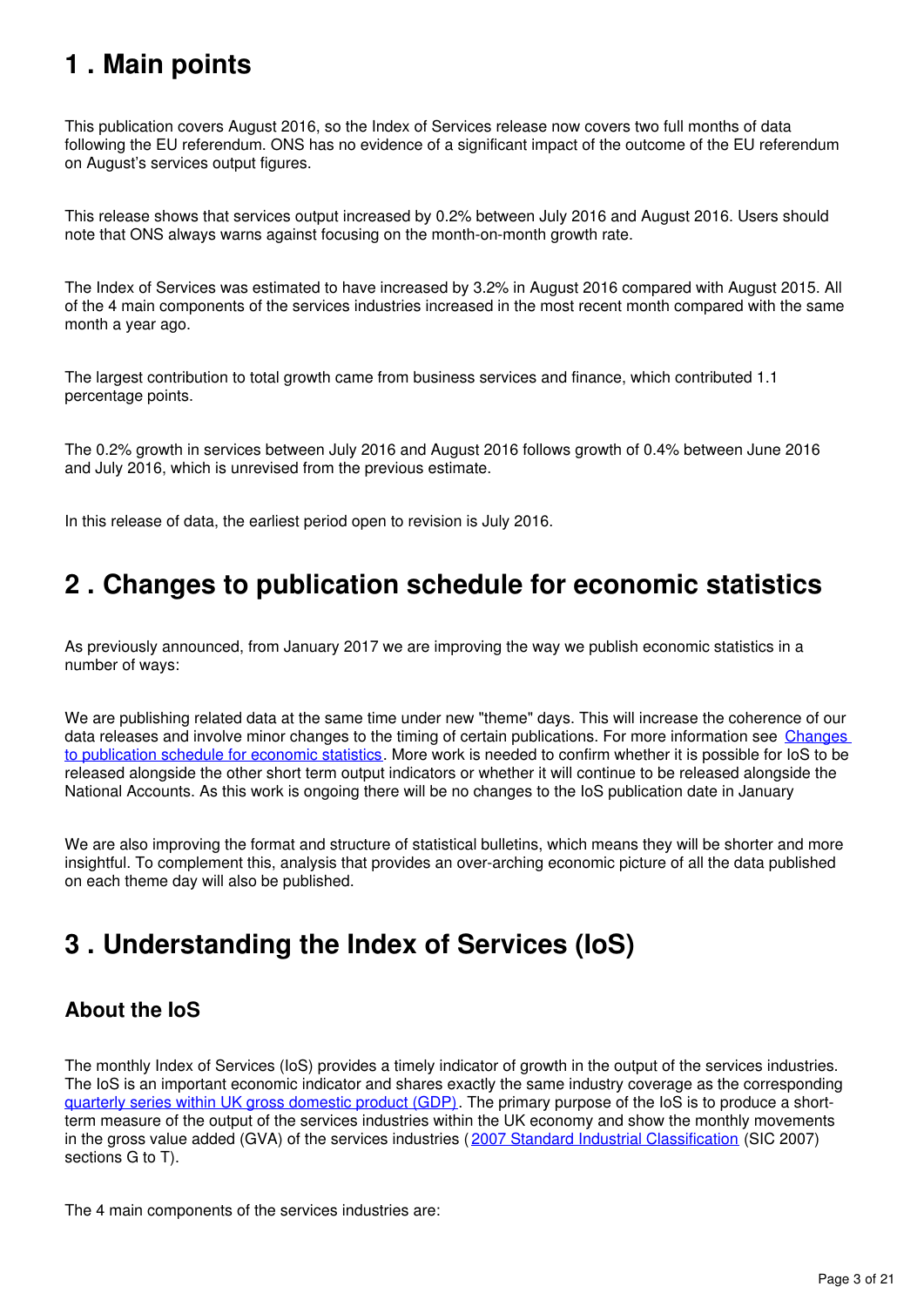- distribution, hotels and restaurants
- transport, storage and communication
- business services and finance
- government and other services

The IoS is the largest contributor to the output approach to the measurement of GDP, accounting for 78.8% of UK GDP in 2013.

All data in this bulletin are seasonally adjusted estimates and have had the effect of price changes removed (in other words, the data are deflated). Further information on some of the main concepts (including seasonal adjustment and deflation) underlying the estimates can be found in background note 11.

## **The quality of the IoS**

The IoS is published around 8 weeks after the end of the reference month. There is no simple way of measuring the accuracy of the IoS, that is, the extent to which the estimate measures the underlying "true" value of the output growth (of the services industries) in the UK for a particular period. All estimates, by definition, are subject to statistical uncertainty and the Office for National Statistics (ONS) measure and publish the sampling error associated with the estimate for many well-established statistics, using this as an indicator of accuracy. However, as IoS is constructed from a wide variety of data sources, some of which are not based on random samples, we don't publish a measure of the sampling error associated with it.

Reliability is one dimension of measuring accuracy, using evidence from analyses of revisions to assess the closeness of early estimates to subsequent estimated values. Revisions are an inevitable consequence of the trade-off between timeliness and accuracy. Figures for the most recent months are provisional and subject to revision in light of:

- late responses to surveys and administrative sources
- forecasts being replaced by actual data
- revisions to seasonal adjustment factors, which are re-estimated every month and reviewed annually

Monthly revisions to the IoS are typically small (around 0.1 to 0.2 percentage points), with the frequency of upward and downward revisions broadly equal. More information on the most recent revisions analysis can be found in the component analysis section and in background note 15.

Care should be taken when using the month-on-month growth rates, due to their volatility (background note 10).

Further information on the quality of the IoS is available in the Quality of the IoS report, available to download from the [Index of Services methodology](http://www.ons.gov.uk/economy/economicoutputandproductivity/output/methodologies/indexofservicesios) page on our website. It should be noted that as part of the IoS industry [review process](http://webarchive.nationalarchives.gov.uk/20160105160709/http:/www.ons.gov.uk/ons/guide-method/method-quality/specific/economy/output-approach-to-gdp/improvements/industry-reviews/index.html), we are continually working on methodological changes to improve the accuracy of the IoS.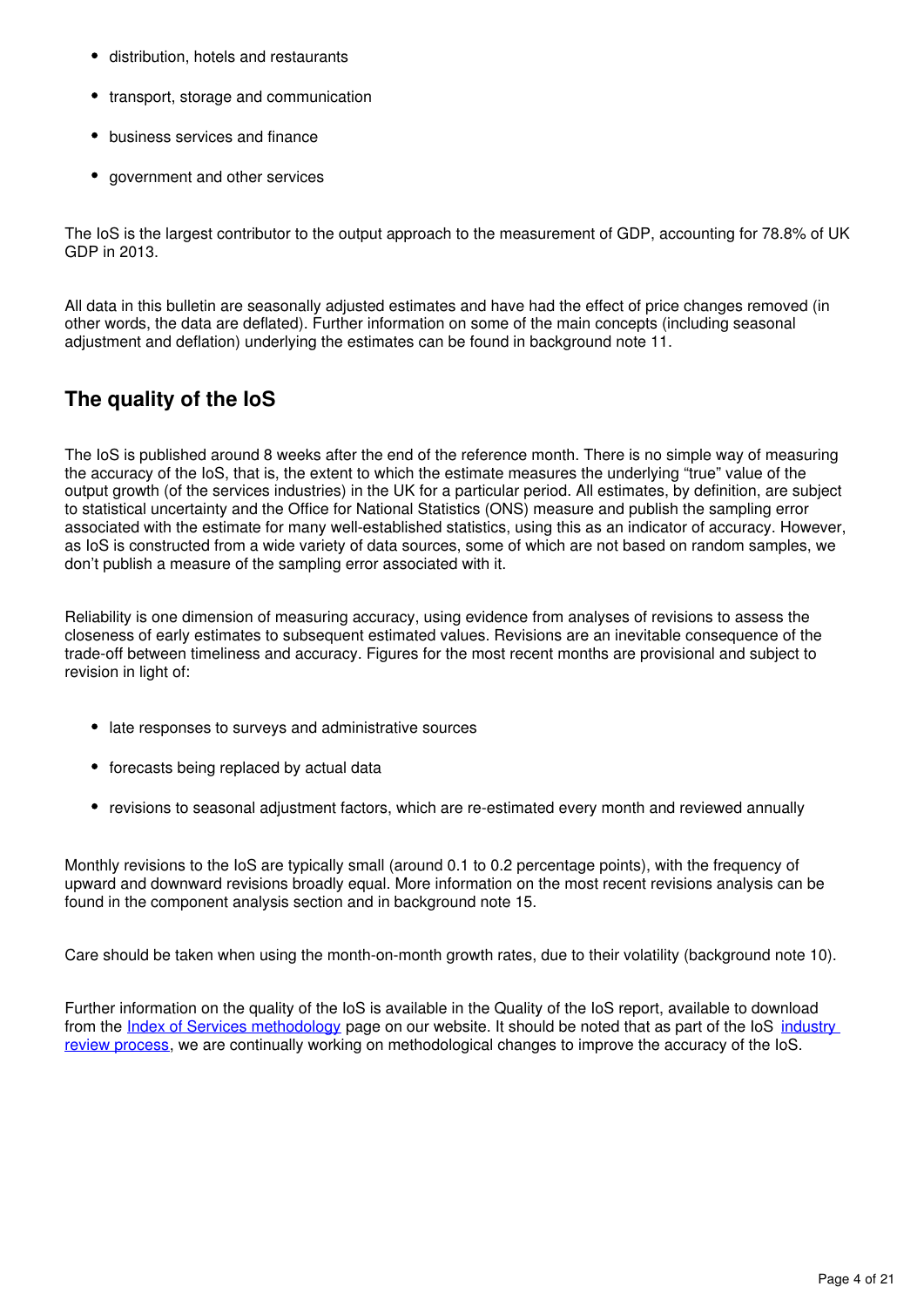# <span id="page-4-0"></span>**4 . Main information**

### **Table 1: Index of Services main information, August 2016**

| UK                      |                                        |                                                  |                                              |     | Percentage change                                                                |
|-------------------------|----------------------------------------|--------------------------------------------------|----------------------------------------------|-----|----------------------------------------------------------------------------------|
|                         | <b>Index</b><br>number<br>$(2013=100)$ | <b>Most recent</b><br>month on a year<br>earlier | Most recent 3<br>months on a year<br>earlier |     | Most recent month Most recent 3 months<br>on previous month on previous 3 months |
| Index<br>of<br>services | 109.2                                  | 3.2                                              | 2.9                                          | 0.2 | 0.8                                                                              |

Source: Office for National Statistics

The Index of Services (IoS) measures the quantity of output from all UK services industries, which account for more than three-quarters of the output approach to the measurement of gross domestic product (GDP). Index values are currently referenced to 2013 so that the average for 2013 is equal to 100. Therefore, an index value of 110 would indicate that output is 10% higher than the average for 2013.

The data content of this estimate is around 45% of the total required for the final August services estimate. The remaining 55% is modelled at this stage.

As seen in Figure 1, the IoS increased by 3.2% in August 2016 compared with August 2015. In order of their contribution to growth (listed in Table IOS1 in the [Index of Services publication tables dataset\)](http://www.ons.gov.uk/economy/economicoutputandproductivity/output/datasets/indexofservicespublicationtables):

- business services and finance increased by 2.8%
- distribution, hotels and restaurants increased by 5.8%
- transport, storage and communication increased by 4.0%
- government and other services increased by 1.8%

Further detail on these movements can be found in the component analysis section.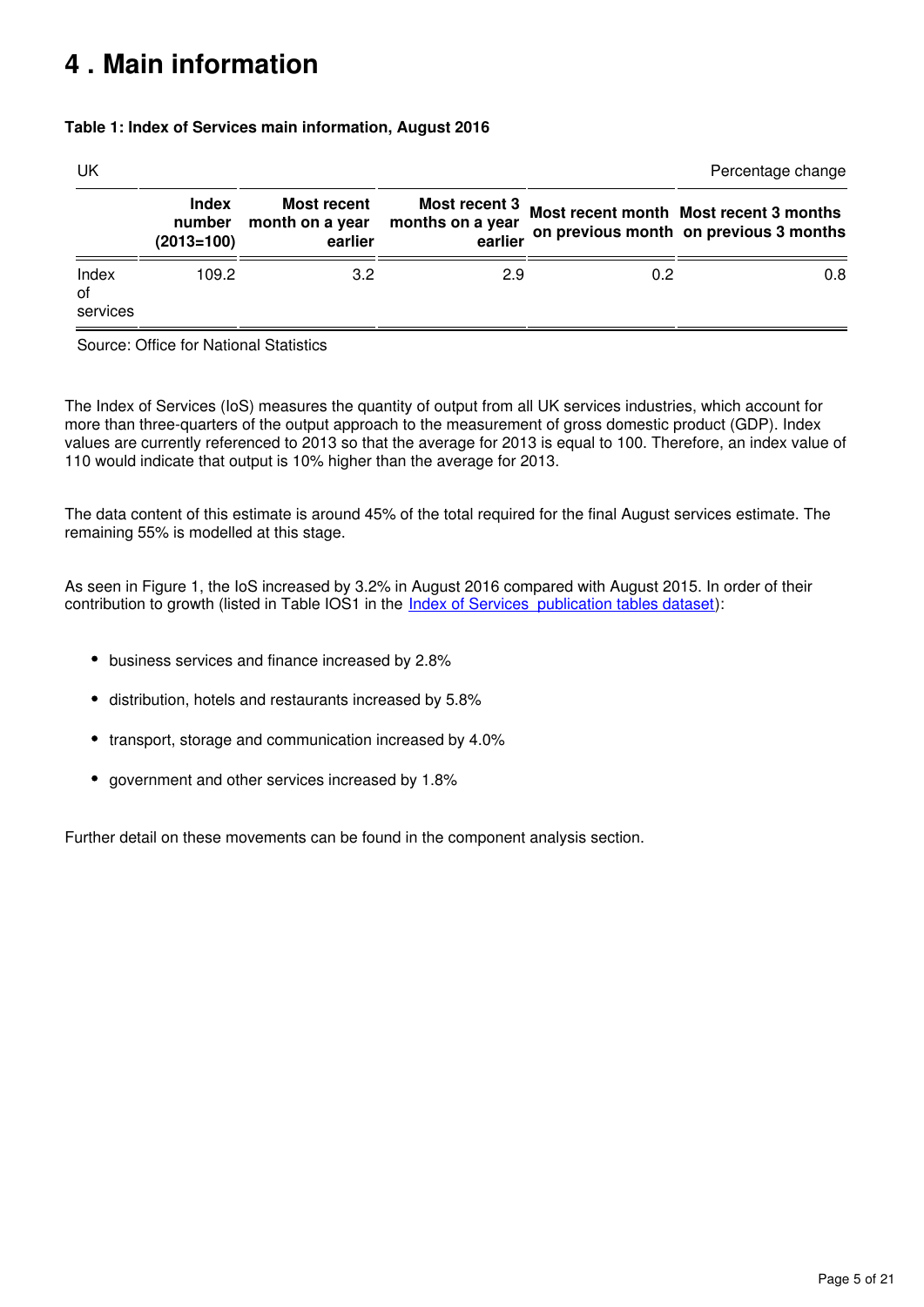## Figure 1: Index of Services contributions<sup>1</sup> to the month-on-month a year ago percentage change, August **2016**

**UK**

## Figure 1: Index of Services contributions^1^ to the month-onmonth a year ago percentage change, August 2016

UK



**Source: Office for National Statistics**

#### **Notes:**

- 1. Individual contributions may not sum to the total due to rounding.
- 2. Percentage change.

Between July 2016 and August 2016, as seen in Figure 2, IoS output increased by 0.2%.

Out of the 4 main components of the services industries, 3 increased in the most recent month compared with the previous month. In order of their contribution to growth (listed in Table IOS1 in the Index of Services publication [tables dataset\)](http://www.ons.gov.uk/economy/economicoutputandproductivity/output/datasets/indexofservicespublicationtables):

- distribution, hotels and restaurants increased by 1.0%
- transport, storage and communication increased by 0.4%
- business services and finance increased by 0.1%

Output of government and other services decreased by -0.1%.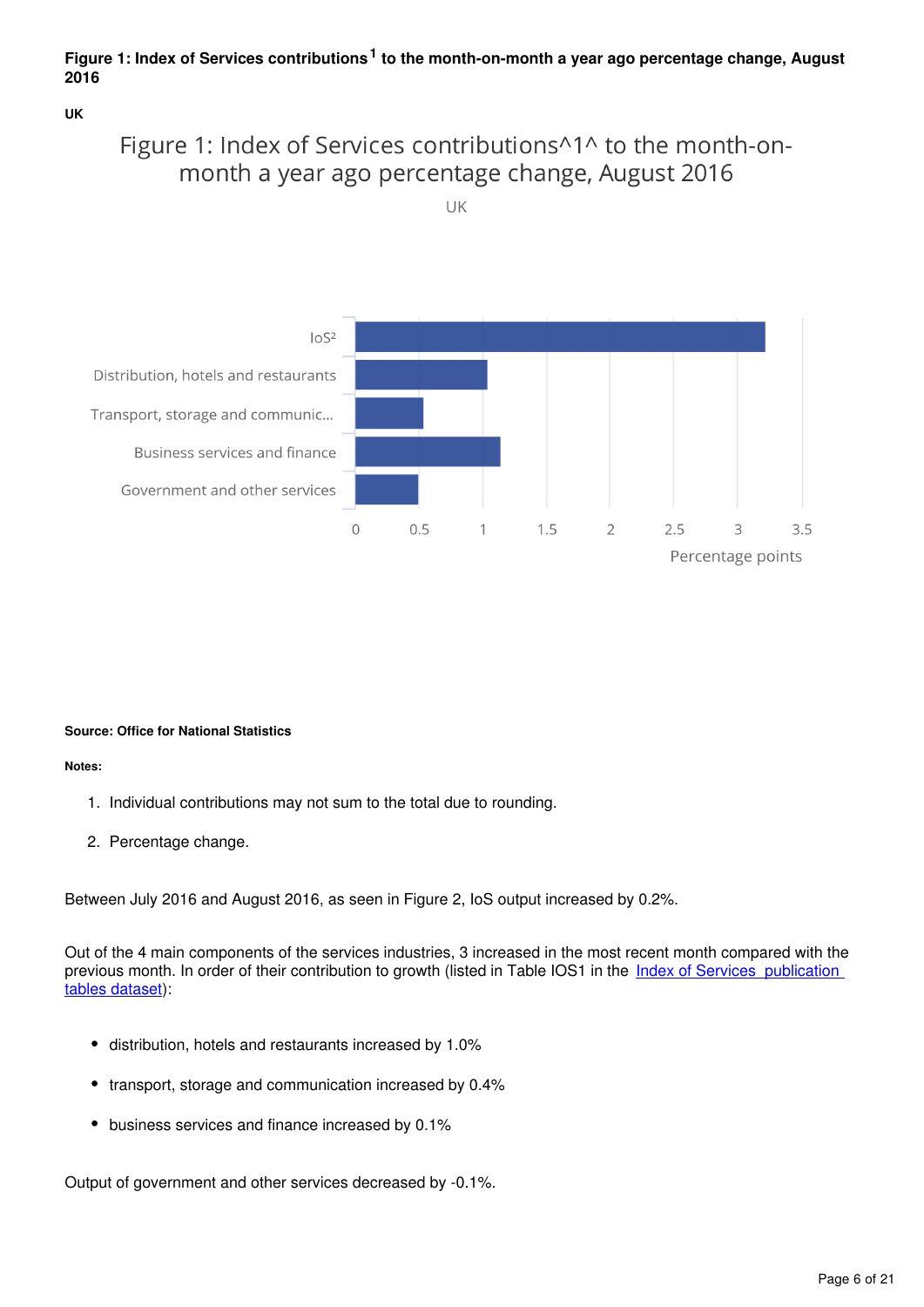More detail on individual components can be found in the *[Index of Services publication tables dataset](http://www.ons.gov.uk/economy/economicoutputandproductivity/output/datasets/indexofservicespublicationtables)*. The tables also provide information on the growth for the 3 months ending August 2016 compared with the previous 3 months and compared with the 3 months ending August 2015.

## Figure 2: Index of Services contributions<sup>1</sup> to the month-on-month percentage change, August 2016

**UK**

## Figure 2: Index of Services contributions^1^ to the month-onmonth percentage change, August 2016





#### **Source: Office for National Statistics**

#### **Notes:**

- 1. Individual contributions may not sum to the total due to rounding.
- 2. Percentage change.

## <span id="page-6-0"></span>**5 . Economic background**

Total services grew by 2.7% between Quarter 2 (Apr to June) 2015 and Quarter 2 2016 and by 0.6% between Quarter 1 (Jan to Mar) 2016 and Quarter 2 2016. This compares with growth rates of 2.1% and 0.7% respectively for the economy as a whole.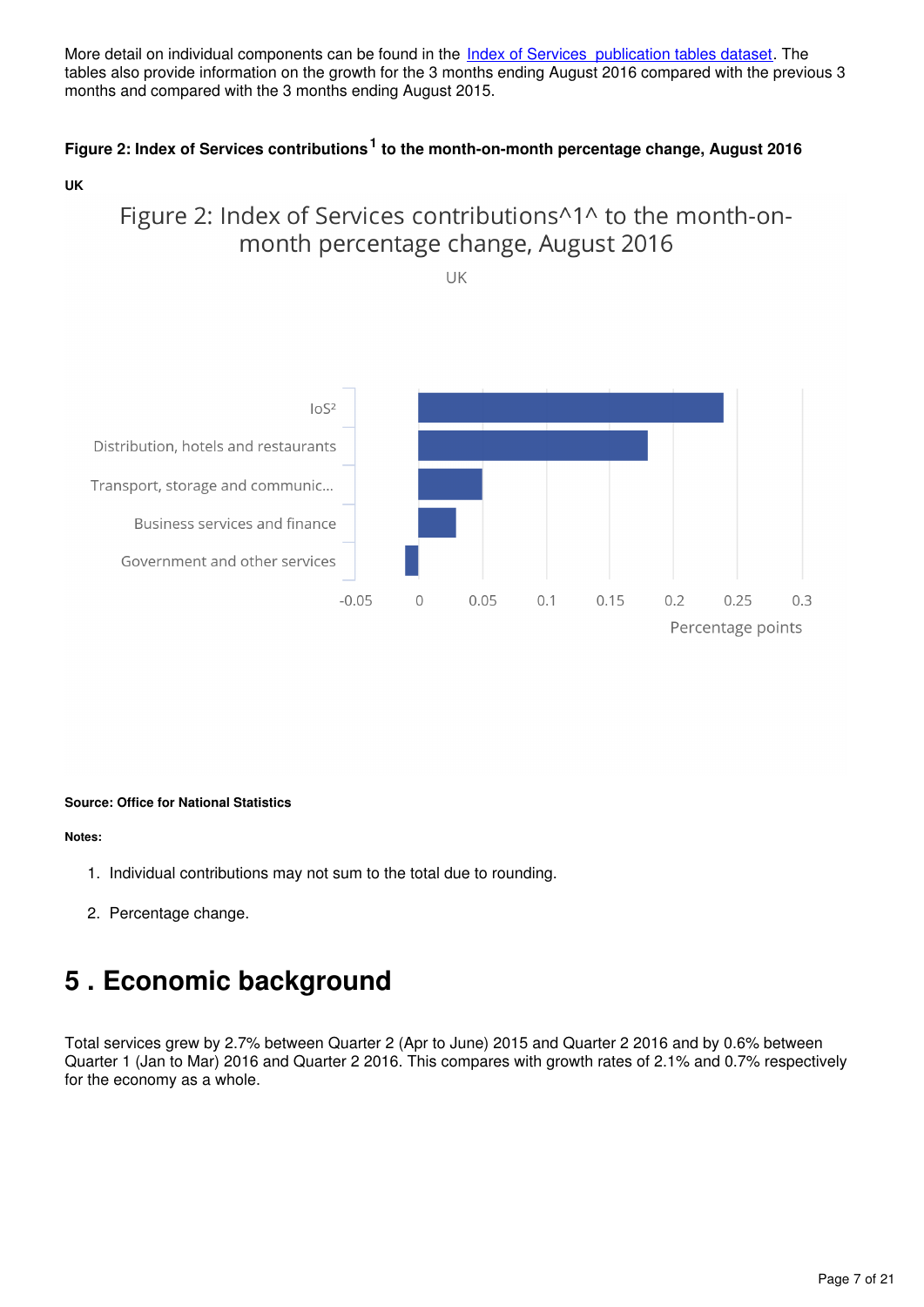Since 1997, the services industries as a whole have grown at a faster rate than all other headline industries. While gross domestic product (GDP) has grown at a compound average growth rate (further information on compound average growth can be found in background note 11) of 2.0% per year from 1998 to 2015, services have grown at a compound average growth rate of 2.6% per year. (More information can be found in (Gross) [Domestic Product Preliminary Estimate: Quarter 3 \(July to Sept\) 2016](http://www.ons.gov.uk/economy/grossdomesticproductgdp/bulletins/grossdomesticproductpreliminaryestimate/previousReleases) ). This has led to a continuing re-orientation of the economy towards services, despite productivity in the services industries as a whole rising more slowly than in the production industries (and manufacturing in particular) since 1997 (more information can be found in [Labour Productivity: Apr to June 2016](http://www.ons.gov.uk/employmentandlabourmarket/peopleinwork/labourproductivity/bulletins/labourproductivity/previousReleases)). The higher output growth therefore reflects the increasing share of the labour force employed in services, which grew from 73% to 80% between 1997 and 2015 ( [UK Labour Market:](https://www.ons.gov.uk/employmentandlabourmarket/peopleinwork/employmentandemployeetypes/bulletins/uklabourmarket/october2016)  [October 2016](https://www.ons.gov.uk/employmentandlabourmarket/peopleinwork/employmentandemployeetypes/bulletins/uklabourmarket/october2016)).

In addition to strong long-run growth, the services industries as a whole were also less affected by the downturn (between 2008 and 2009) than other headline industries, such as production and construction. Following the downturn, the relatively strong growth in the services industries has provided the largest contribution to the recovery (as of Quarter 2 2016, total services is 11.3% above its pre-downturn peak in Quarter 1 2008). More information can be found in [Gross Domestic Product Preliminary Estimate: Quarter 3 \(July to Sept\) 2016](http://www.ons.gov.uk/economy/grossdomesticproductgdp/bulletins/grossdomesticproductpreliminaryestimate/previousReleases) .

Even though the services industries as a whole have been performing better than all other headline industries, the growth within the services' sub-components has been quite varied. Figure 3 shows that from 1998 to 2015, transport, storage and communication, and business services and finance grew faster than the services industries as a whole, at compound average growth rates of 4.0% and 3.2% per year respectively. Meanwhile, total services grew at a compound average growth rate of 2.6% per year over the same period. However, government and other services, and distribution, hotels and restaurants grew at slower rates (at compound average growth rates of 1.5% and 1.9% per year respectively).

The economy's downturn, Quarter 1 2008 to Quarter 2 2009, affected the 4 sub-components of the services industries to different degrees. Distribution, hotels and restaurants, and transport, storage and communication were affected the most, with their output falling by 9.4% and 9.3% respectively, while the output of the services industries as a whole contracted by 4.6% over the same period.

Business services and finance, and government and other services were impacted less severely, with their output contracting by 3.9% and 0.3% respectively.

Business services and finance experienced a strong recovery following the economy's downturn and in Quarter 2 2016, output was 13.5% above the level in Quarter 1 2008. The recoveries of transport, storage and communication, and distribution, hotels and restaurants were also strong and in Quarter 2 2016 output was 11.9% and 12.9% above their respective levels in Quarter 1 2008. However, the recovery of the government and other services industries was more modest and in Quarter 2 2016, output was 7.1% above its Quarter 1 2008 value.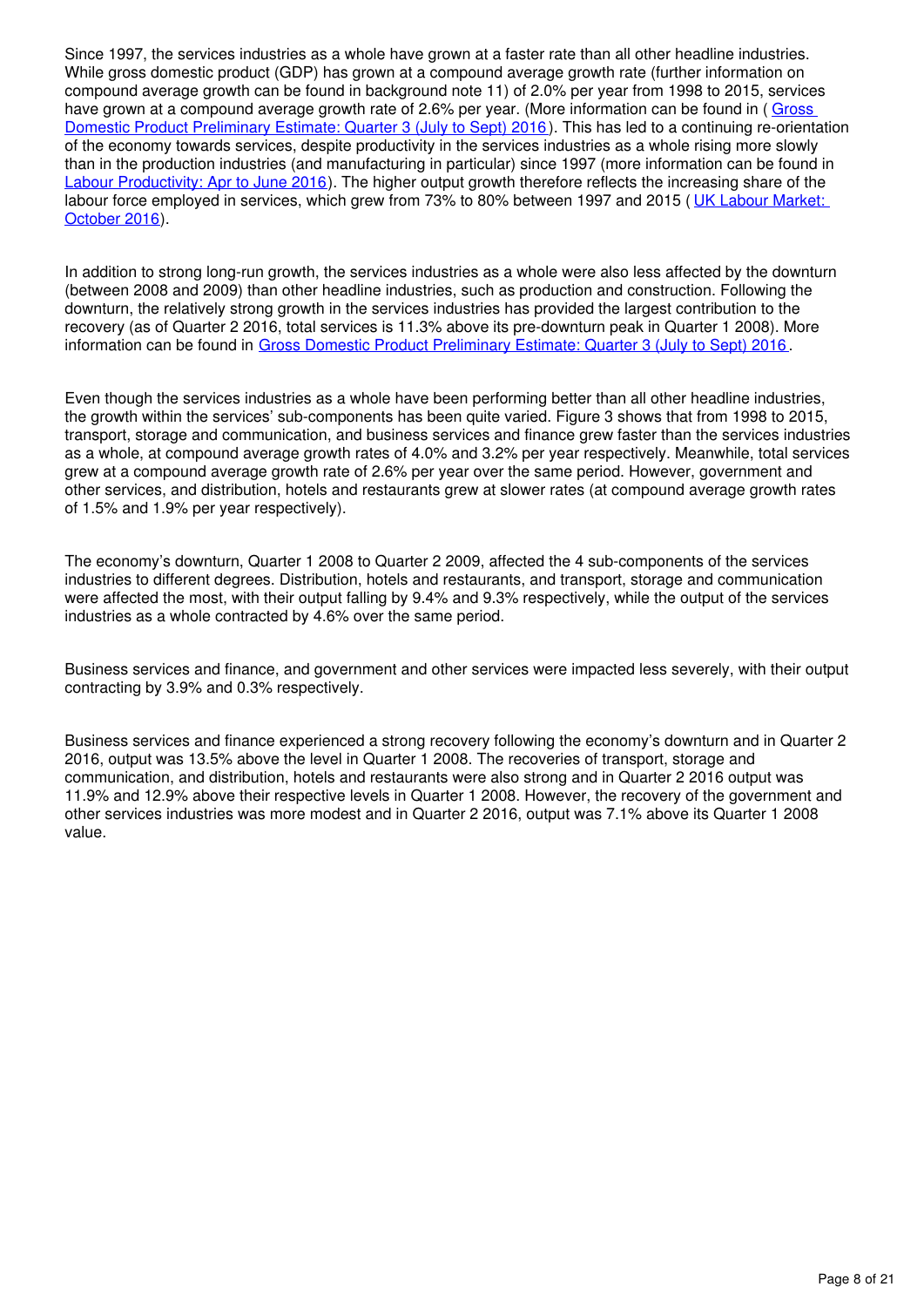### **Figure 3: Index of Services and sub-components, Quarter 1 (Jan to Mar) 1997 to Quarter 2 (Apr to June) 2016**

**UK**



 $UK$ 



#### **Source: Office for National Statistics**

**Notes:**

1. Q1 refers to Quarter 1 (Jan to Mar); Q2 refers to Quarter 2 (Apr to June); Q3 refers to Quarter 3 (July to Sept); and Q4 refers to Quarter 4 (Oct to Dec).

Figure 4 shows the share of nominal (unadjusted for the effect of price changes) gross value added (GVA) accounted for by services in the UK and a selection of other major economies. More information on data for France, Germany, Italy, Japan and the USA can be found on the [Organisation for Economic Co-operation and](http://www.oecd.org/)  [Development](http://www.oecd.org/) (OECD) website. In 1997, the share of nominal GVA accounted for by services in the UK was just under 72%, in the top half of the range relative to the other economies shown. By 2014 the UK had become relatively more reliant on services, as its share rose to over 79% of nominal GVA.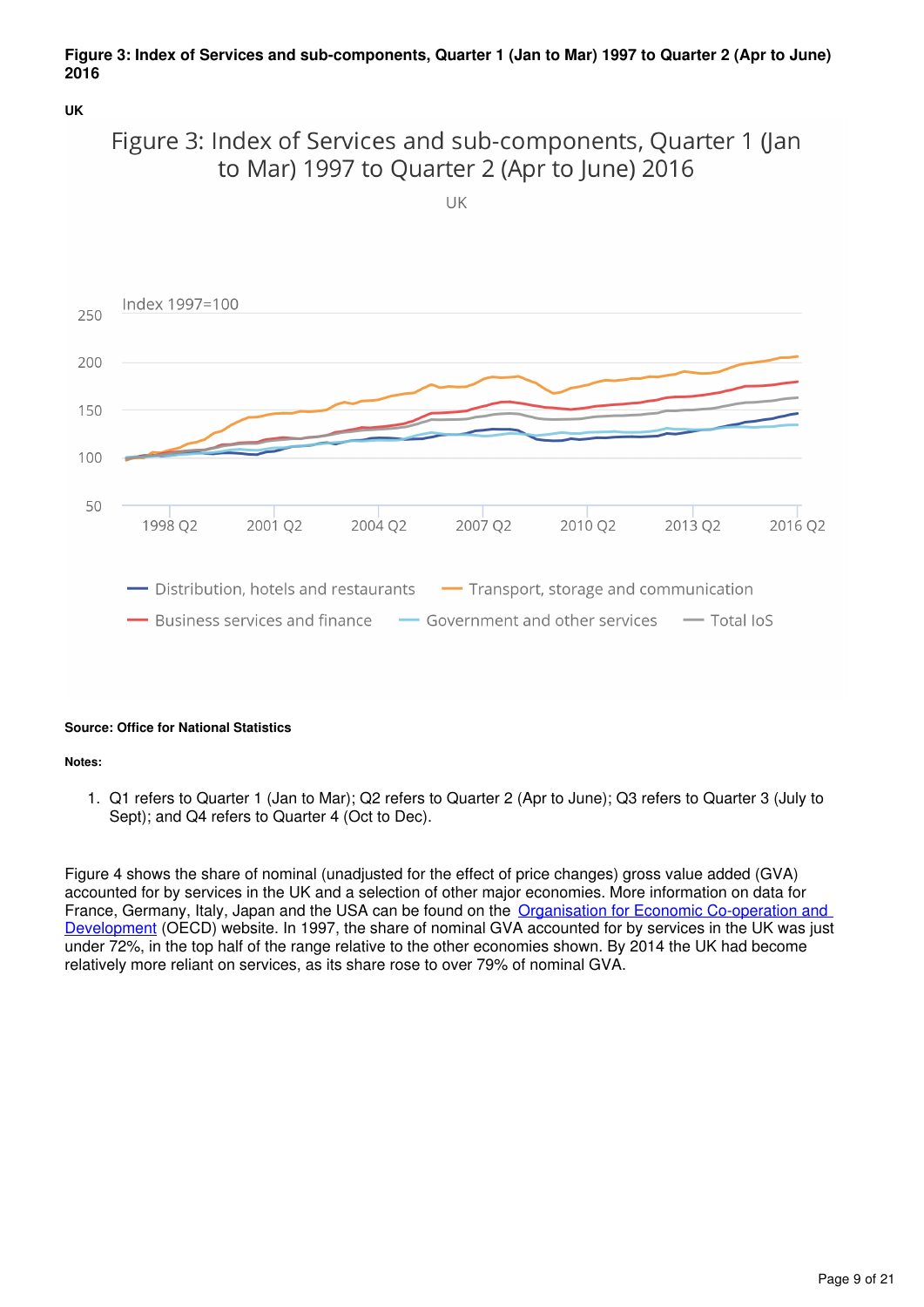## **Figure 4: Services as a percentage of nominal gross value added (GVA) in the UK and comparable economies<sup>1</sup> to the UK**

**1997 to 2014**

## Figure 4: Services as a percentage of nominal gross value added (GVA) in the UK and comparable economies^1^ to the **UK**



**Source: Office for National Statistics, Organisation for Economic Co-operation and Development (OECD)**

**Notes:**

1. OECD data correct at 21 October 2016.

# <span id="page-9-0"></span>**6 . GDP impact and components**

With a weight of 78.8%, the services industries are the largest industrial grouping in the output approach to measuring gross domestic product (GDP). The releases for the short-term economic indicators that feed directly into the output approach to measuring GDP include a table detailing growth in the 4 main industrial groupings (Table 2). This will aid understanding of the relationship between the individual short-term releases and GDP output.

In Quarter 3 (July to Sept) 2016, GDP was estimated to have increased by 0.5% compared with the previous quarter. The contribution an industry grouping makes to the GDP quarterly growth is dependent on the quarterly change in that industry grouping and its weight within the output approach to measuring GDP.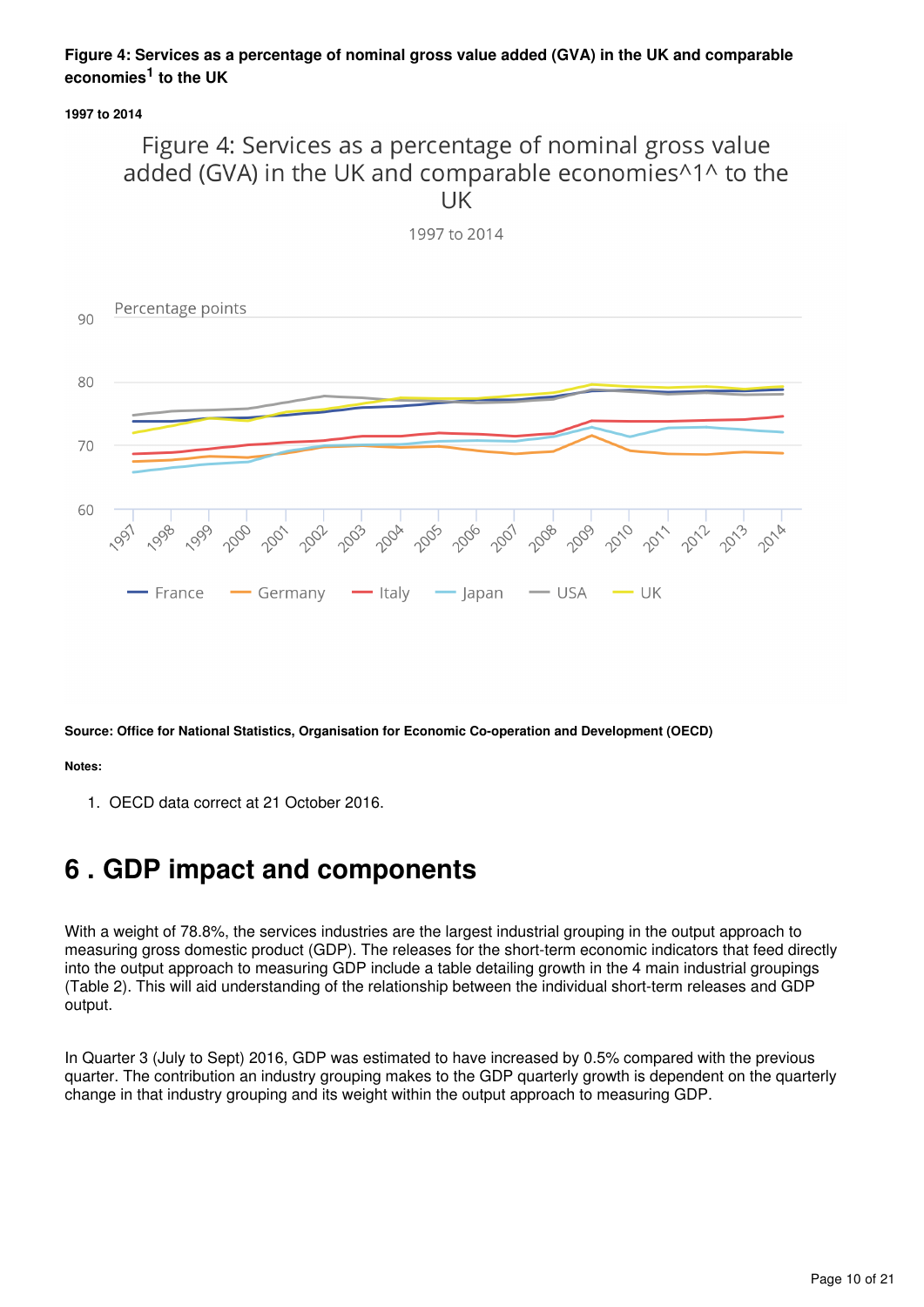

#### **Source: Office for National Statistics**

**Notes:**

- 1. Contributions are to output gross value added and therefore may not sum to the percentage change in GDP. More information on the difference between the 2 measures can be found in the Short Guide to National Accounts.
- 2. Percentage change to 1 decimal place.

Monthly estimates are produced for each industrial grouping except agriculture. The latest estimates for [production](http://www.ons.gov.uk/economy/economicoutputandproductivity/output/bulletins/indexofproduction/previousReleases), [construction](http://www.ons.gov.uk/businessindustryandtrade/constructionindustry/bulletins/constructionoutputingreatbritain/previousReleases) and retail sales were published on 7 October 2016, 14 October 2016 and 20 October 2016 respectively. The [Gross Domestic Product preliminary estimate: Quarter 3 \(July to Sept\) 2016](http://www.ons.gov.uk/economy/grossdomesticproductgdp/bulletins/quarterlynationalaccounts/previousReleases) was published on 27 October 2016 alongside this bulletin.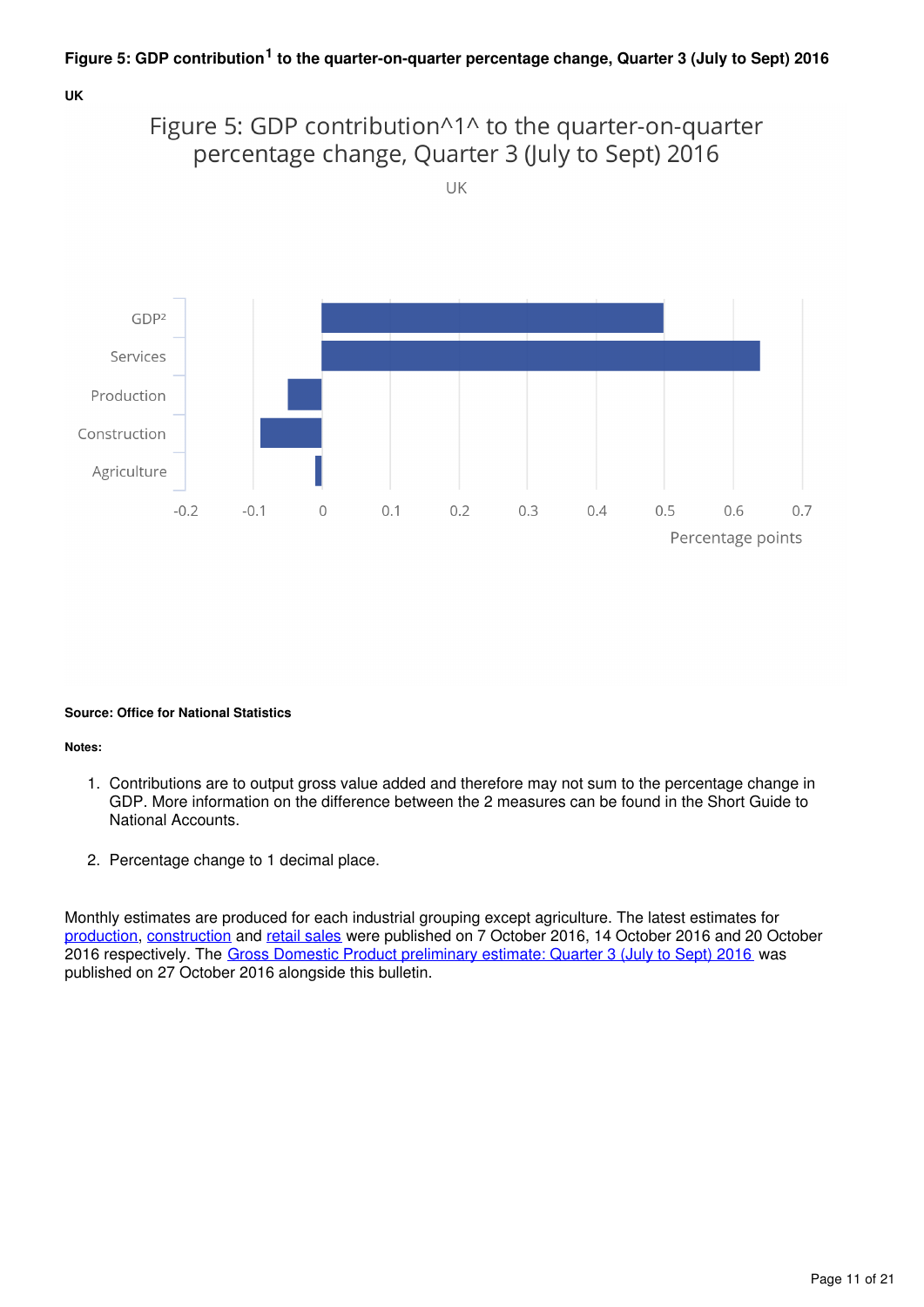| UK                          |                       |                 |                                   |                                              |                                                |                                                                | Percentage change                                    |
|-----------------------------|-----------------------|-----------------|-----------------------------------|----------------------------------------------|------------------------------------------------|----------------------------------------------------------------|------------------------------------------------------|
| <b>Publication</b>          | %<br>of<br><b>GDP</b> | Release<br>date | <b>Period</b><br>οf<br><b>GDP</b> | Most recent 3<br>months on a<br>year earlier | Most recent 3<br>months on 3<br>months earlier | <b>Most recent</b><br>month on the<br>same month a<br>year ago | <b>Most recent</b><br>month on the<br>previous month |
| Index of<br>Production      | 14.6                  | 7-Oct           | Aug                               | 1.4                                          | 0.2                                            | 0.7                                                            | $-0.4$                                               |
|                             |                       |                 | July                              | 1.6                                          | 1.0                                            | 2.1                                                            | 0.1                                                  |
| Construction<br>output      | 5.9                   | 14-Oct          | Aug                               | $-0.5$                                       | $-1.3$                                         | 0.2                                                            | $-1.5$                                               |
|                             |                       |                 | July                              | $-0.5$                                       | $-1.0$                                         | $-1.0$                                                         | 0.5                                                  |
| Index of<br><b>Services</b> | 78.8                  | 27-Oct          | Aug                               | 2.9                                          | 0.8                                            | 3.2                                                            | 0.2                                                  |
|                             |                       |                 | July                              | 2.7                                          | 0.6                                            | 2.9                                                            | 0.4                                                  |
| <b>Retail Sales</b>         |                       | 20-Oct          | Sep                               | 5.4                                          | 1.8                                            | 4.1                                                            | 0.0                                                  |
|                             |                       |                 | Aug                               | 5.4                                          | 1.5                                            | 6.6                                                            | 0.0                                                  |
|                             |                       |                 | July                              | 5.0                                          | 1.7                                            | 6.0                                                            | 2.0                                                  |
| Agriculture                 | 0.7                   |                 | Q3 <sup>1</sup>                   | $-1.4$                                       | $-0.7$                                         | $\cdot$ .                                                      | $\cdot$ .                                            |

Source: Office for National Statistics

1. Q3 is Quarter 3 (July to Sept)

2. No data represented by ..

3. Individual weights may not sum to the total due to rounding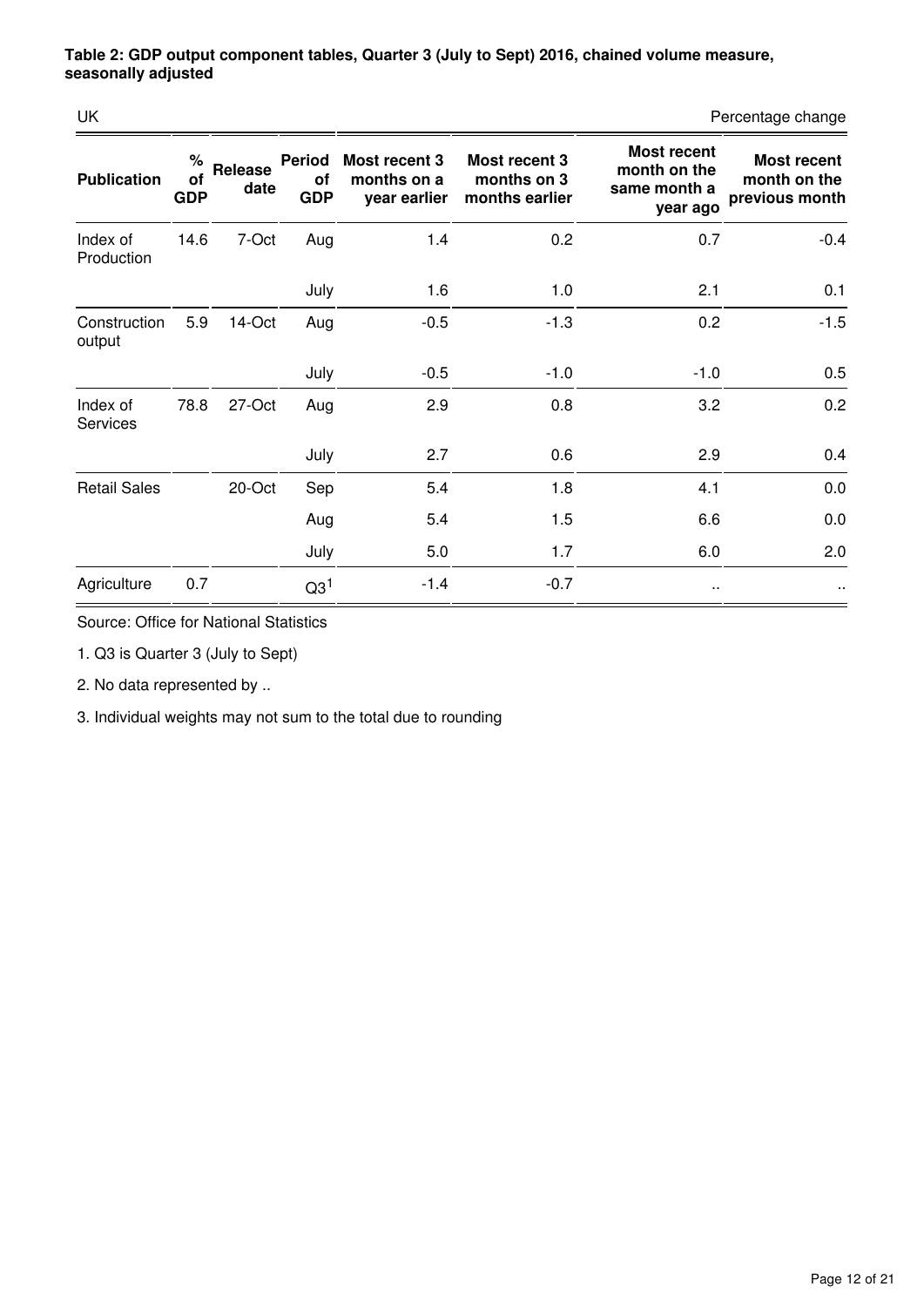# <span id="page-12-0"></span>**7 . Component analysis**

| <b>UK</b>                               |        |            |                                                                         |                                 | Percentage change                             |
|-----------------------------------------|--------|------------|-------------------------------------------------------------------------|---------------------------------|-----------------------------------------------|
| <b>Description</b>                      | $%$ of | Month on a | <b>Contribution to</b><br>Services year earlier (%) services (% points) | Month on<br>month growth<br>(%) | <b>Contribution to</b><br>services (% points) |
| Total services<br>industries            | 100    | 3.2        | 3.2                                                                     | 0.2                             | 0.2                                           |
| Distribution, hotels<br>and restaurants | 17     | 5.8        | 1.0                                                                     | 1.0                             | 0.2                                           |
| Transport, storage<br>and communication | 13     | 4.0        | 0.5                                                                     | 0.4                             | 0.0                                           |
| <b>Business services</b><br>and finance | 40     | 2.8        | 1.1                                                                     | 0.1                             | 0.0                                           |
| Government and<br>other services        | 29     | 1.8        | 0.5                                                                     | $-0.1$                          | 0.0                                           |

## Table 3: Growth rates and contributions<sup>1</sup> to the Index of Services, August 2016

Source: Office for National Statistics

1. Individual contributions and weights may not sum to the total due to rounding.

## **Distribution, hotels and restaurants**

The index of distribution, hotels and restaurants increased by 5.8% in August 2016 compared with August 2015; this follows an increase of 4.4% in July 2016 compared with the same month a year earlier. The main contributors to the increase were: retail trade except of motor vehicles and motorcycles, which increased by 6.5%, and wholesale and retail trade and repair of motor vehicles and motorcycles, which increased by 10.9%.

## **Transport, storage and communication**

The index of transport, storage and communication increased by 4.0% in August 2016 compared with August 2015; this follows an increase of 4.1% in July 2016 compared with the same month a year earlier. The main contributors to the increase were: computer programming, consultancy and related activities, which increased by 11.3%, and publishing, audiovisual and broadcasting activities, which increased by 12.6%.

## **Business services and finance**

The index of business services and finance increased by 2.8% in August 2016 compared with August 2015; this follows an increase of 2.5% in July 2016 compared with the same month a year earlier. The main contributors to the increase were: other professional service activities, which increased by 5.8%, and administrative and support services activities, which increased by 3.2%.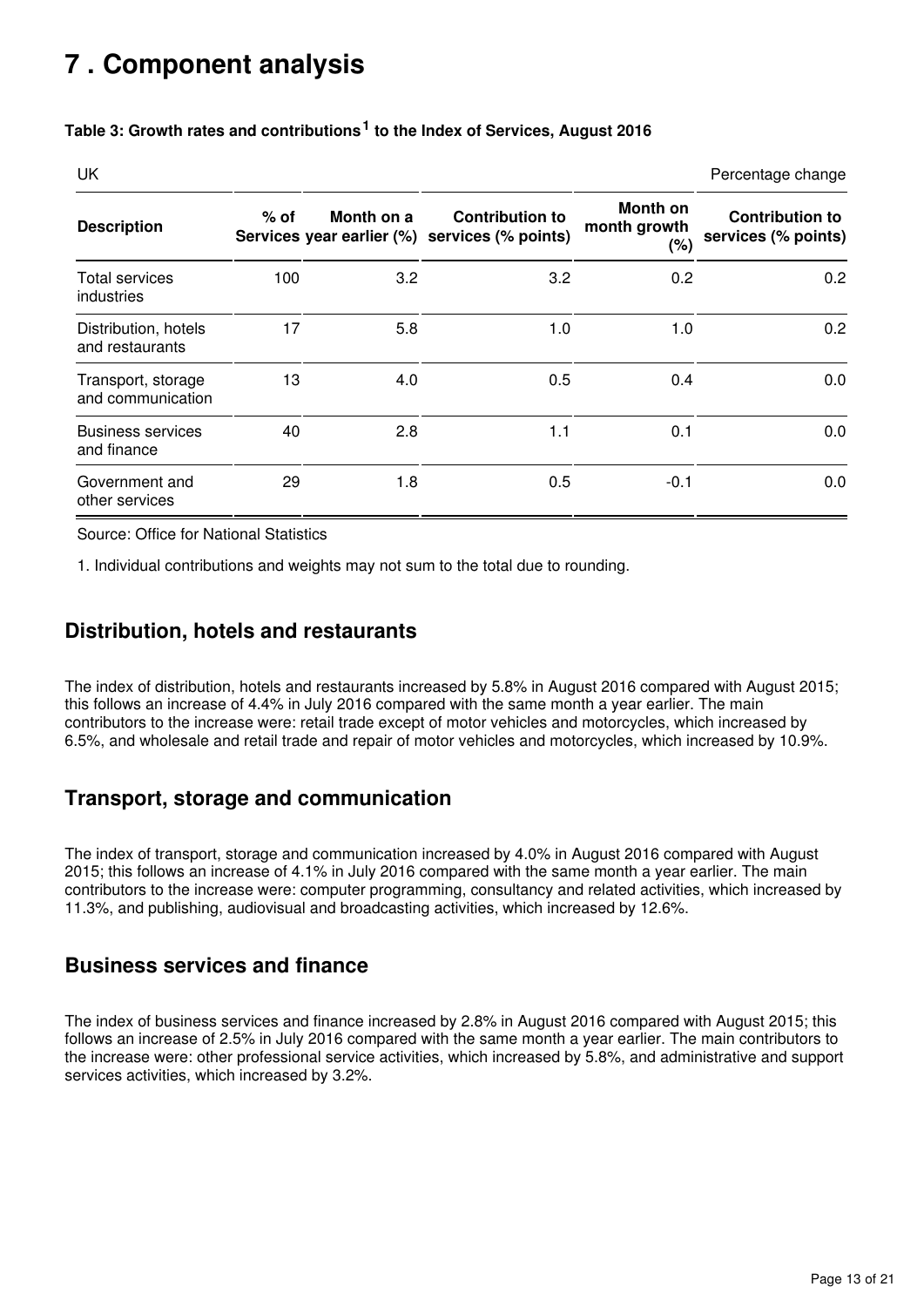## **Government and other services**

The index of government and other services increased by 1.8% in August 2016 compared with August 2015; this follows an increase of 1.8% in July 2016 compared with the same month a year earlier. The main contributors to the increase were: human health and social work activities, which increased by 2.9%, and other service activities, which increased by 7.5%.

## **Revisions**

The Index of Services (IoS) follows the [National Accounts revisions policy](http://www.ons.gov.uk/methodology/methodologytopicsandstatisticalconcepts/revisions/revisionspoliciesforeconomicstatistics). Revisions are caused by a number of factors including, but not limited to:

- revisions to source data due to late responses
- actual data replacing forecast data
- revisions to seasonal factors that are re-estimated every period

More information on IoS revisions is available on the *Index of Services methodology* page.

We produce revisions triangles of services growth to provide users with an indication of the reliability of this main indicator. Statistical tests are performed on the average revision to test if it is statistically significantly different from 0. Further information can be found in background note 15.

In this release of data, the earliest period open to revision is July 2016.

Further details on the revisions to the IoS components can be found in the RIOS1 tables in the [Index of Services](http://www.ons.gov.uk/economy/economicoutputandproductivity/output/datasets/indexofservicespublicationtables)  [publication tables dataset.](http://www.ons.gov.uk/economy/economicoutputandproductivity/output/datasets/indexofservicespublicationtables)

# <span id="page-13-0"></span>**8 . Industry spotlight: Scientific Research and Development**

According to the UK Standard Industrial Classification 2007 (SIC 2007), scientific research and development (industry 72) includes three research and development (R and D) activities – basic research, applied research and experimental development. These R and D activities can be split into two categories: natural sciences and engineering, and social sciences and the humanities.

Gross value added (GVA) in this industry is calculated as a combination of research funding (for example, grants, donations, investments) and firm turnover, plus a measure based on workforce jobs for non-market activity. As jobs are used as a proxy for output some caution should be given to comparisons of current price and volume data.

Figure 6 shows that scientific research and development has outperformed total services since 1997 (in volume terms). From Quarter 2 (Apr to June) 1997 to Quarter 1 (Jan to Mar) 2008, the industry grew at a compound average growth rate of 1.8% per quarter compared with 0.9% for services as a whole (further information on compound average growth can be found in background note 11).

During the economy's downturn between Quarter 1 2008 and Quarter 2 2009, the output of total services contracted by 4.6%, while scientific research and development experienced a milder decline, contracting by 2.9% over the same period.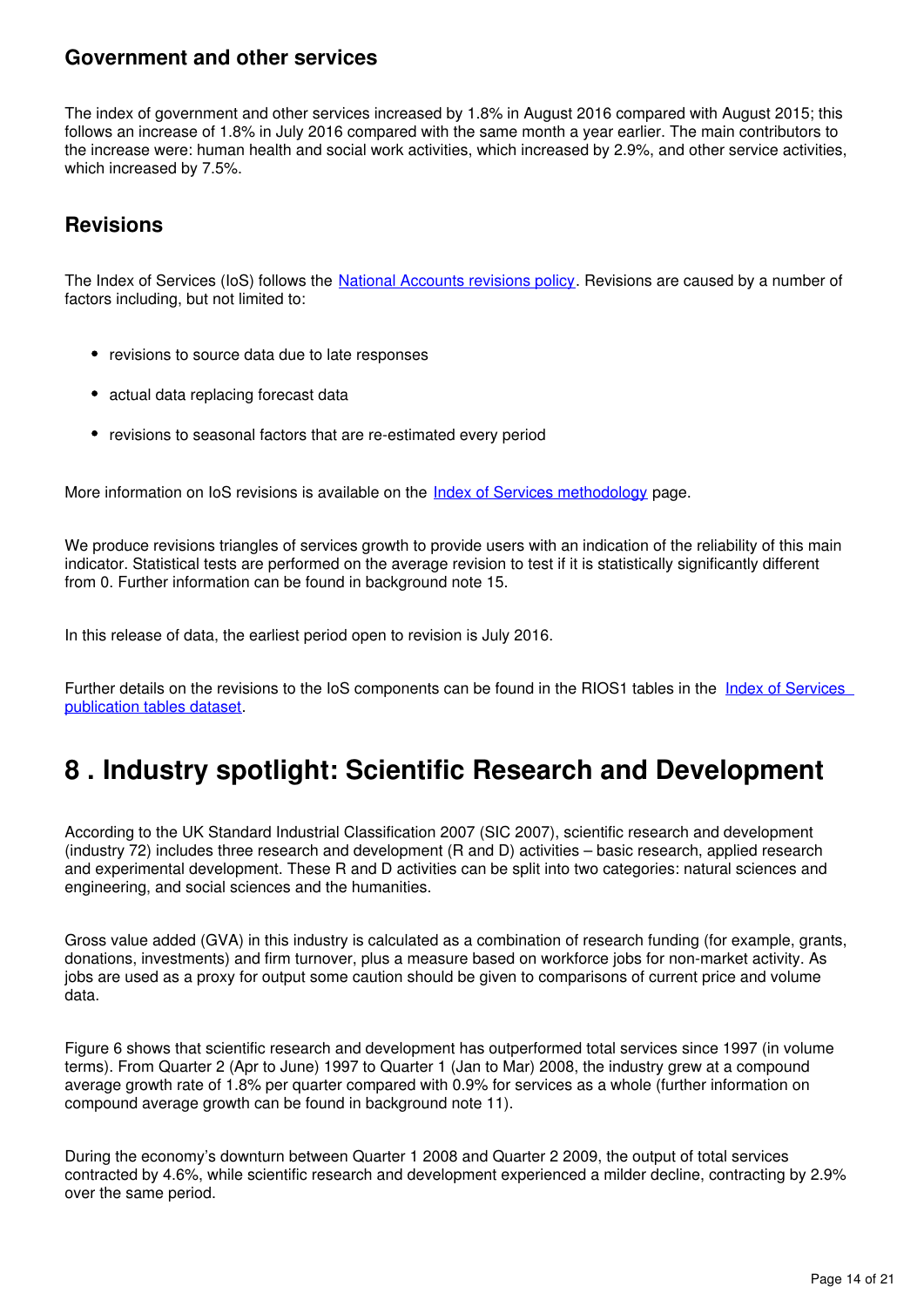Since reaching a trough in Quarter 4 (Oct to Dec) 2009 the industry has grown at a much faster compound average growth rate than total services (1.4% per quarter for the industry and 0.6% for services). By Quarter 2 2016, the industry was 29.9% above its pre-downturn peak value (in Quarter 4 2007), while total services was 11.3% above its value in Quarter 1 2008.

### **Figure 6: Index of Services and scientific research and development**

#### **UK, 1997 to 2016**

## Figure 6: Index of Services and scientific research and development

UK. 1997 to 2016



#### **Source: Office for National Statistics**

#### **Notes:**

1. Q1 refers to Quarter 1 (Jan to Mar); Q2 refers to Quarter 2 (Apr to June); Q3 refers to Quarter 3 (July to Sept); and Q4 refers to Quarter 4 (Oct to Dec).

# <span id="page-14-0"></span>**9 . Quality and methodology**

Some general information on the quality of the Index of Services (IoS) can be found in the Understanding the [Index of Services](https://www.ons.gov.uk/economy/economicoutputandproductivity/output/bulletins/indexofservices/june2016#understanding-the-index-of-services-ios) section in the main part of this statistical bulletin.

The [Index of Services Quality and Methodology Information document](https://www.ons.gov.uk/economy/nationalaccounts/uksectoraccounts/qmis/indexofservicesqmi) contains important information on: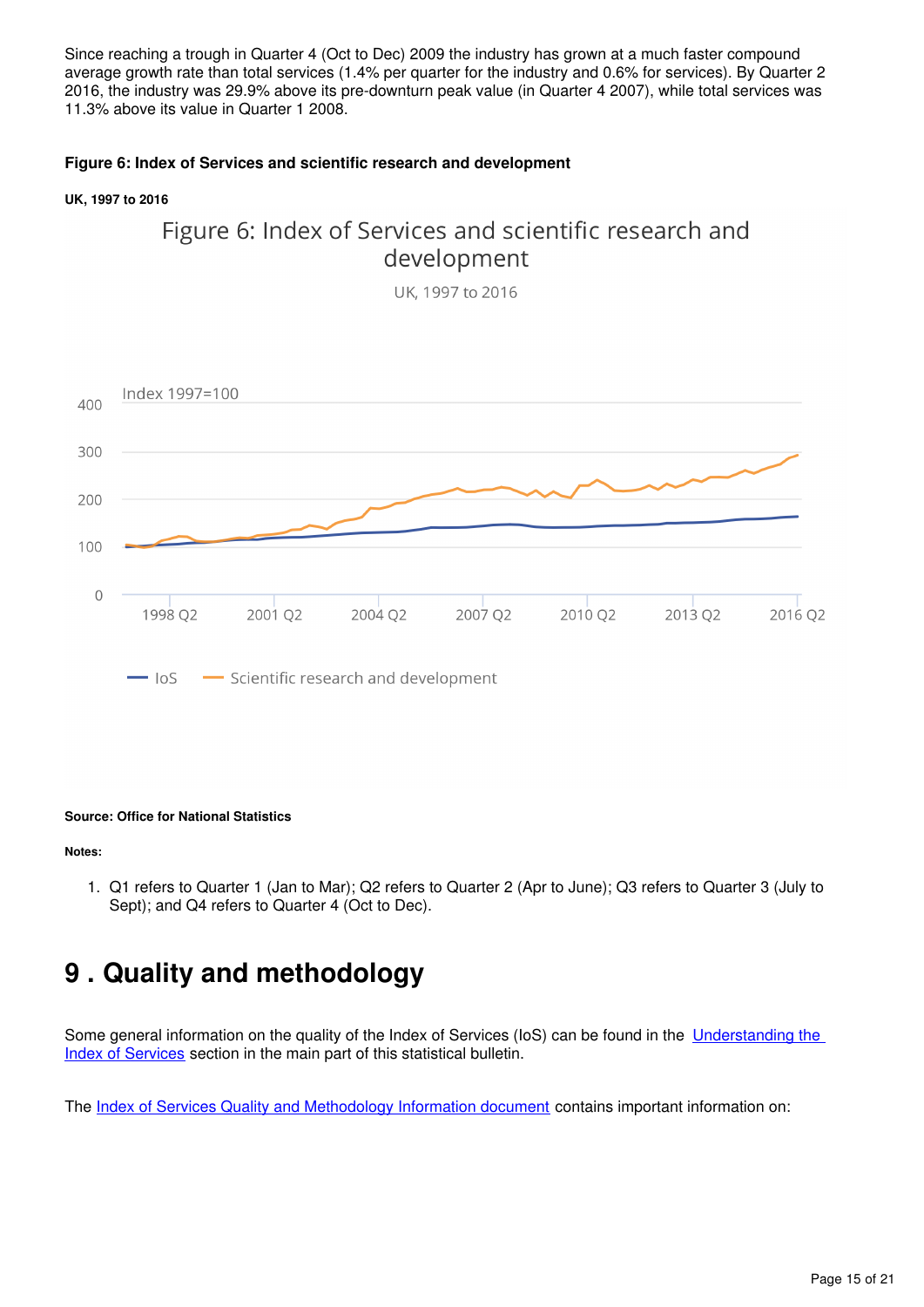- the strengths and limitations of the data
- the quality of the output, including the accuracy of the data and how it compares with related data
- uses and users
- how the output was created

Further quality and methodology information, including details of the quality adjustments process for IoS, was published on 31 October 2014 and can be found on the Index of Services methods page on our website.

# **10. Background notes**

## 1. **What's new**

### **VAT Project**

The [VAT update October 2016](https://www.ons.gov.uk/economy/grossdomesticproductgdp/articles/vatturnoverinitialresearchanalysisuk/jan2014tomar2016) was published on 4 October 2016 and shared early VAT turnover analysis and data. The research article represents the first significant publication of new VAT turnover statistics as part of our commitment to develop a diverse range of administrative data sources for use in the national accounts.

The next article will be published in January 2017 and we would welcome feedback on how we could potentially improve our methods and data. Please contact us with your views: vatdev@ons.gsi.gov.uk

### **Blue Book 2017 Scope**

An article was published on 21 September 2016 describing the planned scope and content of the "UK [National Accounts, The Blue Book: 2017 edition](https://www.ons.gov.uk/economy/nationalaccounts/uksectoraccounts/articles/nationalaccountsarticles/latestdevelopmentstonationalaccountsandbalanceofpaymentschangestobeimplementedforbluebook2017andpinkbook2017)", and the "[UK Balance of Payments, The Pink Book: 2017](https://www.ons.gov.uk/economy/nationalaccounts/uksectoraccounts/articles/nationalaccountsarticles/latestdevelopmentstonationalaccountsandbalanceofpaymentschangestobeimplementedforbluebook2017andpinkbook2017)  [edition](https://www.ons.gov.uk/economy/nationalaccounts/uksectoraccounts/articles/nationalaccountsarticles/latestdevelopmentstonationalaccountsandbalanceofpaymentschangestobeimplementedforbluebook2017andpinkbook2017)", due to be published on 31 October 2017.

## 2. **Continuous improvement of GDP**

To reflect the improvements seen in the [GDP Improvement report](https://www.ons.gov.uk/releases/gdpoimprovementreport2016), along with updated weights, the [GDP](https://www.ons.gov.uk/file?uri=/economy/economicoutputandproductivity/output/methodologies/indexofproductioniop/mgdpoverviewofdatasourcesatbb16.xls) [\(O\) source catalogue](https://www.ons.gov.uk/file?uri=/economy/economicoutputandproductivity/output/methodologies/indexofproductioniop/mgdpoverviewofdatasourcesatbb16.xls) has been updated and was released alongside [The Blue Book 2016 publication](https://www.ons.gov.uk/releases/uknationalaccountsthebluebook2016) on 29 July 2016.

The industry review programme reviews the concepts, methods and data sources underpinning the shortterm indicators that support the IoS bulletin. The 2 latest reviews were published on 23 March 2016 and coveredthe [water transport industry](https://www.ons.gov.uk/economy/economicoutputandproductivity/output/methodologies/watertransportindustryreview2016) and the postal and courier activities industry. The recommendations of these reports are included in this release of data.

## 3. **Experimental Statistics**

The Index of Services (IoS) achieved [National Statistics](https://www.statisticsauthority.gov.uk/national-statistician/types-of-official-statistics/) status in 2007. This was due, at least in part, to a series of industry reviews which underpinned short-term estimates. However, a number of low-level industries remained Experimental Statistics when the programme of industry reviews paused in 2008 to focus on the transition to Standard Industrial Classification 2007 (SIC2007), improved deflator methodology, and the implementation of a new IT platform.

In 2011, IoS moved to SIC2007 and a reappraisal of the experimental industries was made using detailed comments from methodologists who quality assured the progress of IoS towards the National Statistics label. A [review](http://webarchive.nationalarchives.gov.uk/20160105160709/http:/www.ons.gov.uk/ons/guide-method/method-quality/specific/economy/index-of-services/future-improvements/index.html) was published in August 2012 and outlined the 17 industries which remained experimental. A review of the 17 industries has taken place by experts against the Code of Practice for Official Statistics and, in noting the original comments, we are clear that the issues and requirements have been addressed where appropriate. Further details can be found in the latest [GDP output improvement report](http://webarchive.nationalarchives.gov.uk/20160105160709/http:/www.ons.gov.uk/ons/rel/naa1-rd/national-accounts-articles/improvements-to-the-output-approach-to-measure-uk-gdp--2015/index.html). Agreement has been given by the Director General for Economic Statistics to officially move these Experimental Statistics to Official Statistics.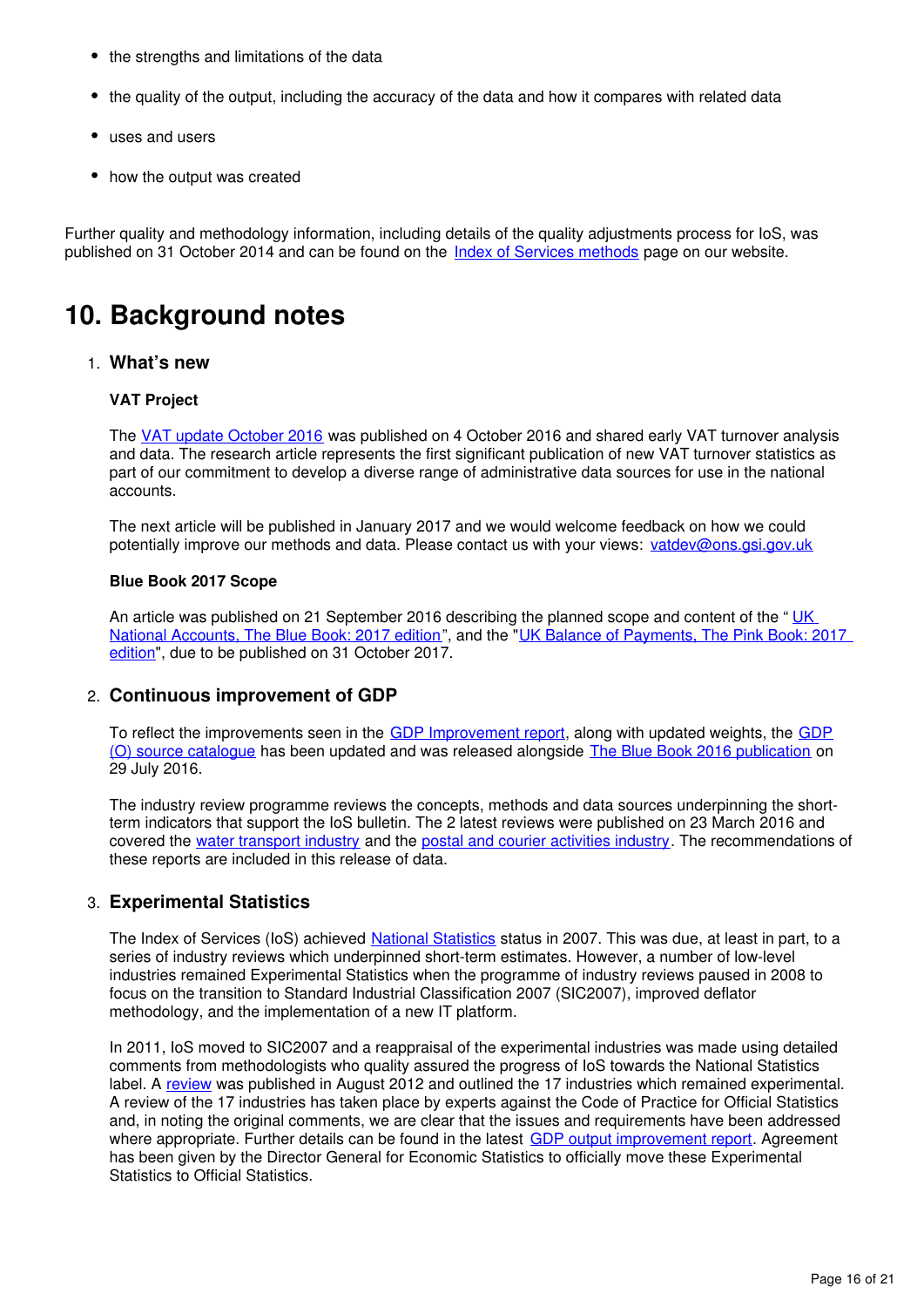## 4. **VAT project update**

An article entitled [VAT turnover, initial research analysis, UK: Jan 2014 to Mar 2016](https://www.ons.gov.uk/releases/hmrcvatturnoverinitialresearchanalysisukjan2014tomar2016) was published on 4 October 2016, the sixth in a series of articles.

There are 5 previous articles which have been published in this series:

- Feasibility study into the use of HMRC turnover data within Short-term Output Indicators and [National Accounts,](http://webarchive.nationalarchives.gov.uk/20160105160709/http:/www.ons.gov.uk/ons/rel/naa1-rd/national-accounts-articles/feasibility-study-into-the-use-of-hmrc-turnover-data-within-short-term-output-indicators-and-national-accounts/index.html) 14 August 2015
- [Exploitation of HMRC VAT data,](http://webarchive.nationalarchives.gov.uk/20160105160709/http:/www.ons.gov.uk/ons/rel/naa1-rd/national-accounts-articles/explotation-of-hmrc-vat-data/index.html) 7 October 2015
- [HMRC VAT project update](http://webarchive.nationalarchives.gov.uk/20160105160709/http:/www.ons.gov.uk/ons/rel/naa1-rd/national-accounts-articles/hmrc-vat-project-update/index.html), 21 December 2015
- [HMRC VAT update](https://www.ons.gov.uk/economy/grossdomesticproductgdp/methodologies/hmrcvatupdateapril2016), 4 April 2016
- [VAT update July 2016](https://www.ons.gov.uk/economy/grossdomesticproductgdp/methodologies/vatupdatejuly2016), 12 July 2016

## 5. **What do you think?**

As a user of our statistics we welcome your feedback on this publication. If you would like to get in touch please contact us via email:  $ios.$ enquiries@ons.gsi.gov.uk.

## 6. **Understanding the data**

#### **Short guide to the Index of Services**

The Index of Services (IoS) shows the monthly movements in the gross value added (GVA) of the service industries ([2007 Standard Industrial Classification \(SIC 2007\) sections G to T](http://www.ons.gov.uk/methodology/classificationsandstandards/ukstandardindustrialclassificationofeconomicactivities/uksic2007)). These industries accounted for around 79% of gross domestic product (GDP) in 2013. The index is estimated using the same data sources and national accounts methodology as the quarterly estimate of services industries' GVA within the output approach to measuring GDP (GDP (O)). These consist of the distribution, hotels and restaurant industries (SIC 2007 sections G and I), transport, storage and communications (sections H and J), business services and finance (sections K to N), and government and other services (sections O to T).

## 7. **International comparison**

International comparison with the IoS is difficult, as most comparable economies don't produce equivalent estimates. [Eurostat turnover in services estimates](http://ec.europa.eu/eurostat/web/products-datasets/-/teiis700) are not comparable with the IoS, as they exclude the wholesale and retail trade; furthermore, most of the estimates are only available quarterly. The [USA](http://bea.gov/newsreleases/glance.htm) also produces services output estimates, but only on a quarterly basis, with a 4-month lag time. [Japan](http://www.stat.go.jp/english/data/mssi/kekka.htm) has a direct equivalent of the IoS, but the estimates are not seasonally adjusted. The closest equivalent estimates are from Canada[,](http://www5.statcan.gc.ca/cansim/a05?lang=eng&id=3790031&pattern=3790031&searchTypeByValue=1&p2=35) which produces a monthly output estimate of GDP with a breakdown by industry (including an aggregate for services). There are also comparable quarterly estimates from [Sweden](http://www.scb.se/en_/Finding-statistics/Statistics-by-subject-area/National-Accounts/National-Accounts/National-Accounts-quarterly-and-annual-estimates/) and**Ireland**.

## 8. **Short guide to national accounts**

The national accounts provide an integrated description of all economic activity within the economic territory of the UK, including activity involving both domestic units (that is, individuals and institutions resident in the UK) and external units (those resident in other countries). In addition to being comprehensive, the accounts are fully integrated and internally consistent. More information can be found inUK national accounts a short quide.

## 9. **How our statistics explain the economy**

The IoS is mentioned in [How ONS statistics explain the UK economy,](http://webarchive.nationalarchives.gov.uk/20160105160709/http:/www.ons.gov.uk/ons/interactive/ons-statistics-products/index.html) which was released on our website on 27 June 2014, alongside [Quarterly National Accounts, Q1 \(Jan to Mar\) 2014.](http://webarchive.nationalarchives.gov.uk/20160105160709/http:/www.ons.gov.uk/ons/rel/naa2/quarterly-national-accounts/q1-2014/index.html)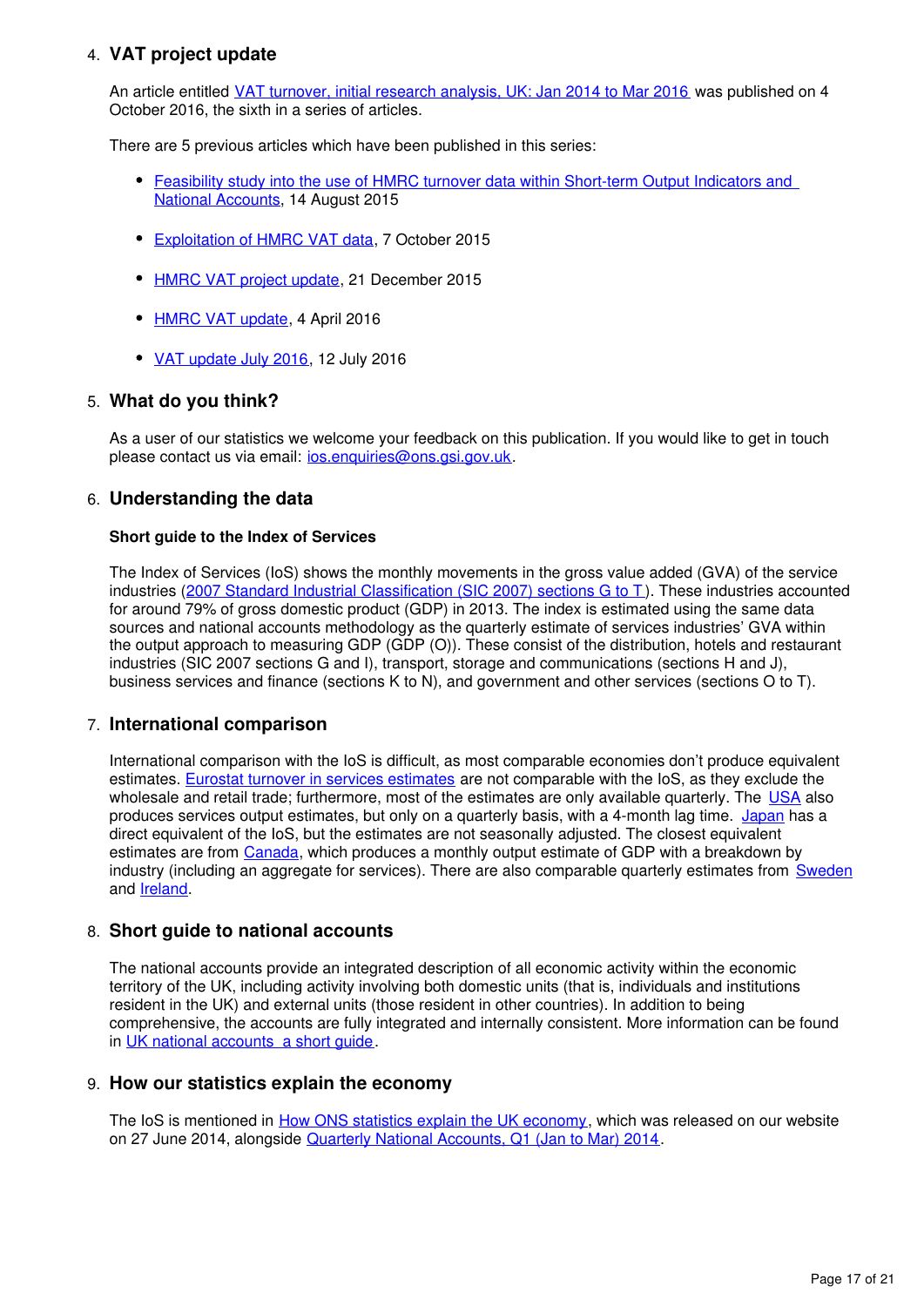## 10. **Interpreting the data**

Some monthly data are volatile. When looking at growth rates, the headline IoS figures focus on the percentage change between the most recent month-on-a-year earlier and the most recent 3 months-on-ayear earlier.

The monthly *[Index of Services statistical bulletin](http://www.ons.gov.uk/economy/economicoutputandproductivity/output/bulletins/indexofservices/previousReleases)* is usually published on the same days as the Gross [domestic product preliminary estimate statistical bulletin](http://www.ons.gov.uk/economy/grossdomesticproductgdp/bulletins/grossdomesticproductpreliminaryestimate/previousReleases), the [Second estimate of GDP statistical bulletin](http://www.ons.gov.uk/economy/grossdomesticproductgdp/bulletins/secondestimateofgdp/previousReleases) or the [Quarterly National Accounts statistical bulletin.](http://www.ons.gov.uk/economy/grossdomesticproductgdp/bulletins/quarterlynationalaccounts/previousReleases)

The data for the IoS in this statistical bulletin are generally consistent with the Gross Domestic Product [preliminary estimate: Quarter 3 \(July to Sept\) 2016](https://www.ons.gov.uk/economy/grossdomesticproductgdp/bulletins/grossdomesticproductpreliminaryestimate/previousReleases) published on 27 October 2016. However, rounding can sometimes cause differences between the 3-monthly growth rates presented in this release, compared with the quarterly growth rates presented in the quarterly national accounts. Data for the retail industry are broadly comparable with [Retail sales in Great Britain: September 2016](https://www.ons.gov.uk/businessindustryandtrade/retailindustry/bulletins/retailsales/sept2016), published on 20 October 2016, but as the 2 series operate under different revisions policies, there can be timing differences in the updating of the 2 series. Also, adjustments to the data within the IoS release are sometimes made at the time of the Blue Book to improve the coherence of the 3 approaches to measuring GDP. Therefore, inconsistencies between the 2 series are not unusual but tend to be small. There are also conceptual and coverage differences between retail sales and retail output which can lead to apparent inconsistencies.

## 11. **Definitions and explanations**

Definitions found within the main statistical bulletin are listed.

#### **Index number**

An index number is a number which indicates the change in magnitude relative to the magnitude at a specified point, the latter usually taken as 100. The Index of Services (IoS) is currently referenced to 2013 so that the average for 2013 is equal to 100. Therefore, an index value of 110 would indicate that output is 10% higher than the average for 2013.

#### **Seasonal adjustment**

The index numbers in this statistical bulletin are all seasonally adjusted. This aids interpretation by removing annually recurring fluctuations, for example, due to holidays or other regular seasonal patterns.

Seasonal adjustment removes regular variation from a time series. Regular variation includes effects due to month lengths, different activity near particular events such as shopping activity before Christmas, and regular holidays such as the May bank holiday.

Some features of the calendar are not regular each year, but are predictable if we have enough data, for example, the number of certain days of the week in a month may have an effect, or the impact of the timing of Easter. As Easter changes between March and April, we can estimate its effect on time series and allocate it between March and April depending on where Easter falls. Estimates of the effect of the day of the week and Easter are used respectively to make trading day and Easter adjustments prior to seasonal adjustment.

X-13-ARIMA-SEATS is the current seasonal adjustment software used for the IoS.

### **Value (current price)**

Economic transactions involve the production of goods and the sale of goods and services (commodities). The monetary value (or current price) of these transactions is a product of the quantity produced or sold and the unit price. In a particular period, the total (aggregate) value of all transactions taking place in the economy is simply the sum of the individual transaction values in that period. The current price is sometimes referred to as the "nominal" price.

### **Volume (constant price)**

When it comes to comparing the difference in aggregate values between 2 time periods, the observed movement is generally a combination of changes in quantity and changes in price. In a lot of cases, the interest of users of economic data lies in understanding the degree to which economic growth is being driven by changes in quantities (that is, physical volumes of production and consumption). It is standard practice to present many economic statistics as volume series (showing changes in the level of the series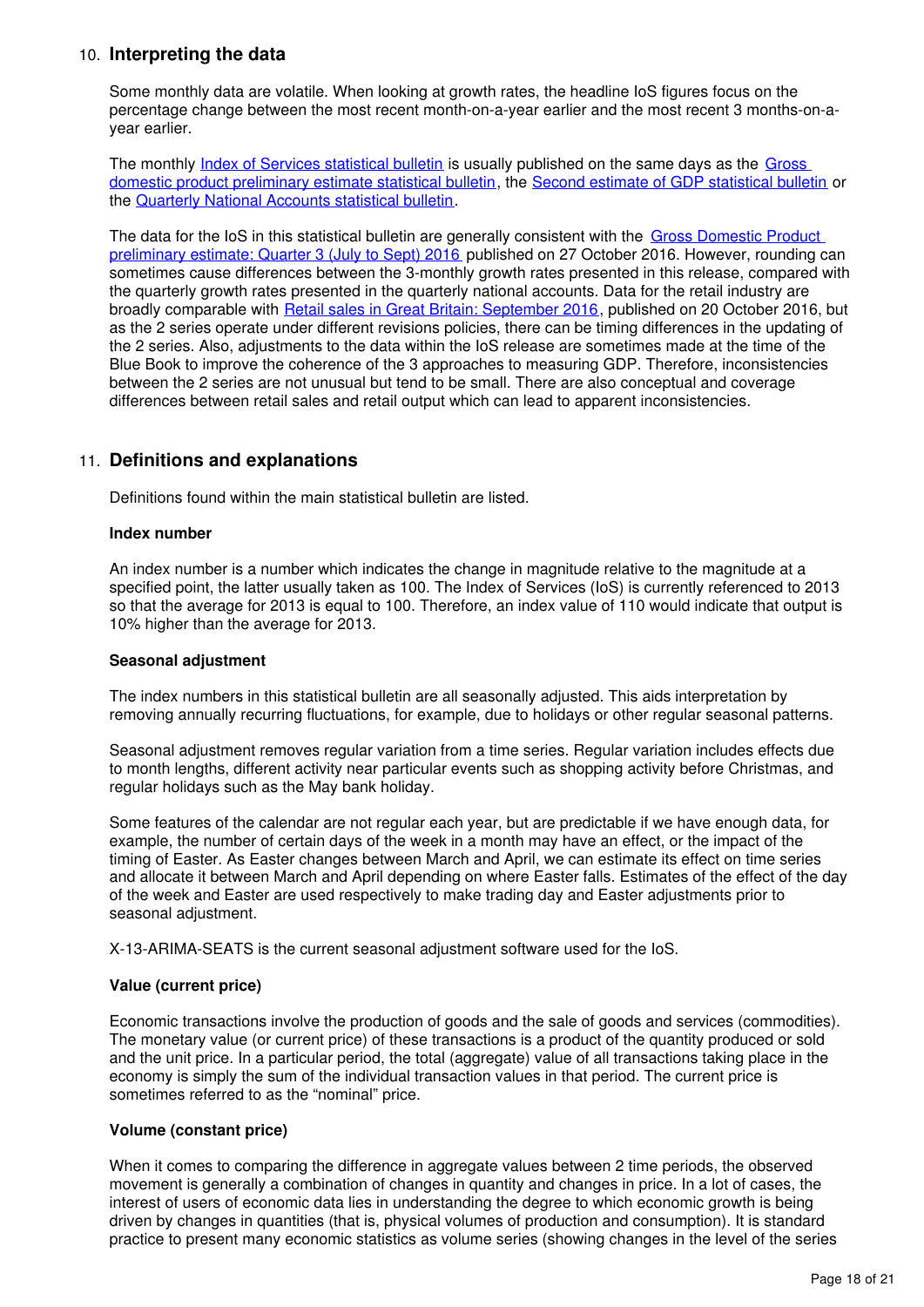that have not been affected by changes in price) and such series are referred to as "at constant prices" or "real" prices.

### **Deflation**

The process of removing price changes from a value series and converting to a volume series is known as deflation. Where information on prices is not available, but value and volume data are, an implied deflator (or price) can be derived by dividing the first by the latter. All index numbers presented in this bulletin are volume measures and have had the effect of price changes removed unless otherwise stated.

#### **Chained volume measures**

The indices in this bulletin are presented as "chained volume" measures, meaning that successive volume estimates have been linked (or chained) together. Annual chain-linking was introduced in 2003 and is considered preferable to producing standard volume series, as chained volume measures more accurately reflect volume changes over time. More information on chain-linking can be found in the [Tuke and Reed](http://webarchive.nationalarchives.gov.uk/20160105160709/http:/www.ons.gov.uk/ons/rel/elmr/economic-trends--discontinued-/no--575--october-2001/index.html)  [\(2001\) Economic Trends](http://webarchive.nationalarchives.gov.uk/20160105160709/http:/www.ons.gov.uk/ons/rel/elmr/economic-trends--discontinued-/no--575--october-2001/index.html) article, and a paper on chain-linking weights in the output approach to measuring GDP can be found on the **Methods and sources** page.

#### **Compound average growth**

Compound average growth is the rate at which a series would have increased or decreased if it had grown or fallen at a steady rate over a number of periods. This allows the composition of growth in the recent economic recovery to be compared to the long-run average.

### **Gross domestic product (GDP)**

The total value of production activity in the economic territory. It is the balancing item on the production account for the whole economy. Domestic product can be measured gross or net of consumption of fixed capital (or depreciation). It is presented in the accounts at market (or purchasers') prices. A further distinction is that it can be at current prices or chained volume measures.

## 12. **Composition of the data**

The IoS uses a wide variety of different data, from many sources, which are produced on either an annual, quarterly or monthly basis.

Some of the indicators are derived using current price turnover deflated by a suitable price index. This includes data from the monthly business survey (MBS), an ONS short-term survey on different parts of the economy. It is one of the main data sources used in the compilation of the IoS.

Other sources use direct volume measures that don't need to be deflated, such as Civil Aviation Authority data for air transport. Other proxies, such as employment numbers, are also used. This is the case with public sector employment and workforce jobs data.

Where monthly data are not available (for example, when data are delivered quarterly or annually), monthly estimates are derived by forecasting data. This is done using the X-13-ARIMA-SEATS forecasting method and interpolating a monthly path using a cubic spline.

An X-13-ARIMA-SEATS forecast is also used where actual data at industry level are not available for the latest period (a lower proportion of actual data are available for the latest month). When the forecast is replaced by actual data, this may lead to revisions to the published data.

The IoS adheres to the [Government Statistical Service disclosure control policy.](http://www.ons.gov.uk/methodology/methodologytopicsandstatisticalconcepts/disclosurecontrol) More information can be found in the [Quality and Methodology Information \(QMI\)](http://www.ons.gov.uk/economy/nationalaccounts/uksectoraccounts/qmis/indexofservicesqmi) report.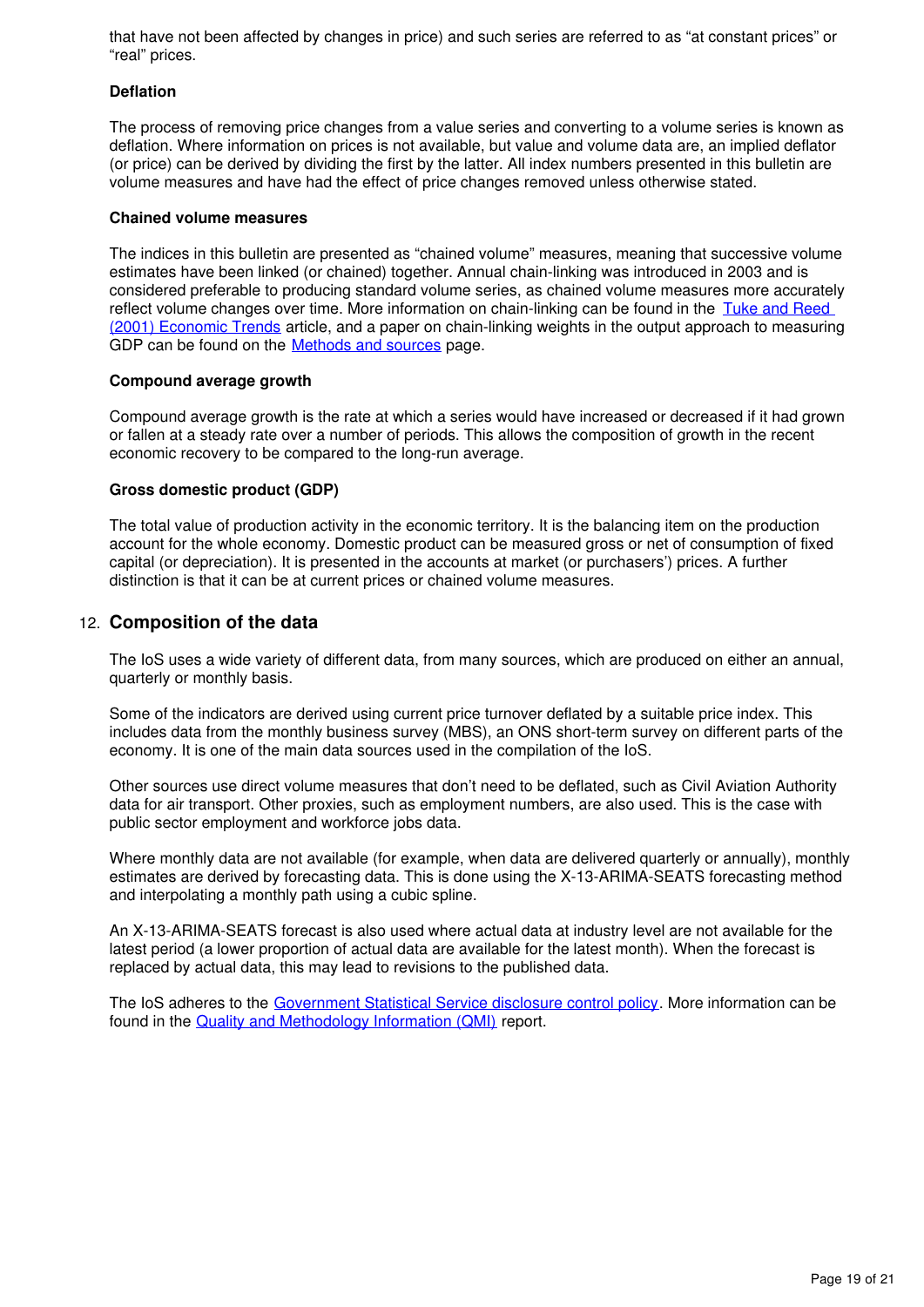## 13. **Response rates**

Approximately 42% of the IoS estimates are based on data collected via our Monthly Business Survey (MBS). In addition, approximately 7% of the IoS estimates are collected via our Retail Sales Inquiry (RSI). The remainder is based on data received from other ONS sources and external data sources. The MBS and RSI response rates for data included in this publication are presented for the current month and the 3 months prior in Table 4. The response rates for the previous periods are updated to reflect the current level of response, incorporating data from late returns. There are 2 response rates included; the first is a percentage of the sampled turnover returned and the other is a percentage of the number of questionnaire forms returned.

### **Table 4: Survey response rates, August 2016**

| UK                                    |             |                            |      | Response rates (%)    |
|---------------------------------------|-------------|----------------------------|------|-----------------------|
| <b>Period</b>                         | May<br>2016 | <b>June 2016 July 2016</b> |      | <b>August</b><br>2016 |
| Monthly business survey<br>(services) |             |                            |      |                       |
| Turnover                              | 96.8        | 96.3                       | 95.1 | 88.0                  |
| Questionnaire                         | 84.7        | 83.9                       | 82.3 | 74.5                  |
| Retail sales inquiry                  |             |                            |      |                       |
| Turnover                              | 96.8        | 98.2                       | 98.8 | 97.5                  |
| Questionnaire                         | 77.1        | 76.9                       | 76.2 | 74.4                  |

Source: Office for National Statistics

[Historical monthly business survey response rates](http://www.ons.gov.uk/economy/economicoutputandproductivity/output/datasets/historicmonthlybusinesssurveyresponserates) for the services industries as at the time of the relevant publication are also available back to 2010.

## 14. **National accounts revisions policy**

Main documentation explaining the national accounts revisions policy is available.

## 15. **Revisions triangles**

Standard Industrial Classification 2007 (SIC 2007) revisions triangles are contained in a zip folder. This folder can be found within the data section of this bulletin.

Revisions to data provide an indication of the reliability of main indicators. A statistical test has been applied to the average revision to find out if it is statistically significantly different from 0. An average revision close to 0 is desirable as it suggests that revisions are not predictable in any 1 direction. An asterisk (\*) indicates if the average revision has been found to be statistically significantly different from 0.

Table 5 presents a summary of the differences published between September 2010 and August 2015 and the estimates published 12 months later.

### **Table 5: Revisions between first publication and estimates 12 months later**

| UK                                                     |                              |                                       | Percentage change                                                                     |
|--------------------------------------------------------|------------------------------|---------------------------------------|---------------------------------------------------------------------------------------|
|                                                        | Value in<br>latest<br>period | Average over<br>the last 60<br>months | Average over the last 60 months without<br>regard to sign (average absolute revision) |
| Index of Services 3<br>month on 3 month<br>growth rate | 0.8                          | $-0.08*$                              | 0.17                                                                                  |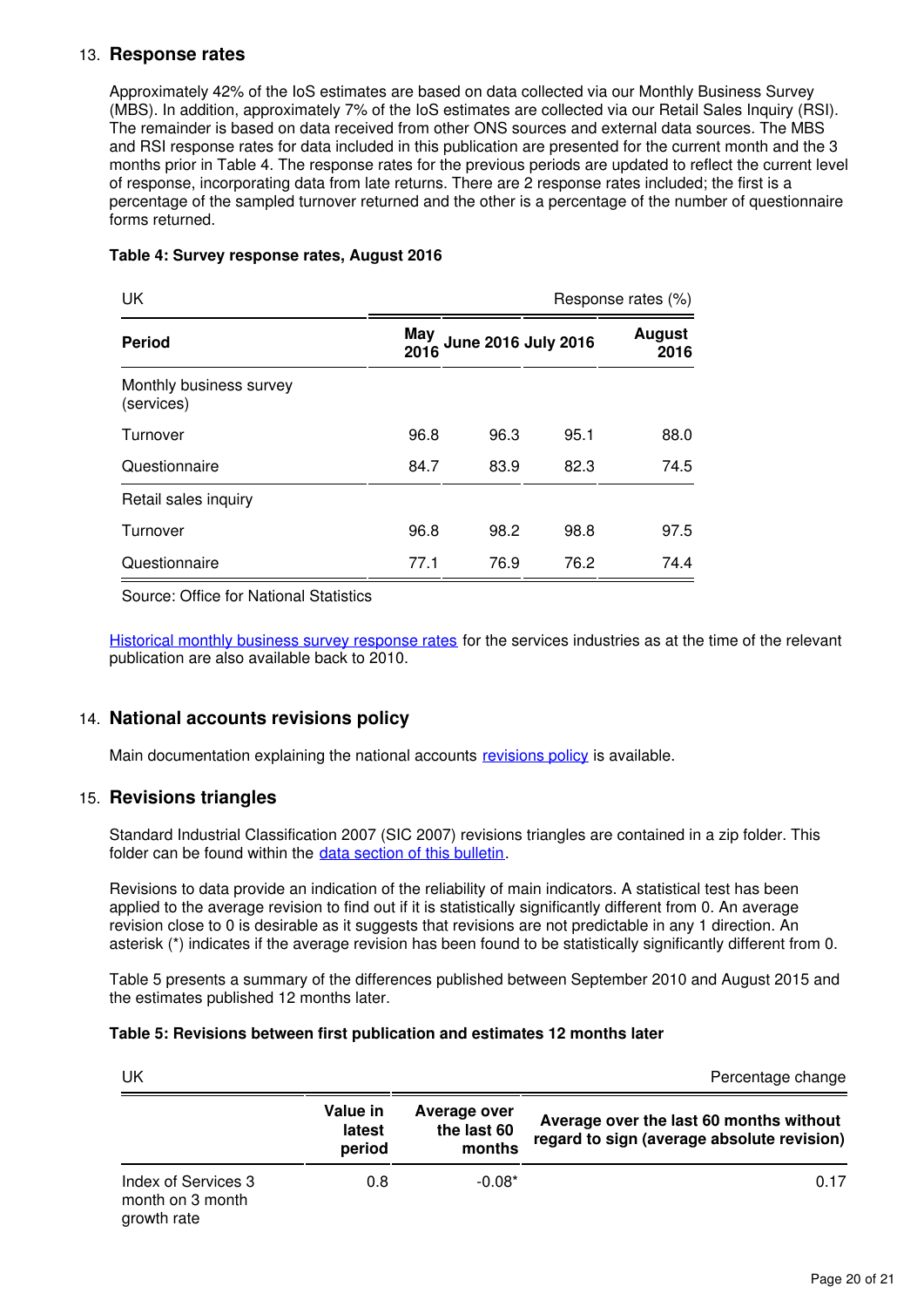| Index of Services 1 | 0.2 | $-0.04$ | 0.14 |
|---------------------|-----|---------|------|
| month on 1 month    |     |         |      |
| growth rate         |     |         |      |

Source: Office for National Statistics

1. An asterisk (\*) indicates if the average revision has been found to be statistically significantly different from 0.

## 16. **Accessing data**

The data presented in the tables of this statistical bulletin are also available to download from the dataset [section of this publication.](https://www.ons.gov.uk/economy/economicoutputandproductivity/output/bulletins/indexofservices/june2016/relateddata) A complete run of data is available as a time series dataset on our website.

## 17. **Code of Practice for Official Statistics**

[National Statistics](https://www.statisticsauthority.gov.uk/national-statistician/types-of-official-statistics/) are produced to high professional standards set out in the [Code of Practice](https://www.statisticsauthority.gov.uk/monitoring-and-assessment/code-of-practice/) for Official Statistics. They undergo regular quality assurance reviews to ensure that they meet your needs. They are produced free from any political interference.

The [UK Statistics Authority](https://www.statisticsauthority.gov.uk/national-statistician/types-of-official-statistics/) has designated these statistics as National Statistics, in accordance with the [Statistics and Registration Service Act 2007](https://www.statisticsauthority.gov.uk/about-the-authority/uk-statistical-system/legislation/key-legislative-documents/) and signifying compliance with the [Code of Practice](https://www.statisticsauthority.gov.uk/monitoring-and-assessment/code-of-practice/) for Official Statistics.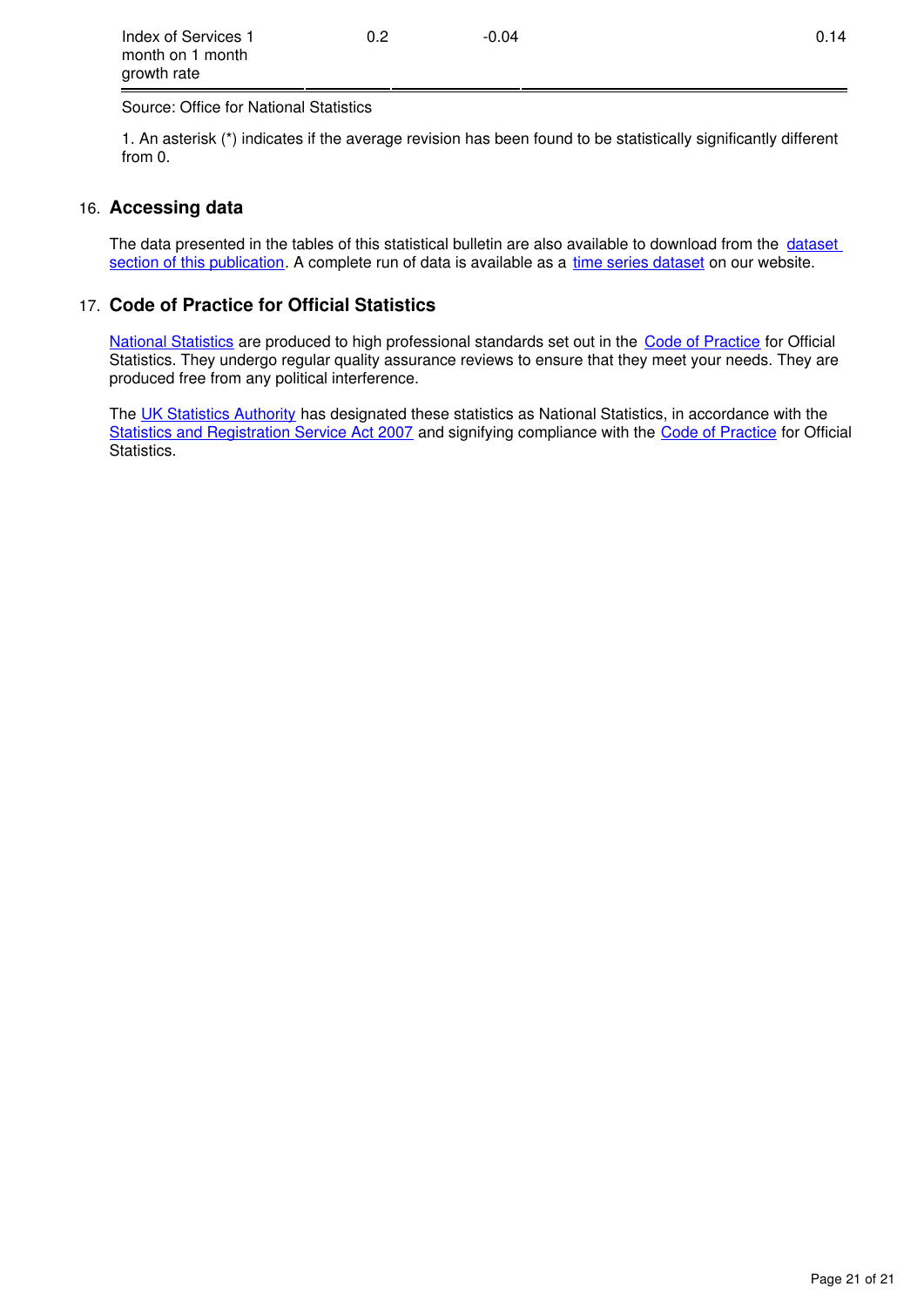#### **IOS: Index of Services <sup>1</sup> Chained volume indices of gross value added 2,3,4 IOS1**

|                                                 |                                                          |                | Industry sections (SIC2007) |                 |                |
|-------------------------------------------------|----------------------------------------------------------|----------------|-----------------------------|-----------------|----------------|
|                                                 |                                                          |                |                             |                 |                |
|                                                 |                                                          |                |                             | <b>Business</b> | Govern-        |
|                                                 | Total                                                    | Distribution   | Transport,                  | services        | ment and       |
|                                                 | service                                                  | hotels and     | storage and                 | and             | other          |
|                                                 | industries                                               | restaurants    | communication               | finance         | services       |
| Section<br>2013 weights                         | $G-T$<br>1000                                            | G and I<br>173 | H and J<br>135              | K-N<br>403      | O-T<br>290     |
|                                                 | S <sub>2</sub> KU                                        | S2MV           | KI7B                        | KI7L            | KI7T           |
| 2011                                            | 96.0                                                     | 95.1           | 96.2                        | 94.9            | 97.9           |
| 2012                                            | 98.3                                                     | 96.6           | 98.3                        | 97.9            | 99.7           |
| 2013                                            | 100.0                                                    | 100.0          | 100.0                       | 100.0           | 100.0          |
| 2014                                            | 103.3                                                    | 104.8          | 103.0                       | 103.9           | 101.7          |
| 2015                                            | 105.9                                                    | 109.6          | 106.8                       | 106.6           | 102.3          |
| 2014 Aug                                        | 103.8                                                    | 105.5          | 104.0                       | 104.2           | 102.1          |
| Sep                                             | 104.1                                                    | 105.9          | 104.2                       | 104.8           | 102.1          |
| Oct                                             | 104.8                                                    | 106.2          | 105.5                       | 105.8           | 102.4          |
| Nov                                             | 104.9                                                    | 107.2          | 104.8                       | 106.0           | 101.9          |
| Dec<br>2015 Jan                                 | 105.1<br>104.8                                           | 107.8<br>107.2 | 105.2<br>105.2              | 106.2<br>106.1  | 101.9<br>101.3 |
| Feb                                             | 105.0                                                    | 107.9          | 106.0                       | 105.8           | 101.6          |
| Mar                                             | 105.2                                                    | 108.7          | 105.5                       | 106.2           | 101.8          |
| Apr                                             | 105.2                                                    | 108.8          | 105.5                       | 106.0           | 102.0          |
| May                                             | 105.4                                                    | 108.6          | 106.3                       | 106.1           | 102.1          |
| Jun                                             | 105.9                                                    | 109.5          | 107.2                       | 106.5           | 102.3          |
| Jul                                             | 105.9                                                    | 109.8          | 106.9                       | 106.7           | 102.2          |
| Aug<br>Sep                                      | 105.8<br>106.4                                           | 109.4<br>110.7 | 107.3<br>107.1              | 106.4<br>107.1  | 102.1<br>102.5 |
| Oct                                             | 106.5                                                    | 111.2          | 107.4                       | 107.1           | 102.6          |
| Nov                                             | 107.0                                                    | 111.5          | 108.2                       | 107.4           | 103.0          |
| Dec                                             | 107.6                                                    | 112.1          | 109.5                       | 108.0           | 103.6          |
| 2016 Jan                                        | 107.7                                                    | 112.9          | 109.2                       | 107.9           | 103.6          |
| Feb                                             | 107.9                                                    | 113.3          | 108.9                       | 108.4           | 103.6          |
| Mar                                             | 107.6                                                    | 113.3          | 107.1                       | 108.3           | 103.5          |
| Apr<br>May                                      | 108.2<br>108.2                                           | 114.1<br>114.5 | 109.1<br>108.5              | 108.9<br>108.7  | 103.5<br>103.7 |
| Jun                                             | 108.6                                                    | 114.6          | 109.5                       | 109.1           | 103.9          |
| Jul                                             | 109.0                                                    | 114.6          | 111.2                       | 109.4           | 104.0          |
| Aug                                             | 109.2                                                    | 115.8          | 111.6                       | 109.4           | 104.0          |
| Percentage change, latest year on previous year |                                                          |                |                             |                 |                |
|                                                 | S222                                                     | S243           | <b>KI77</b>                 | KI7G            | KI7O           |
| 2011                                            | 1.5                                                      | 1.6            | 2.3                         | 2.2             | 0.3            |
| 2012                                            | 2.4                                                      | 1.6            | 2.1                         | 3.2             | 1.9            |
| 2013                                            | 1.8                                                      | 3.5            | 1.8                         | 2.1             | 0.3            |
| 2014<br>2015                                    | 3.3<br>2.5                                               | 4.8<br>4.6     | 3.0<br>3.8                  | 3.9<br>2.6      | 1.7            |
|                                                 |                                                          |                |                             |                 | 0.5            |
|                                                 | Percentage change, latest month on same month a year ago |                |                             |                 |                |
|                                                 | S26Q                                                     | <b>S28R</b>    | KI7A                        | KI7I            | KI7Q           |
| 2014 Aug                                        | 3.6                                                      | 4.6            | 4.2                         | 3.7             | 2.4            |
| Sep<br>Oct                                      | 3.9<br>4.4                                               | 4.8<br>5.5     | 5.3<br>6.3                  | 4.3<br>4.9      | 2.2<br>2.1     |
| Nov                                             | 4.1                                                      | 5.7            | 4.9                         | 4.7             | 1.8            |
| Dec                                             | 4.5                                                      | 6.3            | 5.2                         | 5.2             | 1.9            |
| 2015 Jan                                        | 3.7                                                      | 5.6            | 4.9                         | 4.8             | 0.6            |
| Feb                                             | 3.4                                                      | 5.3            | 5.7                         | 3.8             | 0.7            |
| Mar                                             | 3.0                                                      | 4.9            | 4.5                         | 3.4             | 0.5            |
| Apr                                             | 2.6                                                      | 4.7            | 3.9                         | 3.0             | 0.3            |
| May<br>Jun                                      | 2.4<br>2.8                                               | 4.2<br>4.7     | 3.8<br>4.3                  | 2.7<br>2.9      | 0.3<br>0.6     |
| Jul                                             | 2.2                                                      | 4.8            | 3.2                         | 2.2             |                |
| Aug                                             | 2.0                                                      | 3.7            | 3.2                         | 2.2             | $\frac{1}{2}$  |
| Sep                                             | 2.2                                                      | 4.6            | 2.8                         | 2.2             | 0.4            |
| Oct                                             | 1.6                                                      | 4.7            | 1.7                         | 1.2             | 0.2            |
| Nov                                             | 2.0                                                      | 4.0            | 3.3                         | 1.4             | 1.1            |
| Dec                                             | 2.4                                                      | 4.0            | 4.1                         | 1.7             | 1.7            |
| 2016 Jan<br>Feb                                 | 2.8<br>2.8                                               | 5.3<br>5.0     | 3.8<br>2.7                  | 1.7<br>2.4      | 2.2<br>1.9     |
| Mar                                             | 2.2                                                      | 4.2            | 1.6                         | 2.0             | 1.7            |
| Apr                                             | 2.9                                                      | 4.8            | 3.4                         | 2.7             | 1.5            |
| May                                             | 2.7                                                      | 5.5            | 2.1                         | 2.5             | 1.5            |
| Jun                                             | 2.6                                                      | 4.7            | 2.1                         | 2.5             | 1.6            |
| Jul                                             | 2.9                                                      | 4.4            | 4.1                         | 2.5             | 1.8            |
| Aug                                             | 3.2                                                      | 5.8            | 4.0                         | 2.8             | 1.8            |

1 The IOS output is designated as a National Statistic.<br>
2 Indices reflect values measured at basic prices, which exclude "taxes less<br>
3 Istimates cannot be regarded as accurate to the last digit shown.<br>
4 Any apparent inc

seasonally adjusted 2013 = 100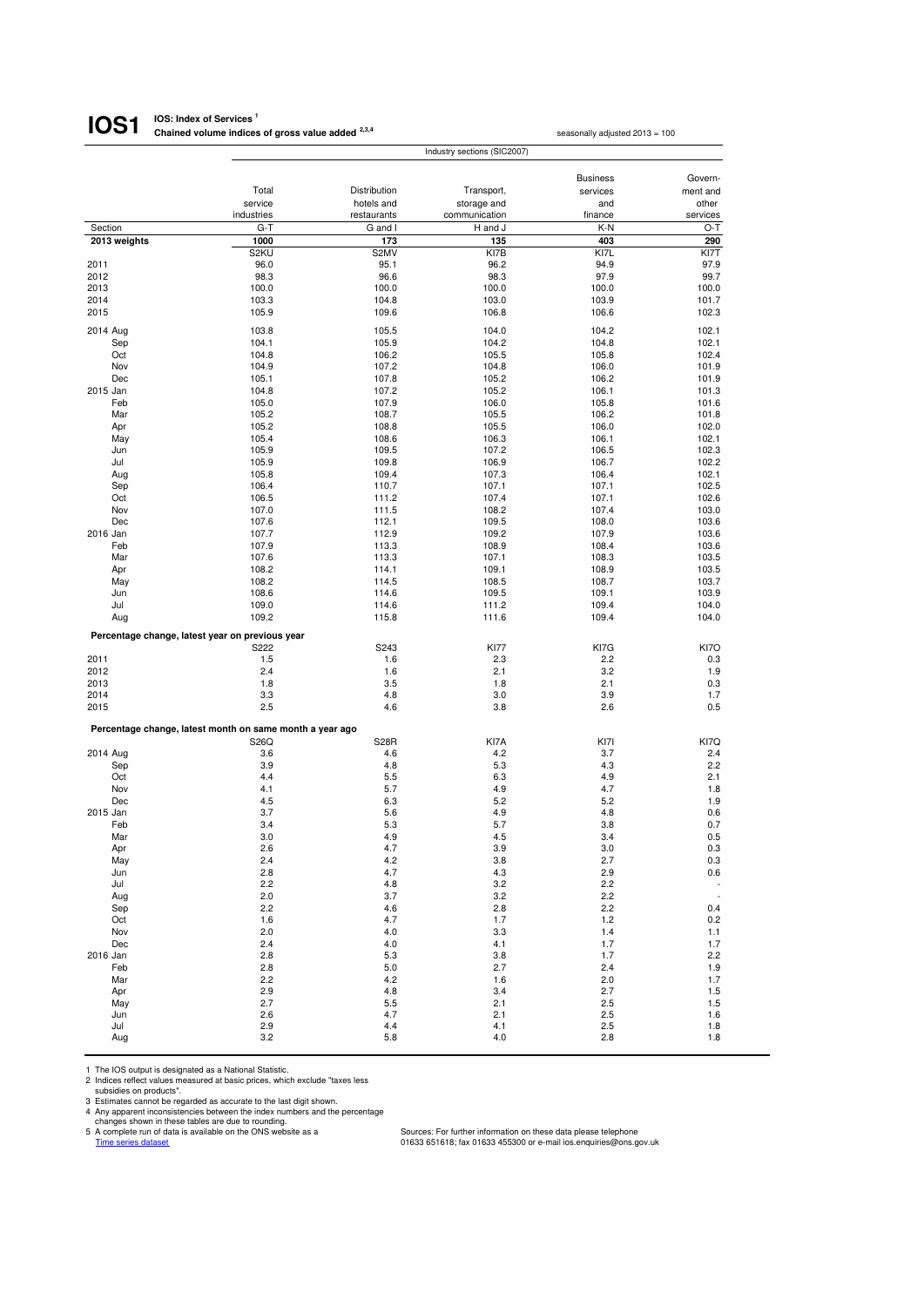

#### **IOS: Index of Services<sup>1</sup> Chained volume indices of gross value added 2,3,4**

seasonally adjusted 2013 = 100

|              |                                                                | Industry sections (SIC2007) |               |                 |          |  |  |
|--------------|----------------------------------------------------------------|-----------------------------|---------------|-----------------|----------|--|--|
|              |                                                                |                             |               | <b>Business</b> | Govern-  |  |  |
|              |                                                                |                             |               |                 |          |  |  |
|              | Total                                                          | Distribution                | Transport,    | services        | ment and |  |  |
|              | service                                                        | hotels and                  | storage and   | and             | other    |  |  |
|              | industries                                                     | restaurants                 | communication | finance         | services |  |  |
| Section      | $G-T$                                                          | G and I                     | H and J       | K-N             | $O-T$    |  |  |
| 2013 weights | 1000                                                           | 173                         | 135           | 403             | 290      |  |  |
|              | Percentage change, latest month on previous month              |                             |               |                 |          |  |  |
|              | S222                                                           | S243                        | <b>KI77</b>   | KI7G            | KI7O     |  |  |
| 2014 Aug     | 0.1                                                            | 0.7                         | 0.5           | $-0.2$          |          |  |  |
| Sep          | 0.3                                                            | 0.4                         | 0.1           | 0.6             |          |  |  |
| Oct          | 0.7                                                            | 0.3                         | 1.3           | 1.0             | 0.2      |  |  |
| Nov          |                                                                | 1.0                         | $-0.7$        |                 |          |  |  |
| Dec          | 0.2                                                            | 0.5                         | 0.3           | 0.2<br>0.2      | $-0.4$   |  |  |
|              |                                                                |                             |               |                 |          |  |  |
| 2015 Jan     | $-0.3$                                                         | $-0.5$                      | 0.1           | $-0.1$          | $-0.6$   |  |  |
| Feb          | 0.2                                                            | 0.6                         | 0.7           | $-0.2$          | 0.3      |  |  |
| Mar          | 0.2                                                            | 0.8                         | $-0.5$        | 0.3             | 0.1      |  |  |
| Apr          | L.                                                             | 0.1                         | ÷.            | $-0.2$          | 0.2      |  |  |
| May          | 0.1                                                            | $-0.2$                      | 0.8           | 0.1             | 0.2      |  |  |
| Jun          | 0.5                                                            | 0.8                         | 0.9           | 0.4             | 0.1      |  |  |
| Jul          |                                                                | 0.3                         | $-0.3$        | 0.2             | $-0.1$   |  |  |
| Aug          | $-0.1$                                                         | $-0.3$                      | 0.5           | $-0.2$          |          |  |  |
| Sep          | 0.5                                                            | 1.2                         | $-0.3$        | 0.6             | 0.3      |  |  |
| Oct          | 0.1                                                            | 0.4                         | 0.3           |                 | 0.1      |  |  |
| Nov          | 0.4                                                            | 0.2                         | 0.8           | 0.3             | 0.5      |  |  |
| Dec          | 0.6                                                            | 0.5                         | 1.1           | 0.5             | 0.6      |  |  |
| 2016 Jan     | 0.1                                                            | 0.8                         | $-0.2$        |                 | $-0.1$   |  |  |
| Feb          | 0.2                                                            | 0.3                         | $-0.3$        | 0.5             | 0.1      |  |  |
| Mar          | $-0.3$                                                         | ä,                          | $-1.6$        | $-0.1$          | $-0.1$   |  |  |
| Apr          | 0.6                                                            | 0.7                         | 1.8           | 0.5             |          |  |  |
| May          |                                                                | 0.4                         | $-0.5$        | $-0.1$          | 0.2      |  |  |
| Jun          | 0.3                                                            | 0.1                         | 0.9           | 0.3             | 0.2      |  |  |
| Jul          | 0.4                                                            |                             | 1.6           | 0.2             | 0.2      |  |  |
| Aug          | 0.2                                                            | 1.0                         | 0.4           | 0.1             | $-0.1$   |  |  |
|              |                                                                |                             |               |                 |          |  |  |
|              | Percentage change, latest 3 months on same 3 months a year ago |                             |               |                 |          |  |  |
|              | S2G6                                                           | S217                        | KI7C          | KI7J            | KI7R     |  |  |
| 2014 Aug     | 3.5                                                            | 4.4                         | 3.7           | 4.0             | 2.3      |  |  |
| Sep          | 3.7                                                            | 4.6                         | 4.4           | 4.2             | 2.4      |  |  |
| Oct          | 3.9                                                            | 5.0                         | 5.3           | 4.3             | 2.2      |  |  |
| Nov          | 4.1                                                            | 5.3                         | 5.5           | 4.6             | 2.0      |  |  |
| Dec          | 4.3                                                            | 5.9                         | 5.5           | 4.9             | 1.9      |  |  |
| 2015 Jan     | 4.1                                                            | 5.9                         | 5.0           | 4.9             | 1.4      |  |  |
| Feb          | 3.9                                                            | 5.7                         | 5.3           | 4.6             | 1.1      |  |  |
| Mar          | 3.4                                                            | 5.2                         | 5.0           | 4.0             | 0.6      |  |  |
| Apr          | 3.0                                                            | 5.0                         | 4.7           | 3.4             | 0.5      |  |  |
| May          | 2.7                                                            | 4.6                         | 4.0           | 3.0             | 0.4      |  |  |
| Jun          | 2.6                                                            | 4.5                         | 4.0           | 2.9             | 0.4      |  |  |
| Jul          | 2.4                                                            | 4.6                         | 3.7           | 2.6             | 0.3      |  |  |
| Aug          | 2.3                                                            | 4.4                         | 3.6           | 2.4             | 0.2      |  |  |
| Sep          | 2.1                                                            | 4.4                         | 3.1           | 2.2             | 0.1      |  |  |
| Oct          | 1.9                                                            | 4.4                         | 2.6           | 1.8             | 0.2      |  |  |
| Nov          | 1.9                                                            | 4.4                         | 2.6           | 1.6             | 0.6      |  |  |
| Dec          | 2.0                                                            | 4.2                         | 3.0           | 1.4             | 1.0      |  |  |
| 2016 Jan     | 2.4                                                            | 4.4                         | 3.7           | 1.6             | 1.7      |  |  |
| Feb          | 2.7                                                            | 4.8                         | 3.5           | 1.9             | 1.9      |  |  |
| Mar          | 2.6                                                            | 4.8                         | 2.7           | 2.0             | 1.9      |  |  |
| Apr          | 2.6                                                            | 4.7                         | 2.6           | 2.4             | 1.7      |  |  |
| May          | 2.6                                                            | 4.8                         | 2.4           | 2.4             | 1.6      |  |  |
| Jun          | 2.7                                                            | 5.0                         | 2.5           | 2.6             | 1.5      |  |  |
| Jul          | 2.7                                                            | 4.9                         | 2.8           | 2.5             | 1.6      |  |  |
| Aug          | 2.9                                                            | 5.0                         | 3.4           | 2.6             | 1.7      |  |  |
|              |                                                                |                             |               |                 |          |  |  |

1 The IOS output is designated as a National Statistic.<br>
2 Indices reflect values measured at basic prices, which exclude "taxes less<br>
3 Distinates cannot be regarded as accurate to the last digit shown.<br>
4 Any apparent in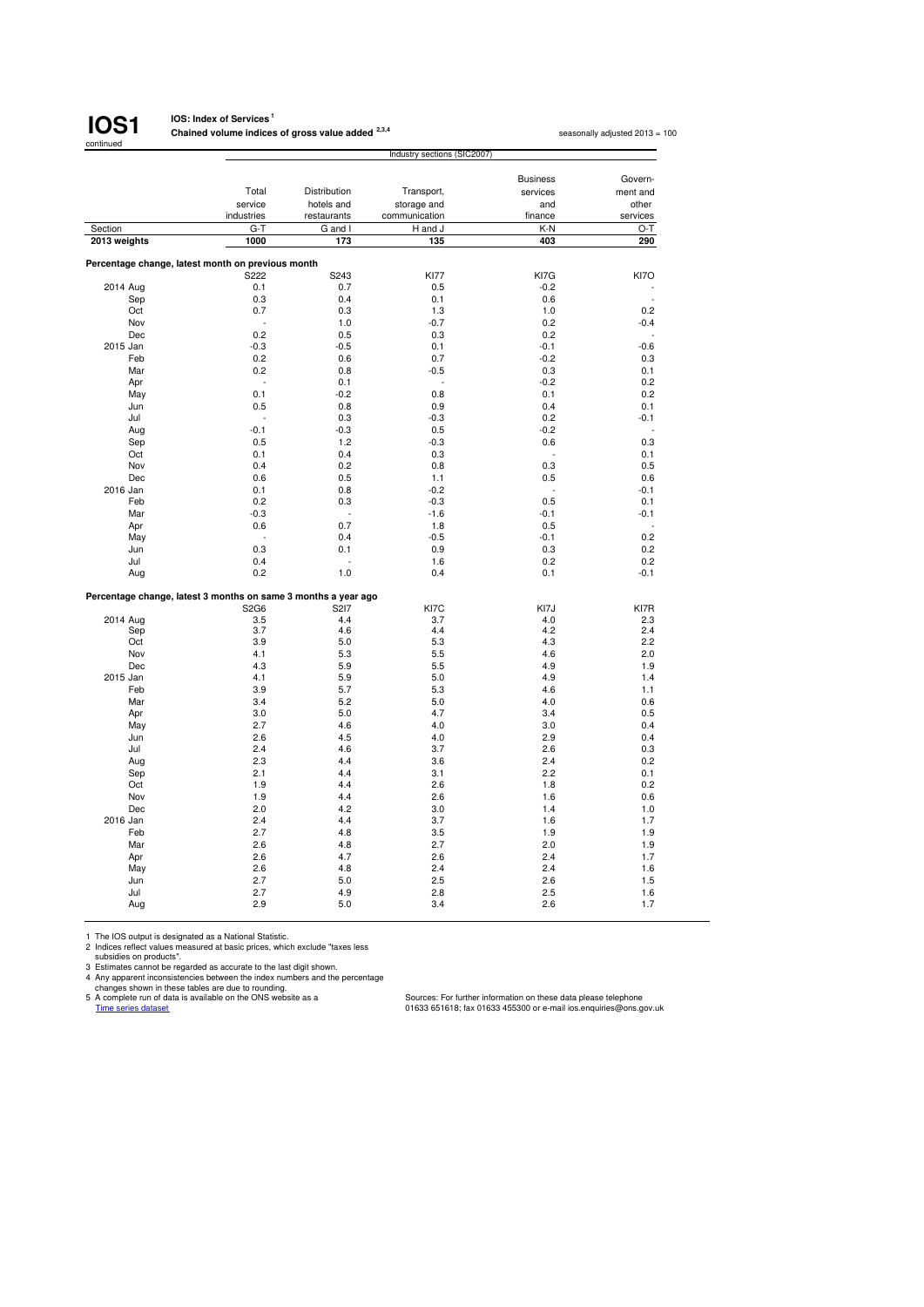

### **IOS: Index of Services <sup>1</sup>**

**Chained volume indices of gross value added <sup>2,3,4</sup> seasonally adjusted 2013 = 100 seasonally adjusted 2013 = 100** 

| <b>Business</b><br>Total<br>Distribution<br>Transport,<br>services<br>service<br>hotels and<br>storage and<br>and<br>industries<br>communication<br>finance<br>restaurants<br>$G-T$<br>K-N<br>Section<br>G and I<br>H and J<br>2013 weights<br>1000<br>173<br>135<br>403<br>Percentage change, latest 3 months on previous 3 months<br>S <sub>2</sub> B <sub>G</sub><br>S2DH<br>KI7D<br>KI7K<br>2014 Aug<br>0.9<br>0.9<br>1.8<br>1.1<br>1.2<br>1.0<br>1.1<br>1.6<br>Sep<br>1.3<br>1.6<br>1.2<br>Oct<br>1.0<br>1.3<br>1.4<br>Nov<br>1.1<br>1.4<br>1.2<br>Dec<br>1.0<br>1.6<br>1.5<br>0.5<br>2015 Jan<br>0.6<br>1.5<br>1.1<br>Feb<br>0.6<br>0.5<br>0.3<br>1.1<br>0.8<br>Mar<br>0.1<br>0.4<br>0.2<br>1.0<br>0.5<br>$-0.1$<br>Apr<br>0.3<br>1.0<br>0.3<br>May<br>÷<br>0.5<br>0.9<br>0.7<br>Jun<br>0.1<br>0.5<br>0.8<br>1.1<br>Jul<br>0.4<br>0.6<br>0.8<br>1.3<br>0.4<br>Aug<br>0.7<br>0.5<br>0.9<br>0.5<br>Sep<br>0.5<br>0.4<br>0.4<br>Oct<br>1.1<br>1.4<br>0.6<br>Nov<br>0.7<br>0.4<br>1.5<br>1.2<br>Dec<br>0.9<br>0.7<br>2016 Jan<br>1.1<br>1.5<br>1.6<br>0.8<br>1.5<br>1.5<br>Feb<br>1.1<br>0.8 |                          |
|------------------------------------------------------------------------------------------------------------------------------------------------------------------------------------------------------------------------------------------------------------------------------------------------------------------------------------------------------------------------------------------------------------------------------------------------------------------------------------------------------------------------------------------------------------------------------------------------------------------------------------------------------------------------------------------------------------------------------------------------------------------------------------------------------------------------------------------------------------------------------------------------------------------------------------------------------------------------------------------------------------------------------------------------------------------------------------------------|--------------------------|
|                                                                                                                                                                                                                                                                                                                                                                                                                                                                                                                                                                                                                                                                                                                                                                                                                                                                                                                                                                                                                                                                                                | Govern-                  |
|                                                                                                                                                                                                                                                                                                                                                                                                                                                                                                                                                                                                                                                                                                                                                                                                                                                                                                                                                                                                                                                                                                | ment and                 |
|                                                                                                                                                                                                                                                                                                                                                                                                                                                                                                                                                                                                                                                                                                                                                                                                                                                                                                                                                                                                                                                                                                | other                    |
|                                                                                                                                                                                                                                                                                                                                                                                                                                                                                                                                                                                                                                                                                                                                                                                                                                                                                                                                                                                                                                                                                                | services                 |
|                                                                                                                                                                                                                                                                                                                                                                                                                                                                                                                                                                                                                                                                                                                                                                                                                                                                                                                                                                                                                                                                                                | $O-T$                    |
|                                                                                                                                                                                                                                                                                                                                                                                                                                                                                                                                                                                                                                                                                                                                                                                                                                                                                                                                                                                                                                                                                                | 290                      |
|                                                                                                                                                                                                                                                                                                                                                                                                                                                                                                                                                                                                                                                                                                                                                                                                                                                                                                                                                                                                                                                                                                |                          |
|                                                                                                                                                                                                                                                                                                                                                                                                                                                                                                                                                                                                                                                                                                                                                                                                                                                                                                                                                                                                                                                                                                | KI7S                     |
|                                                                                                                                                                                                                                                                                                                                                                                                                                                                                                                                                                                                                                                                                                                                                                                                                                                                                                                                                                                                                                                                                                | 0.4                      |
|                                                                                                                                                                                                                                                                                                                                                                                                                                                                                                                                                                                                                                                                                                                                                                                                                                                                                                                                                                                                                                                                                                | 0.4                      |
|                                                                                                                                                                                                                                                                                                                                                                                                                                                                                                                                                                                                                                                                                                                                                                                                                                                                                                                                                                                                                                                                                                | 0.3                      |
|                                                                                                                                                                                                                                                                                                                                                                                                                                                                                                                                                                                                                                                                                                                                                                                                                                                                                                                                                                                                                                                                                                | 0.2                      |
|                                                                                                                                                                                                                                                                                                                                                                                                                                                                                                                                                                                                                                                                                                                                                                                                                                                                                                                                                                                                                                                                                                | $-0.1$                   |
|                                                                                                                                                                                                                                                                                                                                                                                                                                                                                                                                                                                                                                                                                                                                                                                                                                                                                                                                                                                                                                                                                                | $-0.5$                   |
|                                                                                                                                                                                                                                                                                                                                                                                                                                                                                                                                                                                                                                                                                                                                                                                                                                                                                                                                                                                                                                                                                                | $-0.5$                   |
|                                                                                                                                                                                                                                                                                                                                                                                                                                                                                                                                                                                                                                                                                                                                                                                                                                                                                                                                                                                                                                                                                                | $-0.5$                   |
|                                                                                                                                                                                                                                                                                                                                                                                                                                                                                                                                                                                                                                                                                                                                                                                                                                                                                                                                                                                                                                                                                                | 0.1                      |
|                                                                                                                                                                                                                                                                                                                                                                                                                                                                                                                                                                                                                                                                                                                                                                                                                                                                                                                                                                                                                                                                                                | 0.3                      |
|                                                                                                                                                                                                                                                                                                                                                                                                                                                                                                                                                                                                                                                                                                                                                                                                                                                                                                                                                                                                                                                                                                | 0.5                      |
|                                                                                                                                                                                                                                                                                                                                                                                                                                                                                                                                                                                                                                                                                                                                                                                                                                                                                                                                                                                                                                                                                                | 0.4                      |
|                                                                                                                                                                                                                                                                                                                                                                                                                                                                                                                                                                                                                                                                                                                                                                                                                                                                                                                                                                                                                                                                                                | 0.2                      |
|                                                                                                                                                                                                                                                                                                                                                                                                                                                                                                                                                                                                                                                                                                                                                                                                                                                                                                                                                                                                                                                                                                | 0.1                      |
|                                                                                                                                                                                                                                                                                                                                                                                                                                                                                                                                                                                                                                                                                                                                                                                                                                                                                                                                                                                                                                                                                                | 0.2                      |
|                                                                                                                                                                                                                                                                                                                                                                                                                                                                                                                                                                                                                                                                                                                                                                                                                                                                                                                                                                                                                                                                                                | 0.5                      |
|                                                                                                                                                                                                                                                                                                                                                                                                                                                                                                                                                                                                                                                                                                                                                                                                                                                                                                                                                                                                                                                                                                | 0.8                      |
|                                                                                                                                                                                                                                                                                                                                                                                                                                                                                                                                                                                                                                                                                                                                                                                                                                                                                                                                                                                                                                                                                                | 1.0                      |
|                                                                                                                                                                                                                                                                                                                                                                                                                                                                                                                                                                                                                                                                                                                                                                                                                                                                                                                                                                                                                                                                                                | 0.9                      |
| 0.7<br>1.4<br>0.7<br>Mar<br>÷                                                                                                                                                                                                                                                                                                                                                                                                                                                                                                                                                                                                                                                                                                                                                                                                                                                                                                                                                                                                                                                                  | 0.5                      |
| 0.5<br>1.2<br>$-0.6$<br>0.7<br>Apr                                                                                                                                                                                                                                                                                                                                                                                                                                                                                                                                                                                                                                                                                                                                                                                                                                                                                                                                                                                                                                                             | 0.1                      |
| 1.1<br>0.3<br>$-0.9$<br>0.5<br>May                                                                                                                                                                                                                                                                                                                                                                                                                                                                                                                                                                                                                                                                                                                                                                                                                                                                                                                                                                                                                                                             | $\overline{\phantom{a}}$ |
| 0.6<br>1.1<br>0.6<br>0.6<br>Jun                                                                                                                                                                                                                                                                                                                                                                                                                                                                                                                                                                                                                                                                                                                                                                                                                                                                                                                                                                                                                                                                | 0.1                      |
| 0.6<br>0.9<br>1.3<br>0.5<br>Jul                                                                                                                                                                                                                                                                                                                                                                                                                                                                                                                                                                                                                                                                                                                                                                                                                                                                                                                                                                                                                                                                | 0.3                      |
| 0.8<br>0.9<br>2.3<br>0.6<br>Aug                                                                                                                                                                                                                                                                                                                                                                                                                                                                                                                                                                                                                                                                                                                                                                                                                                                                                                                                                                                                                                                                | 0.4                      |

1 The IOS output is designated as a National Statistic. 2 Indices reflect values measured at basic prices, which exclude "taxes less subsidies on products".

3 Estimates cannot be regarded as accurate to the last digit shown.<br>
4 Any apparent inconsistencies between the index numbers and the percentage<br>
changes shown in these tables are due to rounding.<br>
5 A complete run of data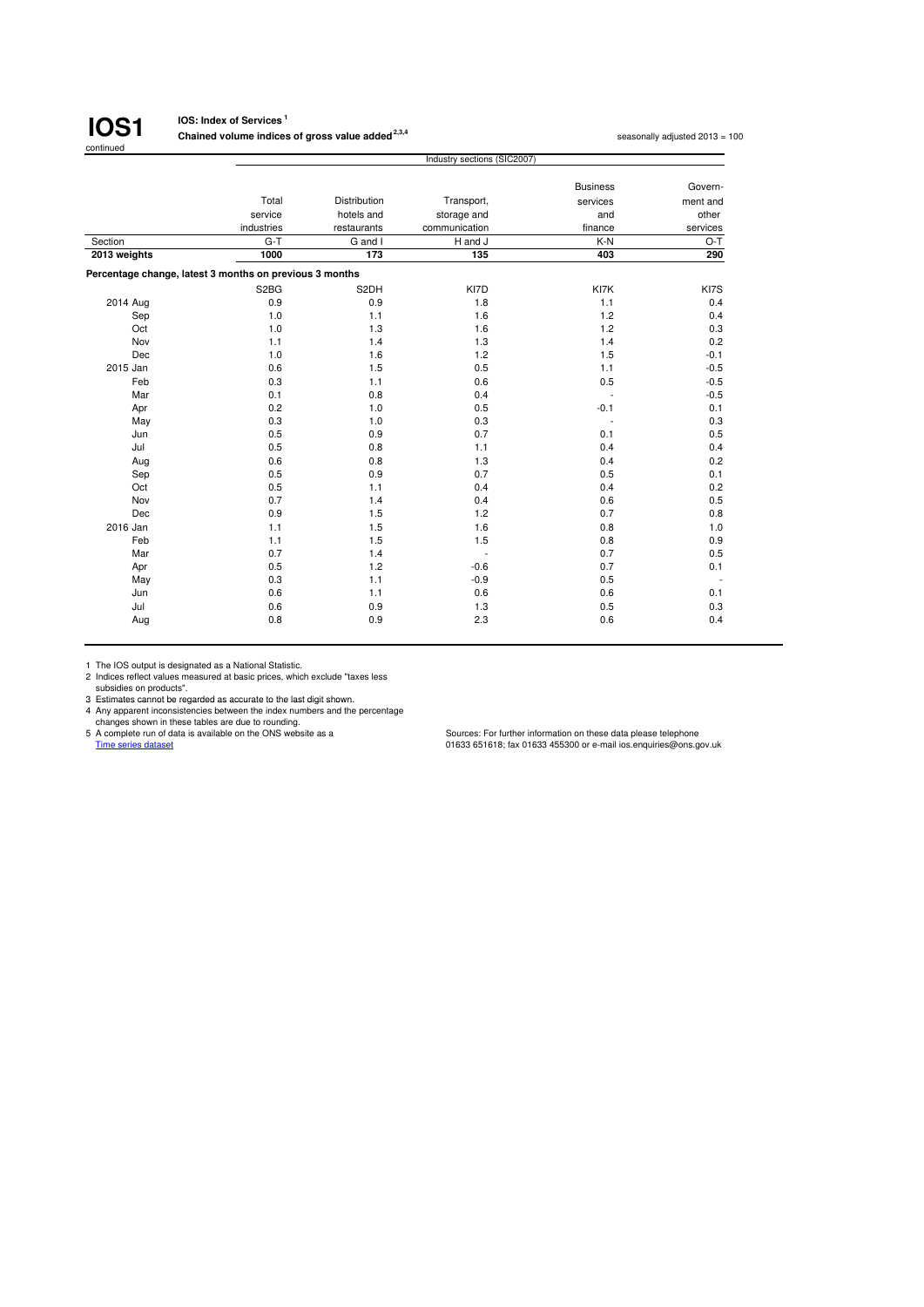## **RIOS1**

**IOS: Index of Services Revisions since previously published estimates <sup>1</sup>**

seasonally adjusted 2013 = 100

|                                                          |            |                      | Industry sections (SIC2007) |                      |          |
|----------------------------------------------------------|------------|----------------------|-----------------------------|----------------------|----------|
|                                                          |            |                      |                             |                      |          |
|                                                          |            |                      |                             | <b>Business</b>      | Govern-  |
|                                                          | Total      | Distribution         | Transport,                  | services             | ment and |
|                                                          | service    | hotels and           | storage and                 | and                  | other    |
|                                                          | industries | restaurants          | communication               | finance              | services |
| Section                                                  | $G-T$      | G and I              | H and J                     | K-N                  | O-T      |
| 2013 weights                                             | 1000       | 173                  | 135                         | 403                  | 290      |
|                                                          | S2KU       | S2MV                 | KI7B                        | KI7L                 | KI7T     |
| 2011                                                     |            |                      | ٠                           | $\ddot{\phantom{1}}$ |          |
| 2012                                                     |            | ÷,                   | L,                          | ÷,                   |          |
| 2013                                                     |            | L                    |                             |                      |          |
| 2014                                                     |            |                      |                             |                      |          |
| 2015                                                     |            |                      |                             |                      |          |
|                                                          |            |                      |                             |                      |          |
| 2014 Jul                                                 |            |                      |                             |                      |          |
| Aug                                                      |            |                      |                             |                      |          |
| Sep                                                      |            |                      |                             |                      |          |
| Oct                                                      |            |                      |                             |                      |          |
| Nov                                                      |            |                      |                             |                      |          |
| Dec                                                      |            |                      |                             |                      |          |
| 2015 Jan                                                 |            |                      |                             |                      |          |
| Feb                                                      |            |                      |                             |                      |          |
| Mar                                                      |            |                      |                             |                      |          |
| Apr                                                      |            |                      |                             |                      |          |
| May                                                      |            |                      |                             |                      |          |
| Jun                                                      |            |                      |                             |                      |          |
| Jul                                                      |            |                      |                             |                      |          |
| Aug                                                      |            |                      |                             |                      |          |
| Sep                                                      |            |                      |                             |                      |          |
| Oct                                                      |            |                      |                             |                      |          |
| Nov                                                      |            |                      |                             |                      |          |
| Dec                                                      |            |                      |                             |                      |          |
| 2016 Jan                                                 |            |                      |                             |                      |          |
| Feb                                                      |            |                      |                             |                      |          |
| Mar                                                      |            |                      |                             |                      |          |
| Apr                                                      |            |                      |                             |                      |          |
| May                                                      |            |                      |                             |                      |          |
| Jun<br>Jul                                               |            | $-0.1$               | $-0.1$                      |                      | $-0.1$   |
|                                                          |            |                      |                             |                      |          |
| Percentage change, latest year on previous year          |            |                      |                             |                      |          |
|                                                          | S222       | S243                 | <b>KI77</b>                 | KI7G                 | KI7O     |
| 2011                                                     |            | $\ddot{\phantom{1}}$ |                             | $\ddot{\phantom{1}}$ |          |
| 2012                                                     |            | $\ddot{\phantom{1}}$ |                             | $\sim$               |          |
| 2013                                                     |            |                      |                             |                      |          |
| 2014                                                     |            |                      |                             |                      |          |
| 2015                                                     |            |                      |                             |                      |          |
|                                                          |            |                      |                             |                      |          |
| Percentage change, latest month on same month a year ago |            |                      |                             |                      |          |
|                                                          | S26Q       | S <sub>28</sub> R    | KI7A                        | KI7I                 | KI7Q     |
| 2014 Jul                                                 |            | L                    |                             |                      |          |
| Aug                                                      |            | ä,                   |                             |                      |          |
| Sep                                                      |            |                      |                             |                      |          |
| Oct                                                      |            |                      |                             |                      |          |
| Nov                                                      |            |                      |                             |                      |          |
| Dec                                                      |            |                      |                             |                      |          |
| 2015 Jan                                                 |            |                      |                             |                      |          |
| Feb                                                      |            |                      |                             |                      |          |
| Mar                                                      |            |                      |                             |                      |          |
| Apr                                                      |            |                      |                             |                      |          |
| May                                                      |            |                      |                             |                      |          |
| Jun                                                      |            |                      |                             |                      |          |
| Jul                                                      |            |                      |                             |                      |          |
| Aug                                                      |            |                      |                             |                      |          |
| Sep                                                      |            |                      |                             |                      |          |
| Oct                                                      |            |                      |                             |                      |          |
| Nov                                                      |            |                      |                             |                      |          |
| Dec                                                      |            |                      |                             |                      |          |
| 2016 Jan                                                 |            |                      |                             |                      |          |
| Feb                                                      |            |                      |                             |                      |          |
| Mar                                                      |            |                      |                             |                      |          |
| Apr                                                      |            |                      |                             |                      |          |
| May                                                      |            |                      |                             |                      |          |
| Jun                                                      |            |                      |                             |                      |          |
| Jul                                                      |            | $-0.1$               |                             | $-0.1$               | $-0.1$   |

The earliest period open for revision is July 2016

Sources: For further information on these data please telephone 01633 651618; fax 01633 455300 or e-mail ios.enquiries@ons.gov.uk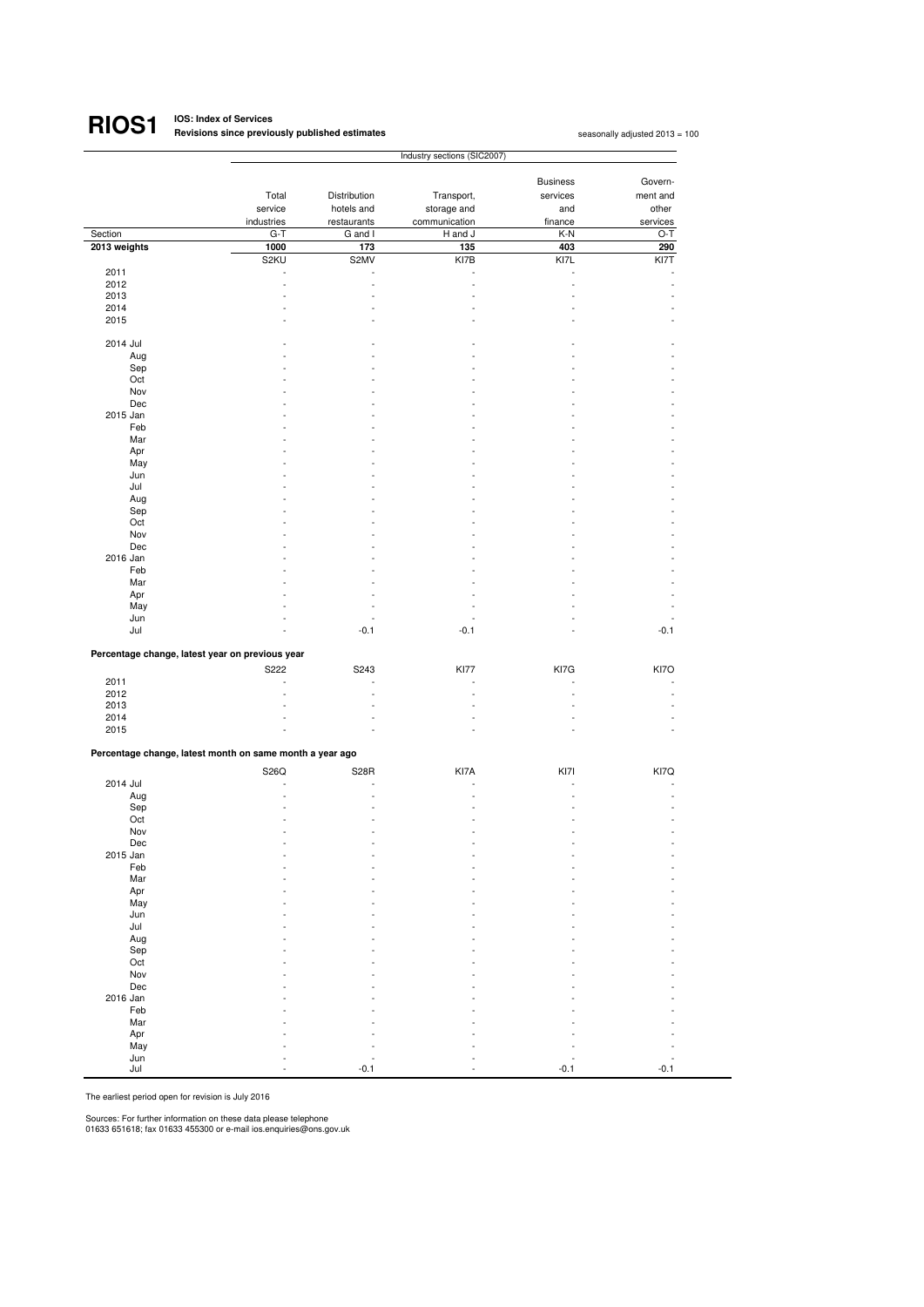

#### **IOS: Index of Services Revisions since previously published estimates <sup>1</sup>**

seasonally adjusted 2013 = 100

|                                                                |            | Industry sections (SIC2007) |               |                 |          |  |
|----------------------------------------------------------------|------------|-----------------------------|---------------|-----------------|----------|--|
|                                                                |            |                             |               |                 |          |  |
|                                                                |            |                             |               | <b>Business</b> | Govern-  |  |
|                                                                | Total      | Distribution                | Transport,    | services        | ment and |  |
|                                                                | service    | hotels and                  | storage and   | and             | other    |  |
|                                                                | industries | restaurants                 | communication | finance         | services |  |
| Section                                                        | $G-T$      | G and I                     | H and J       | K-N             | O-T      |  |
| 2013 weights                                                   | 1000       | 173                         | 135           | 403             | 290      |  |
|                                                                |            |                             |               |                 |          |  |
| Percentage change, latest month on previous month              |            |                             |               |                 |          |  |
|                                                                | S222       | S243                        | <b>KI77</b>   | KI7G            | KI7O     |  |
| 2014 Jul                                                       | L,         |                             |               |                 |          |  |
| Aug                                                            |            | L.                          |               |                 |          |  |
| Sep                                                            |            |                             |               |                 |          |  |
| Oct                                                            |            |                             |               |                 |          |  |
| Nov                                                            |            |                             |               |                 |          |  |
| Dec                                                            |            |                             |               |                 |          |  |
| 2015 Jan                                                       |            |                             |               |                 |          |  |
| Feb                                                            |            |                             |               |                 |          |  |
| Mar                                                            |            |                             |               |                 |          |  |
| Apr                                                            |            |                             |               |                 |          |  |
| May                                                            |            |                             |               |                 |          |  |
| Jun                                                            |            |                             |               |                 |          |  |
| Jul                                                            |            |                             |               |                 |          |  |
| Aug                                                            |            |                             |               |                 |          |  |
| Sep                                                            |            |                             |               |                 |          |  |
| Oct                                                            |            |                             |               |                 |          |  |
| Nov                                                            |            |                             |               |                 |          |  |
| Dec                                                            |            |                             |               |                 |          |  |
| 2016 Jan                                                       |            |                             |               |                 |          |  |
| Feb                                                            |            |                             |               |                 |          |  |
| Mar                                                            |            |                             |               |                 |          |  |
| Apr                                                            |            |                             |               |                 |          |  |
| May                                                            |            |                             |               |                 |          |  |
| Jun                                                            |            |                             |               |                 |          |  |
| Jul                                                            |            |                             |               | $-0.1$          |          |  |
|                                                                |            |                             |               |                 |          |  |
| Percentage change, latest 3 months on same 3 months a year ago |            |                             |               |                 |          |  |
|                                                                |            |                             |               |                 |          |  |
|                                                                | S2G6       | S217                        | KI7C          | KI7J            | KI7R     |  |
| 2014 Jul                                                       |            | ÷,                          |               |                 |          |  |
| Aug                                                            |            |                             |               |                 |          |  |
| Sep                                                            |            |                             |               |                 |          |  |
| Oct                                                            |            |                             |               |                 |          |  |
| Nov<br>Dec                                                     |            |                             |               |                 |          |  |
| 2015 Jan                                                       |            |                             |               |                 |          |  |
| Feb                                                            |            |                             |               |                 |          |  |
| Mar                                                            |            |                             |               |                 |          |  |
| Apr                                                            |            |                             |               |                 |          |  |
| May                                                            |            |                             |               |                 |          |  |
| Jun                                                            |            |                             |               |                 |          |  |
| Jul                                                            |            |                             |               |                 |          |  |
| Aug                                                            |            |                             |               |                 |          |  |
| Sep                                                            |            |                             |               |                 |          |  |
| Oct                                                            |            |                             |               |                 |          |  |
| Nov                                                            |            |                             |               |                 |          |  |
| Dec                                                            |            |                             |               |                 |          |  |
| 2016 Jan                                                       |            |                             |               |                 |          |  |
| Feb                                                            |            |                             |               |                 |          |  |
| Mar                                                            |            |                             |               |                 |          |  |
| Apr                                                            |            |                             |               |                 |          |  |
| May                                                            |            |                             |               |                 |          |  |
| Jun                                                            |            |                             |               |                 |          |  |
| Jul                                                            |            |                             |               |                 | $-0.1$   |  |
|                                                                |            |                             |               |                 |          |  |

The earliest period open for revision is July 2016

Sources: For further information on these data please telephone 01633 651618; fax 01633 455300 or e-mail ios.enquiries@ons.gov.uk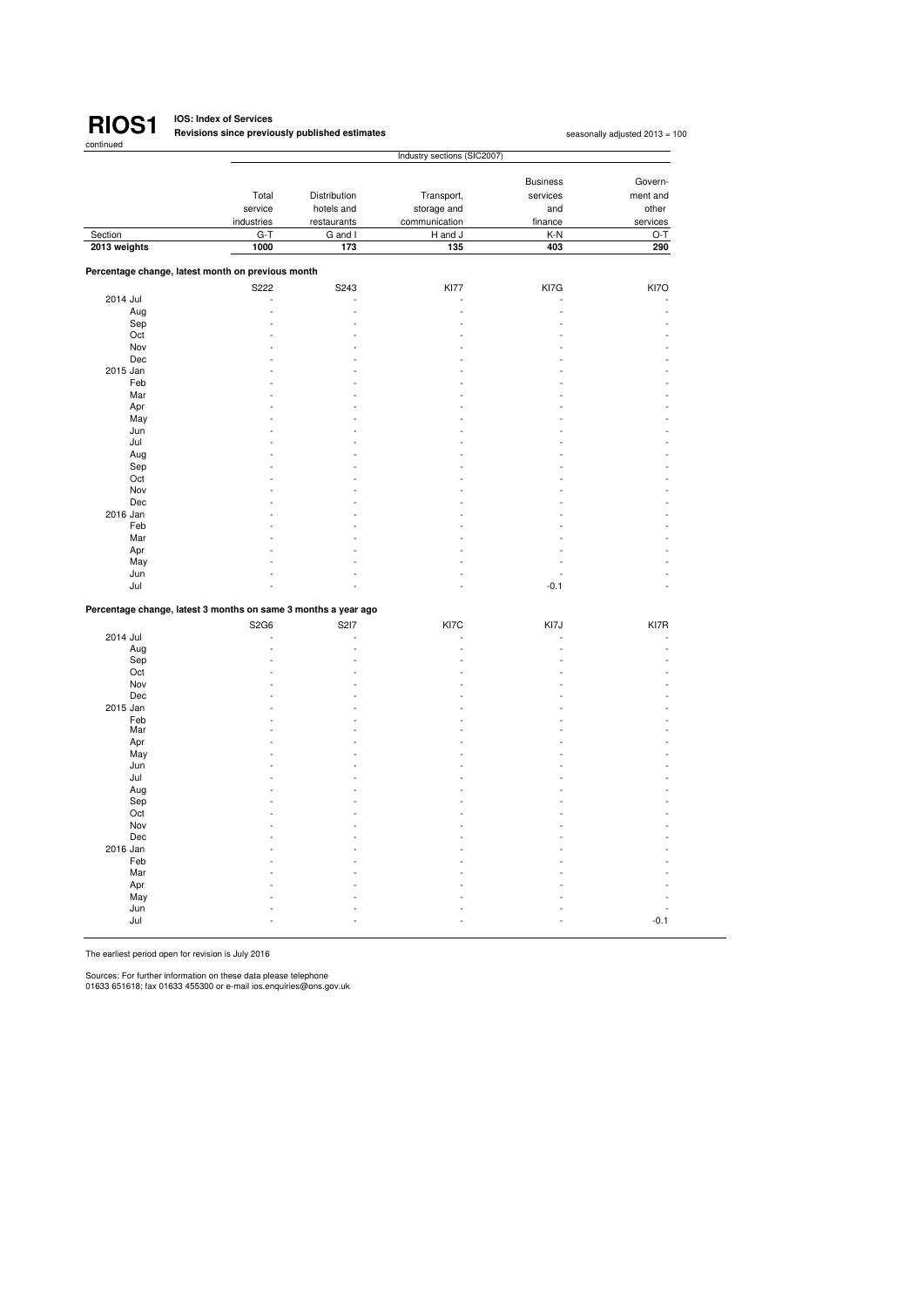

#### **IOS: Index of Services Revisions since previously published estimates<sup>1</sup>**

seasonally adjusted 2013 = 100

|                                                         | Industry sections (SIC2007)   |              |               |                 |          |
|---------------------------------------------------------|-------------------------------|--------------|---------------|-----------------|----------|
|                                                         |                               |              |               | <b>Business</b> | Govern-  |
|                                                         | Total                         | Distribution | Transport,    | services        | ment and |
|                                                         | service                       | hotels and   | storage and   | and             | other    |
|                                                         | industries                    | restaurants  | communication | finance         | services |
| Section                                                 | $G-T$                         | G and I      | H and J       | K-N             | O-T      |
| 2013 weights                                            | 1000                          | 173          | 135           | 403             | 290      |
| Percentage change, latest 3 months on previous 3 months |                               |              |               |                 |          |
|                                                         | S <sub>2</sub> B <sub>G</sub> | S2DH         | KI7D          | KI7K            | KI7S     |
| 2014 Jul                                                |                               |              |               | ÷               |          |
| Aug                                                     |                               |              |               |                 |          |
| Sep                                                     |                               |              |               |                 |          |
| Oct                                                     |                               |              |               |                 |          |
| Nov                                                     |                               |              |               |                 |          |
| Dec                                                     |                               |              |               |                 |          |
| 2015 Jan                                                |                               |              |               |                 |          |
| Feb                                                     |                               |              |               |                 |          |
| Mar                                                     |                               |              |               |                 |          |
| Apr                                                     |                               |              |               |                 |          |
| May                                                     |                               |              |               |                 |          |
| Jun                                                     |                               |              |               |                 |          |
| Jul                                                     |                               |              |               |                 |          |
| Aug                                                     |                               |              |               |                 |          |
| Sep                                                     |                               |              |               |                 |          |
| Oct                                                     |                               |              |               |                 |          |
| Nov                                                     |                               |              |               |                 |          |
| Dec                                                     |                               |              |               |                 |          |
| 2016 Jan                                                |                               |              |               |                 |          |
| Feb                                                     |                               |              |               |                 |          |
| Mar                                                     |                               |              |               |                 |          |
| Apr                                                     |                               |              |               |                 |          |
| May                                                     |                               |              |               |                 |          |
| Jun                                                     |                               |              |               |                 |          |
| Jul                                                     |                               |              |               |                 |          |

The earliest period open for revision is July 2016

Sources: For further information on these data please telephone 01633 651618; fax 01633 455300 or e-mail ios.enquiries@ons.gov.uk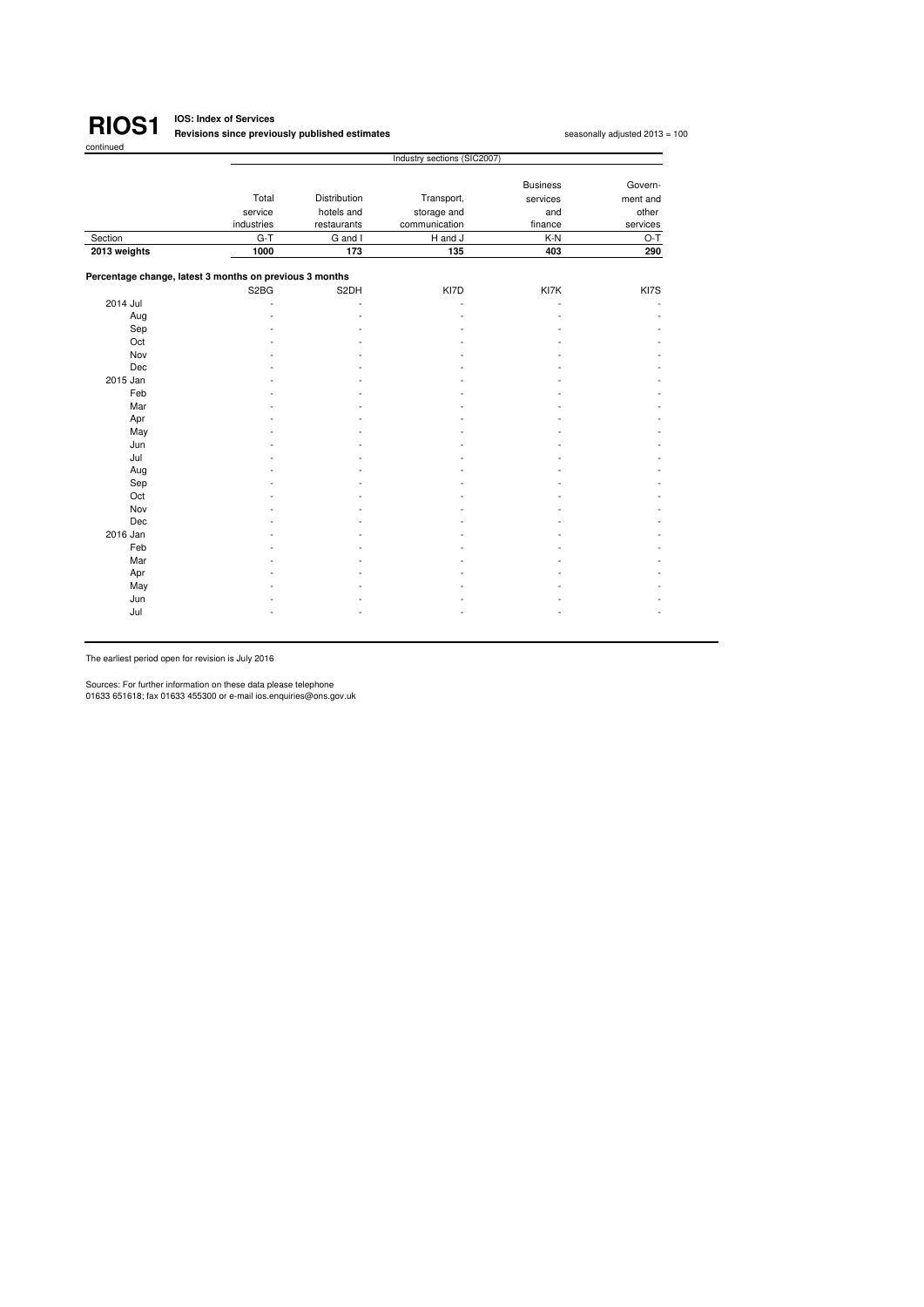## **IOSCOMP** Chained volume indice

**Chained volume indices of gross value added <sup>1,2,3</sup> seasonally adjusted 2013 = 100 seasonally adjusted 2013 = 100** 

|                                                          |                 |                   | Industry components (SIC2007) |               |                          |
|----------------------------------------------------------|-----------------|-------------------|-------------------------------|---------------|--------------------------|
|                                                          | Wholesale       |                   |                               |               |                          |
|                                                          | and retail.     | Wholesale         | Retail trades                 |               |                          |
|                                                          | repair of       | trade, except     | except of                     |               |                          |
|                                                          | motor vehicles  | motor vehicles    | motor vehicles                | Land          |                          |
|                                                          | and motorcycles | and motorcycles   | and motorcycles               | transport     | Air transport            |
| Component                                                | 45              | 46                | 47                            | 49            | 51                       |
| 2013 weights                                             | 23              | 42                | 71                            | 22            | 6                        |
|                                                          | S2KW            | S <sub>2</sub> KX | S <sub>2KY</sub>              | KFV6          | <b>S2L5</b>              |
| 2011                                                     | 84.0            | 93.8              | 98.2                          | 99.2          | 90.5                     |
| 2012                                                     | 89.8            | 92.5              | 98.7                          | 98.5          | 96.3                     |
| 2013                                                     | 100.0           | 100.0             | 100.0                         | 100.0         | 100.0                    |
| 2014                                                     | 109.2           | 105.4             | 103.9                         | 107.5         | 105.9                    |
| 2015                                                     | 118.2           | 108.4             | 108.5                         | 112.2         | 107.6                    |
|                                                          |                 |                   |                               |               |                          |
| 2014 Aug                                                 | 110.2           | 106.2             | 104.6                         | 110.2         | 107.2                    |
| Sep                                                      | 110.8           | 108.2             | 103.4                         | 109.4         | 107.3                    |
| Oct                                                      | 111.0           | 106.9             | 105.2                         | 111.0         | 107.0                    |
| Nov                                                      | 112.3           | 107.5             | 106.4                         | 111.5         | 106.0                    |
| Dec                                                      | 113.2           | 107.5             | 107.3                         | 110.9         | 105.8                    |
| 2015 Jan                                                 | 112.7           | 107.9             | 106.6                         | 110.9         | 105.4                    |
| Feb                                                      | 113.9           | 107.0             | 107.2                         | 111.5         | 101.5                    |
| Mar                                                      | 114.5           | 107.8             | 107.5                         | 111.2         | 105.4                    |
| Apr                                                      | 115.1           | 108.3             | 107.7                         | 111.2         | 106.8                    |
| May                                                      | 116.5           | 107.1             | 107.8                         | 111.5         | 107.8                    |
| Jun                                                      | 120.0           | 108.4             | 108.3                         | 112.0         | 108.1                    |
| Jul                                                      | 119.4           | 109.4             | 108.3                         | 111.3         | 108.9                    |
| Aug                                                      | 117.3           | 109.8             | 108.1                         | 112.4         | 108.6                    |
| Sep                                                      | 120.8           | 107.6             | 110.2                         | 113.2         | 108.9                    |
| Oct                                                      | 121.0           | 109.1             | 109.6                         | 113.3         | 111.5                    |
| Nov                                                      | 121.4           | 108.5             | 111.1                         | 114.5         | 110.1                    |
| Dec                                                      | 126.2           | 110.0             | 109.6                         | 113.3         | 108.1                    |
| 2016 Jan                                                 | 127.9           | 109.5             | 111.9                         | 113.8         | 111.2                    |
| Feb                                                      | 129.4           | 109.6             | 111.4                         | 113.4         | 115.2                    |
| Mar                                                      | 132.2           | 109.1             | 110.9                         | 110.3         | 112.1                    |
| Apr                                                      | 130.7           | 109.8             | 112.7                         | 114.6         | 115.4                    |
| May                                                      | 129.7           | 108.7             | 113.8                         | 112.1         | 115.6                    |
| Jun                                                      | 131.0           | 110.2             | 112.9                         | 112.9         | 116.1                    |
| Jul                                                      | 127.2           | 108.6             | 115.2                         | 112.2         | 116.8                    |
| Aug                                                      | 130.1           | 110.0             | 115.2                         | 113.8         | 117.0                    |
|                                                          |                 |                   |                               |               |                          |
| Percentage change, latest year on previous year          |                 |                   |                               |               |                          |
|                                                          | S224            | S225              | S226                          | KFV5          | <b>S22B</b>              |
| 2011                                                     | $-2.1$          | 5.2               | $-0.1$                        | 0.8           | 6.5                      |
| 2012<br>2013                                             | 6.9<br>11.3     | $-1.4$<br>8.1     | 0.5<br>1.3                    | $-0.8$<br>1.6 | 6.4<br>3.9               |
| 2014                                                     | 9.2             | 5.4               | 3.9                           | 7.5           | 5.9                      |
| 2015                                                     | 8.3             | 2.8               | 4.5                           | 4.3           | 1.6                      |
|                                                          |                 |                   |                               |               |                          |
| Percentage change, latest month on same month a year ago |                 |                   |                               |               |                          |
|                                                          | S26S            | S26T              | S26U                          | KFI6          | S26Z                     |
| 2014 Aug                                                 | 9.7             | 5.2               | 3.8                           | 9.9           | 7.4                      |
| Sep                                                      | 6.4             | 7.2               | 2.1                           | 9.8           | 7.3                      |
| Oct                                                      | 7.1             | 6.2               | 4.7                           | 10.4          | 6.7                      |
| Nov                                                      | 6.6             | 5.1               | 6.5                           | 11.7          | 3.7                      |
| Dec                                                      | 6.5             | 10.1              | 4.3                           | 13.9          | 2.8                      |
| 2015 Jan                                                 | 5.3             | 5.9               | 6.2                           | 9.9           | 1.0                      |
| Feb                                                      | 8.5             | 4.1               | 4.9                           | 8.1           | -3.2                     |
| Mar                                                      | 6.6             | 2.4               | 5.1                           | 6.3           | $\overline{\phantom{a}}$ |
| Apr                                                      | 7.2             | 3.9               | 4.0                           | 6.7           | $1.1$                    |
| May                                                      | 8.2             | 2.4               | 4.2                           | 3.7           | 1.2                      |
| Jun                                                      | 9.9             | 3.6               | 4.3                           | 3.6           | 1.5                      |
| Jul                                                      | 9.4             | 3.7               | 4.3                           | 2.3           | 4.2                      |
| Aug                                                      | 6.4             | 3.4               | 3.4                           | 2.0           | 1.3                      |
| Sep                                                      | 9.0             | $-0.6$            | 6.5                           | 3.5           | 1.5                      |
| Oct                                                      | 9.0             | 2.1               | 4.2                           | 2.1           | 4.2                      |
| Nov                                                      | 8.2             | 0.9               | 4.4                           | 2.7           | 3.9                      |
| Dec                                                      | 11.5            | 2.4               | 2.2                           | 2.2           | 2.2                      |
| 2016 Jan                                                 | 13.5            | 1.5               | 5.0                           | 2.6           | 5.5                      |
| Feb                                                      | 13.6            | 2.5               | 4.0                           | 1.8           | 13.5                     |
| Mar                                                      | 15.4            | 1.2               | 3.1                           | $-0.8$        | 6.4                      |
| Apr                                                      | 13.6            | 1.4               | 4.7                           | 3.0           | 8.0                      |
| May                                                      | 11.3            | 1.5               | 5.5                           | 0.6           | 7.2                      |
| Jun                                                      | 9.1             | 1.6               | 4.2                           | 0.7           | 7.4                      |
| Jul                                                      | 6.5             | $-0.7$            | 6.3                           | 0.7           | 7.3                      |
| Aug                                                      | 10.9            | 0.2               | 6.5                           | 1.3           | 7.7                      |

1 Indices reflect values measured at basic prices, which exclude "taxes less

subsidies on products".<br>
2 Estimates cannot be regarded as accurate to the last digit shown.<br>
3 Any apparent inconsistencies between the index numbers and the percentage<br>
2 A complete run of data is a vailable on the ONS w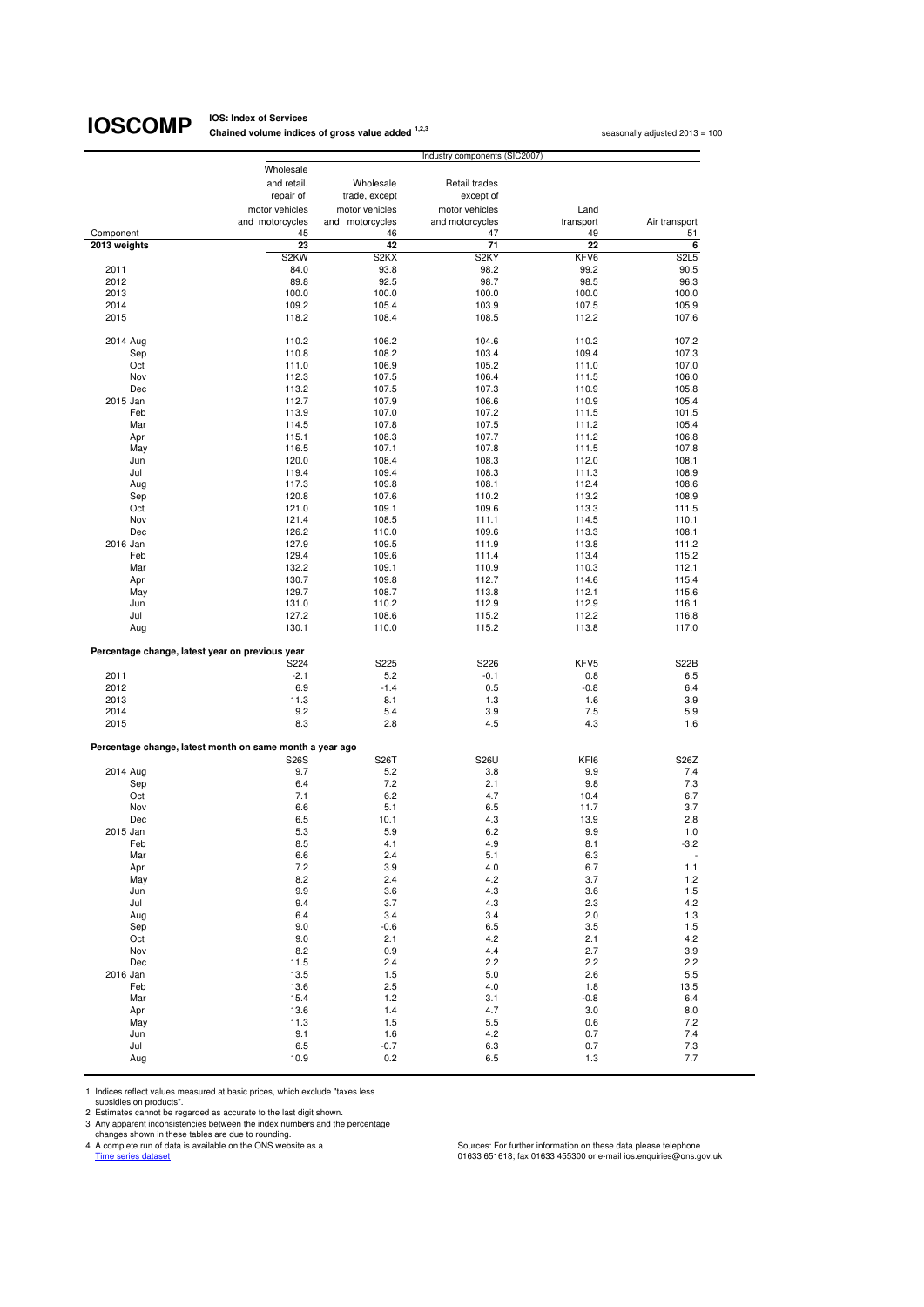

**IOS: Index of Services Chained volume indices of gross value added <sup>1,2,3</sup> seasonally adjusted 2013 = 100** 

| Wholesale<br>and retail.<br>Wholesale<br>Retail trades<br>repair of<br>except of<br>trade, except<br>motor vehicles<br>motor vehicles<br>Land<br>motor vehicles<br>and motorcycles<br>and motorcycles<br>and motorcycles<br>Air transport<br>transport<br>Component<br>45<br>46<br>47<br>49<br>51<br>23<br>42<br>71<br>22<br>2013 weights<br>6<br>Percentage change, latest month on previous month<br>S224<br>S225<br>S226<br>KFV <sub>5</sub><br><b>S22B</b><br>2014 Aug<br>1.0<br>0.6<br>0.7<br>1.3<br>2.6<br>0.6<br>$-1.1$<br>Sep<br>1.9<br>$-0.7$<br>0.2<br>$-1.2$<br>1.7<br>Oct<br>1.5<br>$-0.3$<br>Nov<br>1.2<br>0.5<br>0.4<br>$-0.9$<br>1.1<br>Dec<br>0.8<br>0.8<br>$-0.6$<br>$-0.2$<br>2015 Jan<br>$-0.5$<br>0.4<br>$-0.6$<br>0.1<br>$-0.4$<br>Feb<br>$-3.7$<br>1.1<br>$-0.8$<br>0.6<br>0.5<br>0.5<br>Mar<br>0.8<br>0.4<br>$-0.2$<br>3.9<br>Apr<br>0.6<br>0.4<br>0.1<br>1.3<br>1.2<br>0.2<br>0.3<br>May<br>$-1.1$<br>0.9<br>0.4<br>Jun<br>3.0<br>1.2<br>0.5<br>0.3<br>Jul<br>$-0.5$<br>0.9<br>$-0.6$<br>0.7<br>$-0.2$<br>$-1.8$<br>0.3<br>Aug<br>0.9<br>$-0.3$<br>3.0<br>$-2.0$<br>0.3<br>Sep<br>1.9<br>0.7<br>0.1<br>1.4<br>$-0.5$<br>2.4<br>Oct<br>0.1<br>Nov<br>0.4<br>$-0.6$<br>1.4<br>1.0<br>$-1.2$<br>Dec<br>3.9<br>1.4<br>$-1.3$<br>$-1.0$<br>$-1.8$<br>2016 Jan<br>1.3<br>$-0.5$<br>2.1<br>0.5<br>2.9<br>Feb<br>1.2<br>0.1<br>$-0.4$<br>$-0.5$<br>3.6<br>Mar<br>2.1<br>$-0.5$<br>$-0.5$<br>$-2.7$<br>$-2.7$<br>Apr<br>$-1.1$<br>0.7<br>1.7<br>3.8<br>2.9<br>$-0.8$<br>$-1.0$<br>0.9<br>$-2.2$<br>0.2<br>May<br>$-0.8$<br>Jun<br>1.0<br>1.4<br>0.7<br>0.5<br>$-2.9$<br>Jul<br>$-1.4$<br>2.0<br>$-0.6$<br>0.6<br>2.3<br>1.2<br>1.5<br>0.1<br>Aug<br>Percentage change, latest 3 months on same 3 months a year ago<br>S <sub>2</sub> GF<br><b>S2G8</b><br>S2G9<br>S <sub>2</sub> GA<br>KF18<br>2014 Aug<br>11.0<br>4.5<br>3.2<br>8.9<br>5.3<br>5.7<br>2.8<br>Sep<br>9.3<br>9.5<br>6.6<br>7.7<br>3.5<br>Oct<br>6.2<br>10.0<br>7.1<br>Nov<br>6.7<br>6.2<br>4.4<br>5.9<br>10.6<br>Dec<br>6.7<br>7.1<br>5.2<br>12.0<br>4.4<br>2015 Jan<br>7.0<br>5.7<br>6.1<br>11.8<br>2.5<br>Feb<br>6.7<br>6.6<br>5.1<br>10.6<br>0.2<br>Mar<br>6.8<br>4.1<br>5.4<br>8.0<br>$-0.7$<br>7.4<br>3.4<br>4.7<br>7.0<br>Apr<br>$-0.7$<br>7.3<br>2.9<br>4.4<br>May<br>5.5<br>0.8<br>8.4<br>4.2<br>Jun<br>3.3<br>4.6<br>1.3<br>Jul<br>9.2<br>3.2<br>4.3<br>3.2<br>2.3<br>8.6<br>3.5<br>4.0<br>2.6<br>2.3<br>Aug<br>8.3<br>2.1<br>4.7<br>2.6<br>2.3<br>Sep<br>Oct<br>8.2<br>1.6<br>4.7<br>2.5<br>2.3<br>Nov<br>8.7<br>0.8<br>5.0<br>2.7<br>3.2<br>Dec<br>9.5<br>1.8<br>3.6<br>2.3<br>3.4<br>2016 Jan<br>1.6<br>3.9<br>2.5<br>3.9<br>11.0<br>Feb<br>12.9<br>2.1<br>3.7<br>2.2<br>7.0<br>Mar<br>14.2<br>1.7<br>4.0<br>1.2<br>8.4<br>14.2<br>1.7<br>3.9<br>9.2<br>Apr<br>1.3<br>13.4<br>1.4<br>4.4<br>0.9<br>7.2<br>May<br>11.3<br>1.5<br>4.8<br>7.5<br>Jun<br>1.4<br>Jul<br>9.0<br>0.8<br>5.4<br>0.7<br>7.3<br>8.8<br>0.4<br>5.7<br>0.9<br>7.5<br>Aug |  | Industry components (SIC2007) |  |
|---------------------------------------------------------------------------------------------------------------------------------------------------------------------------------------------------------------------------------------------------------------------------------------------------------------------------------------------------------------------------------------------------------------------------------------------------------------------------------------------------------------------------------------------------------------------------------------------------------------------------------------------------------------------------------------------------------------------------------------------------------------------------------------------------------------------------------------------------------------------------------------------------------------------------------------------------------------------------------------------------------------------------------------------------------------------------------------------------------------------------------------------------------------------------------------------------------------------------------------------------------------------------------------------------------------------------------------------------------------------------------------------------------------------------------------------------------------------------------------------------------------------------------------------------------------------------------------------------------------------------------------------------------------------------------------------------------------------------------------------------------------------------------------------------------------------------------------------------------------------------------------------------------------------------------------------------------------------------------------------------------------------------------------------------------------------------------------------------------------------------------------------------------------------------------------------------------------------------------------------------------------------------------------------------------------------------------------------------------------------------------------------------------------------------------------------------------------------------------------------------------------------------------------------------------------------------------------------------------------------------------------------------------------------------------------------------------------------------------------------------------------------------------------------------------------------------------------------------------------------------------------------------------------------------------------|--|-------------------------------|--|
|                                                                                                                                                                                                                                                                                                                                                                                                                                                                                                                                                                                                                                                                                                                                                                                                                                                                                                                                                                                                                                                                                                                                                                                                                                                                                                                                                                                                                                                                                                                                                                                                                                                                                                                                                                                                                                                                                                                                                                                                                                                                                                                                                                                                                                                                                                                                                                                                                                                                                                                                                                                                                                                                                                                                                                                                                                                                                                                                       |  |                               |  |
|                                                                                                                                                                                                                                                                                                                                                                                                                                                                                                                                                                                                                                                                                                                                                                                                                                                                                                                                                                                                                                                                                                                                                                                                                                                                                                                                                                                                                                                                                                                                                                                                                                                                                                                                                                                                                                                                                                                                                                                                                                                                                                                                                                                                                                                                                                                                                                                                                                                                                                                                                                                                                                                                                                                                                                                                                                                                                                                                       |  |                               |  |
|                                                                                                                                                                                                                                                                                                                                                                                                                                                                                                                                                                                                                                                                                                                                                                                                                                                                                                                                                                                                                                                                                                                                                                                                                                                                                                                                                                                                                                                                                                                                                                                                                                                                                                                                                                                                                                                                                                                                                                                                                                                                                                                                                                                                                                                                                                                                                                                                                                                                                                                                                                                                                                                                                                                                                                                                                                                                                                                                       |  |                               |  |
|                                                                                                                                                                                                                                                                                                                                                                                                                                                                                                                                                                                                                                                                                                                                                                                                                                                                                                                                                                                                                                                                                                                                                                                                                                                                                                                                                                                                                                                                                                                                                                                                                                                                                                                                                                                                                                                                                                                                                                                                                                                                                                                                                                                                                                                                                                                                                                                                                                                                                                                                                                                                                                                                                                                                                                                                                                                                                                                                       |  |                               |  |
|                                                                                                                                                                                                                                                                                                                                                                                                                                                                                                                                                                                                                                                                                                                                                                                                                                                                                                                                                                                                                                                                                                                                                                                                                                                                                                                                                                                                                                                                                                                                                                                                                                                                                                                                                                                                                                                                                                                                                                                                                                                                                                                                                                                                                                                                                                                                                                                                                                                                                                                                                                                                                                                                                                                                                                                                                                                                                                                                       |  |                               |  |
|                                                                                                                                                                                                                                                                                                                                                                                                                                                                                                                                                                                                                                                                                                                                                                                                                                                                                                                                                                                                                                                                                                                                                                                                                                                                                                                                                                                                                                                                                                                                                                                                                                                                                                                                                                                                                                                                                                                                                                                                                                                                                                                                                                                                                                                                                                                                                                                                                                                                                                                                                                                                                                                                                                                                                                                                                                                                                                                                       |  |                               |  |
|                                                                                                                                                                                                                                                                                                                                                                                                                                                                                                                                                                                                                                                                                                                                                                                                                                                                                                                                                                                                                                                                                                                                                                                                                                                                                                                                                                                                                                                                                                                                                                                                                                                                                                                                                                                                                                                                                                                                                                                                                                                                                                                                                                                                                                                                                                                                                                                                                                                                                                                                                                                                                                                                                                                                                                                                                                                                                                                                       |  |                               |  |
|                                                                                                                                                                                                                                                                                                                                                                                                                                                                                                                                                                                                                                                                                                                                                                                                                                                                                                                                                                                                                                                                                                                                                                                                                                                                                                                                                                                                                                                                                                                                                                                                                                                                                                                                                                                                                                                                                                                                                                                                                                                                                                                                                                                                                                                                                                                                                                                                                                                                                                                                                                                                                                                                                                                                                                                                                                                                                                                                       |  |                               |  |
|                                                                                                                                                                                                                                                                                                                                                                                                                                                                                                                                                                                                                                                                                                                                                                                                                                                                                                                                                                                                                                                                                                                                                                                                                                                                                                                                                                                                                                                                                                                                                                                                                                                                                                                                                                                                                                                                                                                                                                                                                                                                                                                                                                                                                                                                                                                                                                                                                                                                                                                                                                                                                                                                                                                                                                                                                                                                                                                                       |  |                               |  |
|                                                                                                                                                                                                                                                                                                                                                                                                                                                                                                                                                                                                                                                                                                                                                                                                                                                                                                                                                                                                                                                                                                                                                                                                                                                                                                                                                                                                                                                                                                                                                                                                                                                                                                                                                                                                                                                                                                                                                                                                                                                                                                                                                                                                                                                                                                                                                                                                                                                                                                                                                                                                                                                                                                                                                                                                                                                                                                                                       |  |                               |  |
|                                                                                                                                                                                                                                                                                                                                                                                                                                                                                                                                                                                                                                                                                                                                                                                                                                                                                                                                                                                                                                                                                                                                                                                                                                                                                                                                                                                                                                                                                                                                                                                                                                                                                                                                                                                                                                                                                                                                                                                                                                                                                                                                                                                                                                                                                                                                                                                                                                                                                                                                                                                                                                                                                                                                                                                                                                                                                                                                       |  |                               |  |
|                                                                                                                                                                                                                                                                                                                                                                                                                                                                                                                                                                                                                                                                                                                                                                                                                                                                                                                                                                                                                                                                                                                                                                                                                                                                                                                                                                                                                                                                                                                                                                                                                                                                                                                                                                                                                                                                                                                                                                                                                                                                                                                                                                                                                                                                                                                                                                                                                                                                                                                                                                                                                                                                                                                                                                                                                                                                                                                                       |  |                               |  |
|                                                                                                                                                                                                                                                                                                                                                                                                                                                                                                                                                                                                                                                                                                                                                                                                                                                                                                                                                                                                                                                                                                                                                                                                                                                                                                                                                                                                                                                                                                                                                                                                                                                                                                                                                                                                                                                                                                                                                                                                                                                                                                                                                                                                                                                                                                                                                                                                                                                                                                                                                                                                                                                                                                                                                                                                                                                                                                                                       |  |                               |  |
|                                                                                                                                                                                                                                                                                                                                                                                                                                                                                                                                                                                                                                                                                                                                                                                                                                                                                                                                                                                                                                                                                                                                                                                                                                                                                                                                                                                                                                                                                                                                                                                                                                                                                                                                                                                                                                                                                                                                                                                                                                                                                                                                                                                                                                                                                                                                                                                                                                                                                                                                                                                                                                                                                                                                                                                                                                                                                                                                       |  |                               |  |
|                                                                                                                                                                                                                                                                                                                                                                                                                                                                                                                                                                                                                                                                                                                                                                                                                                                                                                                                                                                                                                                                                                                                                                                                                                                                                                                                                                                                                                                                                                                                                                                                                                                                                                                                                                                                                                                                                                                                                                                                                                                                                                                                                                                                                                                                                                                                                                                                                                                                                                                                                                                                                                                                                                                                                                                                                                                                                                                                       |  |                               |  |
|                                                                                                                                                                                                                                                                                                                                                                                                                                                                                                                                                                                                                                                                                                                                                                                                                                                                                                                                                                                                                                                                                                                                                                                                                                                                                                                                                                                                                                                                                                                                                                                                                                                                                                                                                                                                                                                                                                                                                                                                                                                                                                                                                                                                                                                                                                                                                                                                                                                                                                                                                                                                                                                                                                                                                                                                                                                                                                                                       |  |                               |  |
|                                                                                                                                                                                                                                                                                                                                                                                                                                                                                                                                                                                                                                                                                                                                                                                                                                                                                                                                                                                                                                                                                                                                                                                                                                                                                                                                                                                                                                                                                                                                                                                                                                                                                                                                                                                                                                                                                                                                                                                                                                                                                                                                                                                                                                                                                                                                                                                                                                                                                                                                                                                                                                                                                                                                                                                                                                                                                                                                       |  |                               |  |
|                                                                                                                                                                                                                                                                                                                                                                                                                                                                                                                                                                                                                                                                                                                                                                                                                                                                                                                                                                                                                                                                                                                                                                                                                                                                                                                                                                                                                                                                                                                                                                                                                                                                                                                                                                                                                                                                                                                                                                                                                                                                                                                                                                                                                                                                                                                                                                                                                                                                                                                                                                                                                                                                                                                                                                                                                                                                                                                                       |  |                               |  |
|                                                                                                                                                                                                                                                                                                                                                                                                                                                                                                                                                                                                                                                                                                                                                                                                                                                                                                                                                                                                                                                                                                                                                                                                                                                                                                                                                                                                                                                                                                                                                                                                                                                                                                                                                                                                                                                                                                                                                                                                                                                                                                                                                                                                                                                                                                                                                                                                                                                                                                                                                                                                                                                                                                                                                                                                                                                                                                                                       |  |                               |  |
|                                                                                                                                                                                                                                                                                                                                                                                                                                                                                                                                                                                                                                                                                                                                                                                                                                                                                                                                                                                                                                                                                                                                                                                                                                                                                                                                                                                                                                                                                                                                                                                                                                                                                                                                                                                                                                                                                                                                                                                                                                                                                                                                                                                                                                                                                                                                                                                                                                                                                                                                                                                                                                                                                                                                                                                                                                                                                                                                       |  |                               |  |
|                                                                                                                                                                                                                                                                                                                                                                                                                                                                                                                                                                                                                                                                                                                                                                                                                                                                                                                                                                                                                                                                                                                                                                                                                                                                                                                                                                                                                                                                                                                                                                                                                                                                                                                                                                                                                                                                                                                                                                                                                                                                                                                                                                                                                                                                                                                                                                                                                                                                                                                                                                                                                                                                                                                                                                                                                                                                                                                                       |  |                               |  |
|                                                                                                                                                                                                                                                                                                                                                                                                                                                                                                                                                                                                                                                                                                                                                                                                                                                                                                                                                                                                                                                                                                                                                                                                                                                                                                                                                                                                                                                                                                                                                                                                                                                                                                                                                                                                                                                                                                                                                                                                                                                                                                                                                                                                                                                                                                                                                                                                                                                                                                                                                                                                                                                                                                                                                                                                                                                                                                                                       |  |                               |  |
|                                                                                                                                                                                                                                                                                                                                                                                                                                                                                                                                                                                                                                                                                                                                                                                                                                                                                                                                                                                                                                                                                                                                                                                                                                                                                                                                                                                                                                                                                                                                                                                                                                                                                                                                                                                                                                                                                                                                                                                                                                                                                                                                                                                                                                                                                                                                                                                                                                                                                                                                                                                                                                                                                                                                                                                                                                                                                                                                       |  |                               |  |
|                                                                                                                                                                                                                                                                                                                                                                                                                                                                                                                                                                                                                                                                                                                                                                                                                                                                                                                                                                                                                                                                                                                                                                                                                                                                                                                                                                                                                                                                                                                                                                                                                                                                                                                                                                                                                                                                                                                                                                                                                                                                                                                                                                                                                                                                                                                                                                                                                                                                                                                                                                                                                                                                                                                                                                                                                                                                                                                                       |  |                               |  |
|                                                                                                                                                                                                                                                                                                                                                                                                                                                                                                                                                                                                                                                                                                                                                                                                                                                                                                                                                                                                                                                                                                                                                                                                                                                                                                                                                                                                                                                                                                                                                                                                                                                                                                                                                                                                                                                                                                                                                                                                                                                                                                                                                                                                                                                                                                                                                                                                                                                                                                                                                                                                                                                                                                                                                                                                                                                                                                                                       |  |                               |  |
|                                                                                                                                                                                                                                                                                                                                                                                                                                                                                                                                                                                                                                                                                                                                                                                                                                                                                                                                                                                                                                                                                                                                                                                                                                                                                                                                                                                                                                                                                                                                                                                                                                                                                                                                                                                                                                                                                                                                                                                                                                                                                                                                                                                                                                                                                                                                                                                                                                                                                                                                                                                                                                                                                                                                                                                                                                                                                                                                       |  |                               |  |
|                                                                                                                                                                                                                                                                                                                                                                                                                                                                                                                                                                                                                                                                                                                                                                                                                                                                                                                                                                                                                                                                                                                                                                                                                                                                                                                                                                                                                                                                                                                                                                                                                                                                                                                                                                                                                                                                                                                                                                                                                                                                                                                                                                                                                                                                                                                                                                                                                                                                                                                                                                                                                                                                                                                                                                                                                                                                                                                                       |  |                               |  |
|                                                                                                                                                                                                                                                                                                                                                                                                                                                                                                                                                                                                                                                                                                                                                                                                                                                                                                                                                                                                                                                                                                                                                                                                                                                                                                                                                                                                                                                                                                                                                                                                                                                                                                                                                                                                                                                                                                                                                                                                                                                                                                                                                                                                                                                                                                                                                                                                                                                                                                                                                                                                                                                                                                                                                                                                                                                                                                                                       |  |                               |  |
|                                                                                                                                                                                                                                                                                                                                                                                                                                                                                                                                                                                                                                                                                                                                                                                                                                                                                                                                                                                                                                                                                                                                                                                                                                                                                                                                                                                                                                                                                                                                                                                                                                                                                                                                                                                                                                                                                                                                                                                                                                                                                                                                                                                                                                                                                                                                                                                                                                                                                                                                                                                                                                                                                                                                                                                                                                                                                                                                       |  |                               |  |
|                                                                                                                                                                                                                                                                                                                                                                                                                                                                                                                                                                                                                                                                                                                                                                                                                                                                                                                                                                                                                                                                                                                                                                                                                                                                                                                                                                                                                                                                                                                                                                                                                                                                                                                                                                                                                                                                                                                                                                                                                                                                                                                                                                                                                                                                                                                                                                                                                                                                                                                                                                                                                                                                                                                                                                                                                                                                                                                                       |  |                               |  |
|                                                                                                                                                                                                                                                                                                                                                                                                                                                                                                                                                                                                                                                                                                                                                                                                                                                                                                                                                                                                                                                                                                                                                                                                                                                                                                                                                                                                                                                                                                                                                                                                                                                                                                                                                                                                                                                                                                                                                                                                                                                                                                                                                                                                                                                                                                                                                                                                                                                                                                                                                                                                                                                                                                                                                                                                                                                                                                                                       |  |                               |  |
|                                                                                                                                                                                                                                                                                                                                                                                                                                                                                                                                                                                                                                                                                                                                                                                                                                                                                                                                                                                                                                                                                                                                                                                                                                                                                                                                                                                                                                                                                                                                                                                                                                                                                                                                                                                                                                                                                                                                                                                                                                                                                                                                                                                                                                                                                                                                                                                                                                                                                                                                                                                                                                                                                                                                                                                                                                                                                                                                       |  |                               |  |
|                                                                                                                                                                                                                                                                                                                                                                                                                                                                                                                                                                                                                                                                                                                                                                                                                                                                                                                                                                                                                                                                                                                                                                                                                                                                                                                                                                                                                                                                                                                                                                                                                                                                                                                                                                                                                                                                                                                                                                                                                                                                                                                                                                                                                                                                                                                                                                                                                                                                                                                                                                                                                                                                                                                                                                                                                                                                                                                                       |  |                               |  |
|                                                                                                                                                                                                                                                                                                                                                                                                                                                                                                                                                                                                                                                                                                                                                                                                                                                                                                                                                                                                                                                                                                                                                                                                                                                                                                                                                                                                                                                                                                                                                                                                                                                                                                                                                                                                                                                                                                                                                                                                                                                                                                                                                                                                                                                                                                                                                                                                                                                                                                                                                                                                                                                                                                                                                                                                                                                                                                                                       |  |                               |  |
|                                                                                                                                                                                                                                                                                                                                                                                                                                                                                                                                                                                                                                                                                                                                                                                                                                                                                                                                                                                                                                                                                                                                                                                                                                                                                                                                                                                                                                                                                                                                                                                                                                                                                                                                                                                                                                                                                                                                                                                                                                                                                                                                                                                                                                                                                                                                                                                                                                                                                                                                                                                                                                                                                                                                                                                                                                                                                                                                       |  |                               |  |
|                                                                                                                                                                                                                                                                                                                                                                                                                                                                                                                                                                                                                                                                                                                                                                                                                                                                                                                                                                                                                                                                                                                                                                                                                                                                                                                                                                                                                                                                                                                                                                                                                                                                                                                                                                                                                                                                                                                                                                                                                                                                                                                                                                                                                                                                                                                                                                                                                                                                                                                                                                                                                                                                                                                                                                                                                                                                                                                                       |  |                               |  |
|                                                                                                                                                                                                                                                                                                                                                                                                                                                                                                                                                                                                                                                                                                                                                                                                                                                                                                                                                                                                                                                                                                                                                                                                                                                                                                                                                                                                                                                                                                                                                                                                                                                                                                                                                                                                                                                                                                                                                                                                                                                                                                                                                                                                                                                                                                                                                                                                                                                                                                                                                                                                                                                                                                                                                                                                                                                                                                                                       |  |                               |  |
|                                                                                                                                                                                                                                                                                                                                                                                                                                                                                                                                                                                                                                                                                                                                                                                                                                                                                                                                                                                                                                                                                                                                                                                                                                                                                                                                                                                                                                                                                                                                                                                                                                                                                                                                                                                                                                                                                                                                                                                                                                                                                                                                                                                                                                                                                                                                                                                                                                                                                                                                                                                                                                                                                                                                                                                                                                                                                                                                       |  |                               |  |
|                                                                                                                                                                                                                                                                                                                                                                                                                                                                                                                                                                                                                                                                                                                                                                                                                                                                                                                                                                                                                                                                                                                                                                                                                                                                                                                                                                                                                                                                                                                                                                                                                                                                                                                                                                                                                                                                                                                                                                                                                                                                                                                                                                                                                                                                                                                                                                                                                                                                                                                                                                                                                                                                                                                                                                                                                                                                                                                                       |  |                               |  |
|                                                                                                                                                                                                                                                                                                                                                                                                                                                                                                                                                                                                                                                                                                                                                                                                                                                                                                                                                                                                                                                                                                                                                                                                                                                                                                                                                                                                                                                                                                                                                                                                                                                                                                                                                                                                                                                                                                                                                                                                                                                                                                                                                                                                                                                                                                                                                                                                                                                                                                                                                                                                                                                                                                                                                                                                                                                                                                                                       |  |                               |  |
|                                                                                                                                                                                                                                                                                                                                                                                                                                                                                                                                                                                                                                                                                                                                                                                                                                                                                                                                                                                                                                                                                                                                                                                                                                                                                                                                                                                                                                                                                                                                                                                                                                                                                                                                                                                                                                                                                                                                                                                                                                                                                                                                                                                                                                                                                                                                                                                                                                                                                                                                                                                                                                                                                                                                                                                                                                                                                                                                       |  |                               |  |
|                                                                                                                                                                                                                                                                                                                                                                                                                                                                                                                                                                                                                                                                                                                                                                                                                                                                                                                                                                                                                                                                                                                                                                                                                                                                                                                                                                                                                                                                                                                                                                                                                                                                                                                                                                                                                                                                                                                                                                                                                                                                                                                                                                                                                                                                                                                                                                                                                                                                                                                                                                                                                                                                                                                                                                                                                                                                                                                                       |  |                               |  |
|                                                                                                                                                                                                                                                                                                                                                                                                                                                                                                                                                                                                                                                                                                                                                                                                                                                                                                                                                                                                                                                                                                                                                                                                                                                                                                                                                                                                                                                                                                                                                                                                                                                                                                                                                                                                                                                                                                                                                                                                                                                                                                                                                                                                                                                                                                                                                                                                                                                                                                                                                                                                                                                                                                                                                                                                                                                                                                                                       |  |                               |  |
|                                                                                                                                                                                                                                                                                                                                                                                                                                                                                                                                                                                                                                                                                                                                                                                                                                                                                                                                                                                                                                                                                                                                                                                                                                                                                                                                                                                                                                                                                                                                                                                                                                                                                                                                                                                                                                                                                                                                                                                                                                                                                                                                                                                                                                                                                                                                                                                                                                                                                                                                                                                                                                                                                                                                                                                                                                                                                                                                       |  |                               |  |
|                                                                                                                                                                                                                                                                                                                                                                                                                                                                                                                                                                                                                                                                                                                                                                                                                                                                                                                                                                                                                                                                                                                                                                                                                                                                                                                                                                                                                                                                                                                                                                                                                                                                                                                                                                                                                                                                                                                                                                                                                                                                                                                                                                                                                                                                                                                                                                                                                                                                                                                                                                                                                                                                                                                                                                                                                                                                                                                                       |  |                               |  |
|                                                                                                                                                                                                                                                                                                                                                                                                                                                                                                                                                                                                                                                                                                                                                                                                                                                                                                                                                                                                                                                                                                                                                                                                                                                                                                                                                                                                                                                                                                                                                                                                                                                                                                                                                                                                                                                                                                                                                                                                                                                                                                                                                                                                                                                                                                                                                                                                                                                                                                                                                                                                                                                                                                                                                                                                                                                                                                                                       |  |                               |  |
|                                                                                                                                                                                                                                                                                                                                                                                                                                                                                                                                                                                                                                                                                                                                                                                                                                                                                                                                                                                                                                                                                                                                                                                                                                                                                                                                                                                                                                                                                                                                                                                                                                                                                                                                                                                                                                                                                                                                                                                                                                                                                                                                                                                                                                                                                                                                                                                                                                                                                                                                                                                                                                                                                                                                                                                                                                                                                                                                       |  |                               |  |
|                                                                                                                                                                                                                                                                                                                                                                                                                                                                                                                                                                                                                                                                                                                                                                                                                                                                                                                                                                                                                                                                                                                                                                                                                                                                                                                                                                                                                                                                                                                                                                                                                                                                                                                                                                                                                                                                                                                                                                                                                                                                                                                                                                                                                                                                                                                                                                                                                                                                                                                                                                                                                                                                                                                                                                                                                                                                                                                                       |  |                               |  |
|                                                                                                                                                                                                                                                                                                                                                                                                                                                                                                                                                                                                                                                                                                                                                                                                                                                                                                                                                                                                                                                                                                                                                                                                                                                                                                                                                                                                                                                                                                                                                                                                                                                                                                                                                                                                                                                                                                                                                                                                                                                                                                                                                                                                                                                                                                                                                                                                                                                                                                                                                                                                                                                                                                                                                                                                                                                                                                                                       |  |                               |  |
|                                                                                                                                                                                                                                                                                                                                                                                                                                                                                                                                                                                                                                                                                                                                                                                                                                                                                                                                                                                                                                                                                                                                                                                                                                                                                                                                                                                                                                                                                                                                                                                                                                                                                                                                                                                                                                                                                                                                                                                                                                                                                                                                                                                                                                                                                                                                                                                                                                                                                                                                                                                                                                                                                                                                                                                                                                                                                                                                       |  |                               |  |
|                                                                                                                                                                                                                                                                                                                                                                                                                                                                                                                                                                                                                                                                                                                                                                                                                                                                                                                                                                                                                                                                                                                                                                                                                                                                                                                                                                                                                                                                                                                                                                                                                                                                                                                                                                                                                                                                                                                                                                                                                                                                                                                                                                                                                                                                                                                                                                                                                                                                                                                                                                                                                                                                                                                                                                                                                                                                                                                                       |  |                               |  |
|                                                                                                                                                                                                                                                                                                                                                                                                                                                                                                                                                                                                                                                                                                                                                                                                                                                                                                                                                                                                                                                                                                                                                                                                                                                                                                                                                                                                                                                                                                                                                                                                                                                                                                                                                                                                                                                                                                                                                                                                                                                                                                                                                                                                                                                                                                                                                                                                                                                                                                                                                                                                                                                                                                                                                                                                                                                                                                                                       |  |                               |  |
|                                                                                                                                                                                                                                                                                                                                                                                                                                                                                                                                                                                                                                                                                                                                                                                                                                                                                                                                                                                                                                                                                                                                                                                                                                                                                                                                                                                                                                                                                                                                                                                                                                                                                                                                                                                                                                                                                                                                                                                                                                                                                                                                                                                                                                                                                                                                                                                                                                                                                                                                                                                                                                                                                                                                                                                                                                                                                                                                       |  |                               |  |
|                                                                                                                                                                                                                                                                                                                                                                                                                                                                                                                                                                                                                                                                                                                                                                                                                                                                                                                                                                                                                                                                                                                                                                                                                                                                                                                                                                                                                                                                                                                                                                                                                                                                                                                                                                                                                                                                                                                                                                                                                                                                                                                                                                                                                                                                                                                                                                                                                                                                                                                                                                                                                                                                                                                                                                                                                                                                                                                                       |  |                               |  |
|                                                                                                                                                                                                                                                                                                                                                                                                                                                                                                                                                                                                                                                                                                                                                                                                                                                                                                                                                                                                                                                                                                                                                                                                                                                                                                                                                                                                                                                                                                                                                                                                                                                                                                                                                                                                                                                                                                                                                                                                                                                                                                                                                                                                                                                                                                                                                                                                                                                                                                                                                                                                                                                                                                                                                                                                                                                                                                                                       |  |                               |  |
|                                                                                                                                                                                                                                                                                                                                                                                                                                                                                                                                                                                                                                                                                                                                                                                                                                                                                                                                                                                                                                                                                                                                                                                                                                                                                                                                                                                                                                                                                                                                                                                                                                                                                                                                                                                                                                                                                                                                                                                                                                                                                                                                                                                                                                                                                                                                                                                                                                                                                                                                                                                                                                                                                                                                                                                                                                                                                                                                       |  |                               |  |
|                                                                                                                                                                                                                                                                                                                                                                                                                                                                                                                                                                                                                                                                                                                                                                                                                                                                                                                                                                                                                                                                                                                                                                                                                                                                                                                                                                                                                                                                                                                                                                                                                                                                                                                                                                                                                                                                                                                                                                                                                                                                                                                                                                                                                                                                                                                                                                                                                                                                                                                                                                                                                                                                                                                                                                                                                                                                                                                                       |  |                               |  |
|                                                                                                                                                                                                                                                                                                                                                                                                                                                                                                                                                                                                                                                                                                                                                                                                                                                                                                                                                                                                                                                                                                                                                                                                                                                                                                                                                                                                                                                                                                                                                                                                                                                                                                                                                                                                                                                                                                                                                                                                                                                                                                                                                                                                                                                                                                                                                                                                                                                                                                                                                                                                                                                                                                                                                                                                                                                                                                                                       |  |                               |  |
|                                                                                                                                                                                                                                                                                                                                                                                                                                                                                                                                                                                                                                                                                                                                                                                                                                                                                                                                                                                                                                                                                                                                                                                                                                                                                                                                                                                                                                                                                                                                                                                                                                                                                                                                                                                                                                                                                                                                                                                                                                                                                                                                                                                                                                                                                                                                                                                                                                                                                                                                                                                                                                                                                                                                                                                                                                                                                                                                       |  |                               |  |
|                                                                                                                                                                                                                                                                                                                                                                                                                                                                                                                                                                                                                                                                                                                                                                                                                                                                                                                                                                                                                                                                                                                                                                                                                                                                                                                                                                                                                                                                                                                                                                                                                                                                                                                                                                                                                                                                                                                                                                                                                                                                                                                                                                                                                                                                                                                                                                                                                                                                                                                                                                                                                                                                                                                                                                                                                                                                                                                                       |  |                               |  |
|                                                                                                                                                                                                                                                                                                                                                                                                                                                                                                                                                                                                                                                                                                                                                                                                                                                                                                                                                                                                                                                                                                                                                                                                                                                                                                                                                                                                                                                                                                                                                                                                                                                                                                                                                                                                                                                                                                                                                                                                                                                                                                                                                                                                                                                                                                                                                                                                                                                                                                                                                                                                                                                                                                                                                                                                                                                                                                                                       |  |                               |  |
|                                                                                                                                                                                                                                                                                                                                                                                                                                                                                                                                                                                                                                                                                                                                                                                                                                                                                                                                                                                                                                                                                                                                                                                                                                                                                                                                                                                                                                                                                                                                                                                                                                                                                                                                                                                                                                                                                                                                                                                                                                                                                                                                                                                                                                                                                                                                                                                                                                                                                                                                                                                                                                                                                                                                                                                                                                                                                                                                       |  |                               |  |
|                                                                                                                                                                                                                                                                                                                                                                                                                                                                                                                                                                                                                                                                                                                                                                                                                                                                                                                                                                                                                                                                                                                                                                                                                                                                                                                                                                                                                                                                                                                                                                                                                                                                                                                                                                                                                                                                                                                                                                                                                                                                                                                                                                                                                                                                                                                                                                                                                                                                                                                                                                                                                                                                                                                                                                                                                                                                                                                                       |  |                               |  |
|                                                                                                                                                                                                                                                                                                                                                                                                                                                                                                                                                                                                                                                                                                                                                                                                                                                                                                                                                                                                                                                                                                                                                                                                                                                                                                                                                                                                                                                                                                                                                                                                                                                                                                                                                                                                                                                                                                                                                                                                                                                                                                                                                                                                                                                                                                                                                                                                                                                                                                                                                                                                                                                                                                                                                                                                                                                                                                                                       |  |                               |  |
|                                                                                                                                                                                                                                                                                                                                                                                                                                                                                                                                                                                                                                                                                                                                                                                                                                                                                                                                                                                                                                                                                                                                                                                                                                                                                                                                                                                                                                                                                                                                                                                                                                                                                                                                                                                                                                                                                                                                                                                                                                                                                                                                                                                                                                                                                                                                                                                                                                                                                                                                                                                                                                                                                                                                                                                                                                                                                                                                       |  |                               |  |
|                                                                                                                                                                                                                                                                                                                                                                                                                                                                                                                                                                                                                                                                                                                                                                                                                                                                                                                                                                                                                                                                                                                                                                                                                                                                                                                                                                                                                                                                                                                                                                                                                                                                                                                                                                                                                                                                                                                                                                                                                                                                                                                                                                                                                                                                                                                                                                                                                                                                                                                                                                                                                                                                                                                                                                                                                                                                                                                                       |  |                               |  |
|                                                                                                                                                                                                                                                                                                                                                                                                                                                                                                                                                                                                                                                                                                                                                                                                                                                                                                                                                                                                                                                                                                                                                                                                                                                                                                                                                                                                                                                                                                                                                                                                                                                                                                                                                                                                                                                                                                                                                                                                                                                                                                                                                                                                                                                                                                                                                                                                                                                                                                                                                                                                                                                                                                                                                                                                                                                                                                                                       |  |                               |  |

1 Indices reflect values measured at basic prices, which exclude "taxes less<br>subsidies on products".<br>2 Estimates cannot be regarded as accurate to the last digit shown.<br>3 Any apparent inconsistencies between the index numb

changes snown in rese tables are que to rounding.<br>
A complete run of data is available on the ONS website as a<br>
Time series dataset dataset of dataset of the ONS website as a<br>
O1633 651618; fax 01633 455300 or e-mail ios.e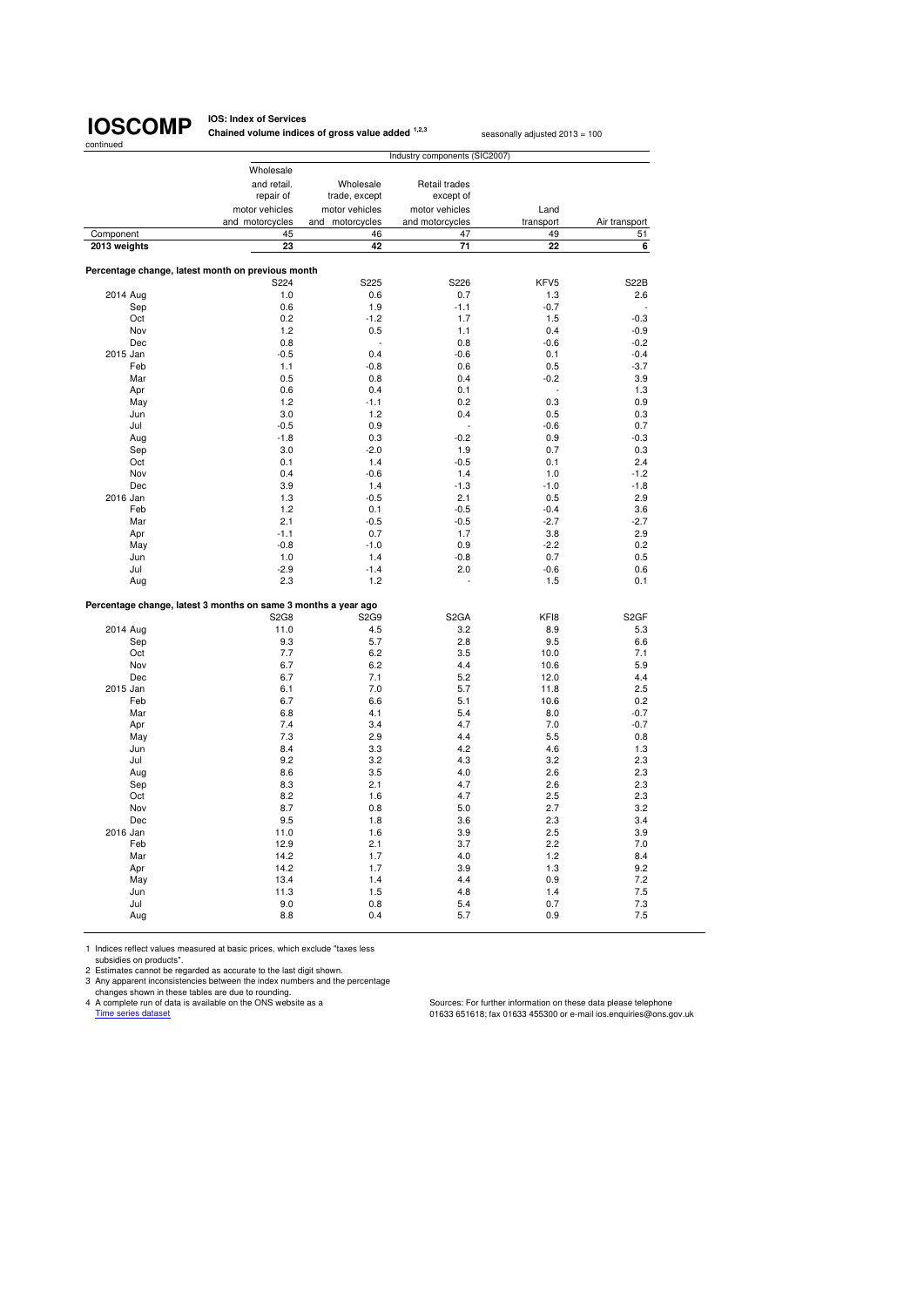**IOS: Index of Services Chained volume indices of gross value added<sup>1,2,3</sup> seasonally adjusted 2013 = 100** 

|              |                                                         |                   | Industry components (SIC2007) |           |                   |
|--------------|---------------------------------------------------------|-------------------|-------------------------------|-----------|-------------------|
|              | Wholesale                                               |                   |                               |           |                   |
|              | and retail.                                             | Wholesale         | Retail trades                 |           |                   |
|              | repair of                                               | trade, except     | except of                     |           |                   |
|              | motor vehicles                                          | motor vehicles    | motor vehicles                | Land      |                   |
|              | and motorcycles                                         | and motorcycles   | and motorcycles               | transport | Air transport     |
| Component    | 45                                                      | 46                | 47                            | 49        | 51                |
| 2013 weights | 23                                                      | 42                | 71                            | 22        | 6                 |
|              |                                                         |                   |                               |           |                   |
|              | Percentage change, latest 3 months on previous 3 months |                   |                               |           |                   |
|              | S <sub>2</sub> BI                                       | S <sub>2</sub> BJ | S2BK                          | KFJ2      | S <sub>2</sub> BP |
| 2014 Aug     | 1.8                                                     | 0.7               | 0.9                           | 3.4       | 0.2               |
| Sep          | 1.8                                                     | 2.1               | 0.3                           | 2.7       | 0.1               |
| Oct          | 1.9                                                     | 2.1               | 0.7                           | 1.9       | 1.2               |
| Nov          | 1.7                                                     | 2.0               | 0.9                           | 1.5       | 0.6               |
| Dec          | 1.9                                                     | 0.6               | 2.3                           | 1.5       | $-0.1$            |
| 2015 Jan     | 1.9                                                     | 0.5               | 2.2                           | 0.8       | $-1.3$            |
| Feb          | 1.7                                                     | $-0.1$            | 1.9                           | 0.4       | $-2.4$            |
| Mar          | 1.4                                                     | 0.2               | 0.7                           | 0.1       | $-2.0$            |
| Apr          | 1.6                                                     | 0.1               | 0.7                           | 0.2       | $-1.1$            |
| May          | 1.9                                                     | 0.3               | 0.6                           | 0.2       | 2.4               |
| Jun          | 3.1                                                     | 0.3               | 0.8                           | 0.3       | 3.4               |
| Jul          | 3.6                                                     | 0.6               | 0.6                           | 0.3       | 3.6               |
| Aug          | 3.1                                                     | 1.4               | 0.5                           | 0.6       | 1.8               |
| Sep          | 1.7                                                     | 0.9               | 0.9                           | 0.7       | 1.1               |
| Oct          | 0.9                                                     | 0.5               | 1.1                           | 1.2       | 1.3               |
| Nov          | 1.9                                                     | $-0.7$            | 1.9                           | 1.6       | 1.5               |
| Dec          | 3.1                                                     | 0.3               | 1.1                           | 1.2       | 1.0               |
| 2016 Jan     | 4.6                                                     | 0.5               | 1.4                           | 0.8       | 0.1               |
| Feb          | 5.6                                                     | 1.2               | 0.6                           | $-0.1$    | 1.2               |
| Mar          | 5.6                                                     | 0.2               | 1.2                           | $-1.0$    | 2.7               |
| Apr          | 4.5                                                     | 0.2               | 0.7                           | $-0.9$    | 4.0               |
| May          | 2.4                                                     | $-0.5$            | 1.3                           | $-1.0$    | 2.6               |
| Jun          | 0.5                                                     | 0.1               | 1.6                           | 0.6       | 2.5               |
| Jul          | $-1.1$                                                  | $-0.3$            | 2.0                           | $-0.4$    | 1.7               |
| Aug          | $-1.1$                                                  | 0.3               | 1.7                           | 0.5       | 2.0               |
|              |                                                         |                   |                               |           |                   |

1 Indices reflect values measured at basic prices, which exclude "taxes less

subsidies on products".<br>
2 Estimates cannot be regarded as accurate to the last digit shown.<br>
3 Any apparent inconsistencies between the index numbers and the percentage<br>
4 A complete run of data is available on the ONS we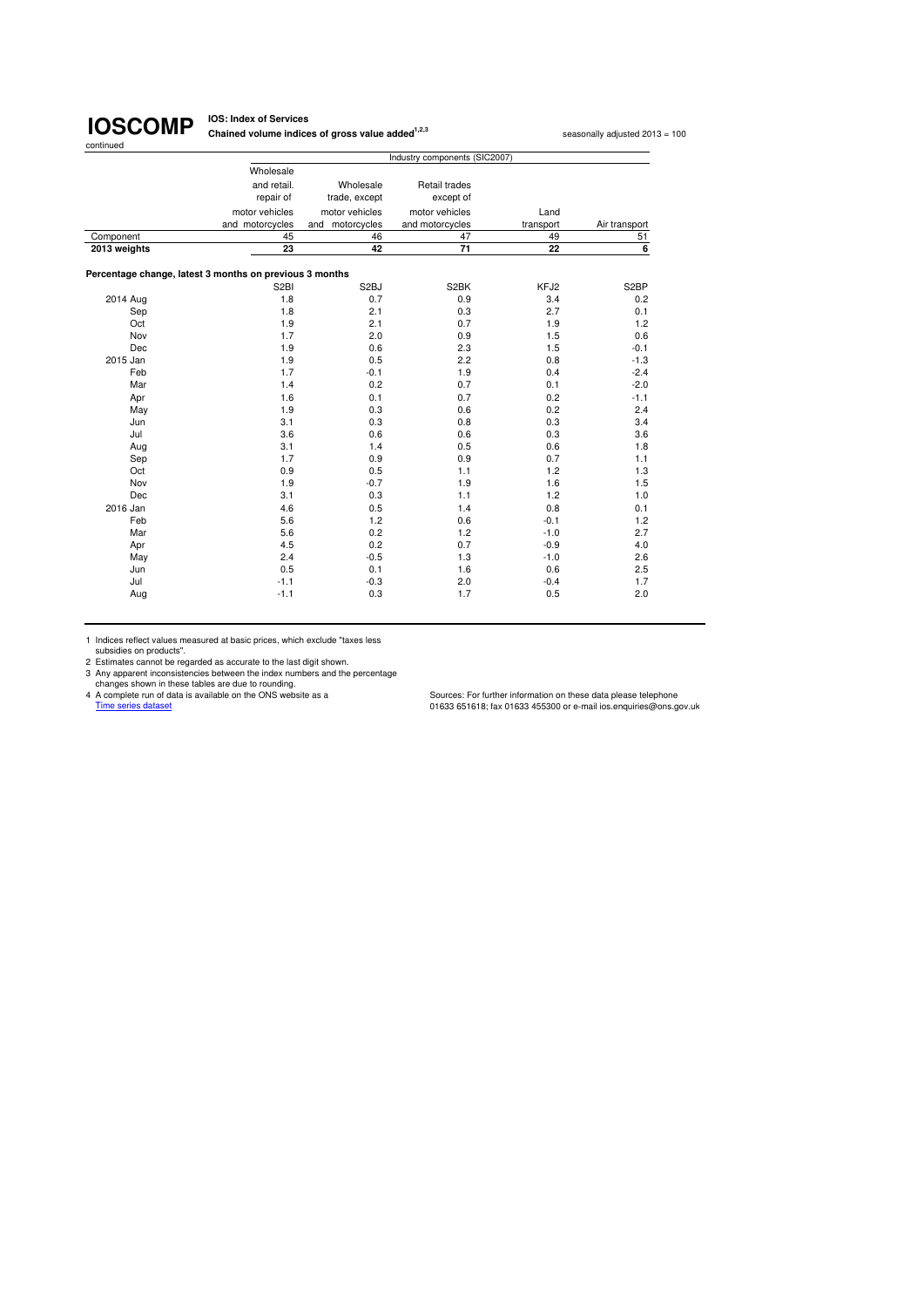## **IOSCOMP**

**IOS: Index of Services Chained volume indices of gross value added <sup>1,2,3</sup> seasonally adjusted 2013 = 100<br>
<b>Chained volume indices of gross value added** <sup>1,2,3</sup>

| continued    | Industry components (SIC2007)                                    |                               |                   |                   |                 |  |  |  |
|--------------|------------------------------------------------------------------|-------------------------------|-------------------|-------------------|-----------------|--|--|--|
|              | Warehousing                                                      |                               |                   | Food and          | Publishing,     |  |  |  |
|              | and support                                                      | Postal                        |                   | beverage          | audiovisual and |  |  |  |
|              | activities for                                                   | and courier                   |                   | service           | broadcasting    |  |  |  |
|              | transportation                                                   | activities                    | Accommodation     | activities        | activities      |  |  |  |
| Component    | 52                                                               | 53                            | 55                | 56                | 58-60           |  |  |  |
| 2013 weights | 13                                                               | 8                             | 10                | 27                | 21              |  |  |  |
|              | S <sub>2</sub> L <sub>6</sub>                                    | S <sub>2</sub> L <sub>7</sub> | S <sub>2L9</sub>  | S <sub>2</sub> LA | KFW8            |  |  |  |
| 2011         | 95.4                                                             | 104.5                         | 96.8              | 99.6              | 91.5            |  |  |  |
| 2012         | 97.4                                                             | 98.4                          | 96.9              | 104.8             | 95.3            |  |  |  |
| 2013         | 100.0                                                            | 100.0                         | 100.0             | 100.0             | 100.0           |  |  |  |
| 2014<br>2015 | 108.6<br>106.7                                                   | 99.6<br>102.5                 | 102.8<br>113.4    | 103.2<br>105.7    | 96.4<br>105.2   |  |  |  |
|              |                                                                  |                               |                   |                   |                 |  |  |  |
| 2014 Aug     | 110.9                                                            | 98.8                          | 103.0             | 103.6             | 96.6            |  |  |  |
| Sep          | 110.4                                                            | 101.2                         | 104.6             | 104.9             | 96.1            |  |  |  |
| Oct          | 114.3                                                            | 100.3                         | 105.2             | 103.7             | 97.3            |  |  |  |
| Nov          | 111.5                                                            | 100.3                         | 107.2             | 104.6             | 98.0            |  |  |  |
| Dec          | 113.0                                                            | 100.9                         | 107.0             | 105.1             | 99.2            |  |  |  |
| 2015 Jan     | 108.4                                                            | 100.2                         | 107.6             | 103.3             | 101.8           |  |  |  |
| Feb          | 108.0                                                            | 99.4                          | 111.1             | 105.0             | 103.0           |  |  |  |
| Mar          | 108.9                                                            | 100.4                         | 115.1             | 106.1             | 101.9           |  |  |  |
| Apr          | 107.8                                                            | 101.1                         | 111.9             | 106.1             | 100.1           |  |  |  |
| May          | 107.6                                                            | 99.8                          | 111.1             | 105.3             | 104.6           |  |  |  |
| Jun          | 107.7                                                            | 102.0                         | 111.9             | 104.5             | 109.5           |  |  |  |
| Jul          | 107.4                                                            | 104.7                         | 112.8             | 104.9             | 106.3           |  |  |  |
| Aug          | 106.9                                                            | 104.1                         | 112.8             | 104.5             | 103.9           |  |  |  |
| Sep          | 106.9                                                            | 103.2                         | 115.5             | 106.8             | 105.2           |  |  |  |
| Oct<br>Nov   | 103.4<br>104.8                                                   | 104.3<br>100.5                | 119.7<br>115.2    | 107.2<br>107.3    | 105.1<br>107.5  |  |  |  |
| Dec          | 102.5                                                            | 110.2                         | 116.8             | 108.0             | 113.3           |  |  |  |
| 2016 Jan     | 103.1                                                            | 104.0                         | 113.4             | 108.1             | 108.9           |  |  |  |
| Feb          | 102.9                                                            | 102.0                         | 118.6             | 108.2             | 109.8           |  |  |  |
| Mar          | 102.0                                                            | 98.0                          | 118.4             | 108.1             | 111.6           |  |  |  |
| Apr          | 104.7                                                            | 100.0                         | 118.6             | 108.3             | 106.9           |  |  |  |
| May          | 102.4                                                            | 101.8                         | 119.3             | 110.9             | 108.3           |  |  |  |
| Jun          | 102.1                                                            | 98.9                          | 119.3             | 110.6             | 113.0           |  |  |  |
| Jul          | 103.8                                                            | 96.0                          | 120.1             | 110.0             | 119.3           |  |  |  |
| Aug          | 104.1                                                            | 99.7                          | 121.7             | 112.1             | 116.9           |  |  |  |
|              | Percentage change, latest year on previous year                  |                               |                   |                   |                 |  |  |  |
|              | <b>S22C</b>                                                      | S22D                          | S <sub>2</sub> 2F | S22G              | KFW7            |  |  |  |
| 2011         | 4.3                                                              | 3.4                           | 7.3               | 0.5               | 4.0             |  |  |  |
| 2012         | 2.1                                                              | $-5.9$                        | 0.1               | 5.2               | 4.1             |  |  |  |
| 2013         | 2.6<br>8.6                                                       | 1.6                           | 3.2<br>2.8        | $-4.6$            | 4.9             |  |  |  |
| 2014<br>2015 | $-1.8$                                                           | $-0.4$<br>2.9                 | 10.3              | 3.2<br>2.4        | $-3.6$<br>9.2   |  |  |  |
|              |                                                                  |                               |                   |                   |                 |  |  |  |
|              | Percentage change, latest month on same month a year ago<br>S272 | S273                          | S275              | S276              | KFM4            |  |  |  |
| 2014 Aug     | 11.2                                                             | $-1.7$                        | $-0.3$            | 3.3               | $-3.4$          |  |  |  |
| Sep          | 11.5                                                             | 17.1                          | 7.5               | 6.1               | $-5.4$          |  |  |  |
| Oct          | 15.4                                                             | 0.8                           | 5.9               | 5.2               | $-3.2$          |  |  |  |
| Nov          | 12.2                                                             | $-2.8$                        | 6.7               | 3.8               | $-3.4$          |  |  |  |
| Dec          | 10.6                                                             | 0.8                           | 10.6              | 4.6               | $-1.9$          |  |  |  |
| 2015 Jan     | 3.4                                                              | 4.3                           | 6.1               | 3.4               | 4.1             |  |  |  |
| Feb          | 2.8                                                              | 1.7                           | 11.1              | 3.7               | 8.1             |  |  |  |
| Mar          | 1.8                                                              | 0.4                           | 18.3              | 2.2               | 8.4             |  |  |  |
| Apr          | 3.0                                                              | 2.0                           | 10.6              | 3.5               | 4.7             |  |  |  |
| May          | 1.3                                                              | $-0.7$                        | 6.3               | 2.5               | 10.0            |  |  |  |
| Jun          | 0.8                                                              | 1.9                           | 9.8               | 1.2               | 15.7            |  |  |  |
| Jul          | $-1.5$                                                           | 4.8                           | 12.0              | 1.3               | 10.1            |  |  |  |
| Aug          | $-3.6$                                                           | 5.3                           | 9.5               | 0.9               | 7.6             |  |  |  |
| Sep          | $-3.1$                                                           | 2.0                           | 10.4              | 1.8               | 9.5             |  |  |  |
| Oct          | $-9.5$                                                           | 4.0                           | 13.8              | 3.4               | 8.0             |  |  |  |
| Nov          | $-6.0$                                                           | 0.2                           | $7.5\,$           | 2.6               | 9.6             |  |  |  |
| Dec          | $-9.3$                                                           | 9.2                           | 9.2               | 2.7               | 14.2            |  |  |  |
| 2016 Jan     | $-4.9$                                                           | 3.8                           | 5.4               | 4.7               | 7.0             |  |  |  |
| Feb<br>Mar   | $-4.6$<br>$-6.4$                                                 | 2.6<br>$-2.4$                 | 6.8<br>2.9        | 3.1<br>1.9        | 6.5<br>9.5      |  |  |  |
| Apr          | $-2.9$                                                           | $-1.1$                        | 6.0               | 2.1               | 6.7             |  |  |  |
| May          | $-4.8$                                                           | 2.0                           | 7.4               | 5.3               | 3.5             |  |  |  |
| Jun          | $-5.2$                                                           | $-3.0$                        | 6.6               | 5.9               | 3.2             |  |  |  |
| Jul          | $-3.3$                                                           | $-8.3$                        | 6.5               | 4.8               | 12.3            |  |  |  |
| Aug          | $-2.6$                                                           | $-4.2$                        | 7.9               | 7.3               | 12.6            |  |  |  |

1 Indices reflect values measured at basic prices, which exclude "taxes less

subsidies on products".<br>
2 Estimates cannot be regarded as accurate to the last digit shown.<br>
3 Any apparent inconsistencies between the index numbers and the percentage<br>
2 Any apparent inconsistencies between the index nu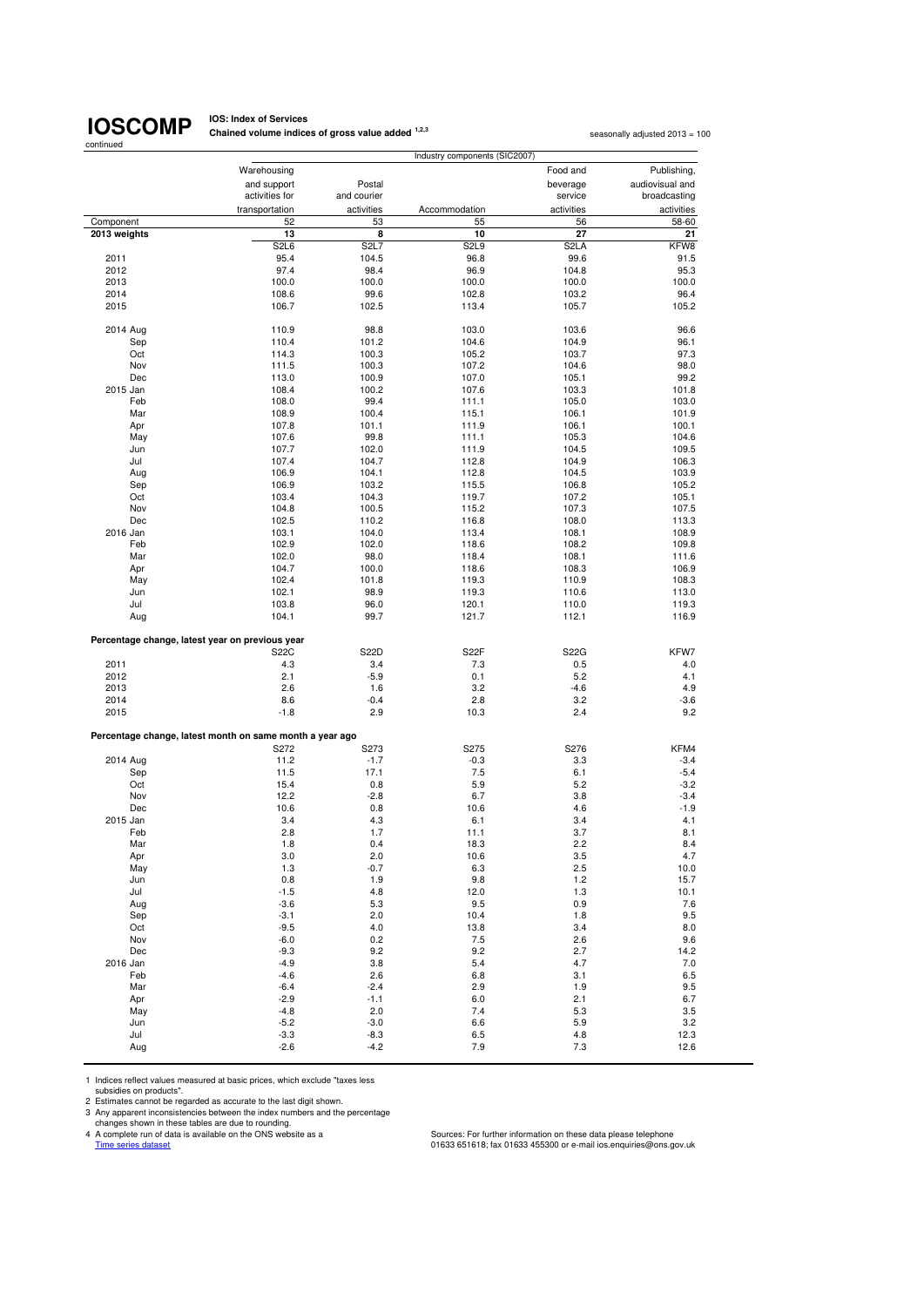**IOS: Index of Services Chained volume indices of gross value added <sup>1,2,3</sup> seasonally adjusted 2013 = 100** 

|                 |                                                                |                       | Industry components (SIC2007) |                   |                 |
|-----------------|----------------------------------------------------------------|-----------------------|-------------------------------|-------------------|-----------------|
|                 | Warehousing                                                    |                       |                               | Food and          | Publishing,     |
|                 | and support                                                    | Postal                |                               | beverage          | audiovisual and |
|                 | activities for                                                 | and courier           |                               | service           | broadcasting    |
|                 |                                                                |                       |                               |                   |                 |
|                 | transportation<br>52                                           | activities            | Accommodation<br>55           | activities        | activities      |
| Component       |                                                                | 53                    |                               | 56<br>27          | 58-60           |
| 2013 weights    | 13                                                             | 8                     | 10                            |                   | 21              |
|                 |                                                                |                       |                               |                   |                 |
|                 | Percentage change, latest month on previous month              |                       |                               |                   |                 |
|                 | <b>S22C</b><br>1.6                                             | <b>S22D</b><br>$-1.2$ | S22F<br>2.3                   | S22G              | KFW7<br>0.1     |
| 2014 Aug        |                                                                |                       |                               | 1.2               |                 |
| Sep             | $-0.4$                                                         | 2.4                   | 1.5                           |                   | $-0.5$          |
| Oct             | 3.6                                                            | $-0.9$                | 0.6                           | $-1.1$            | 1.3             |
| Nov             | $-2.4$                                                         |                       | 1.9                           | 0.8               | 0.7             |
| Dec<br>2015 Jan | 1.3<br>$-4.0$                                                  | 0.6                   | $-0.2$<br>0.6                 | 0.5               | 1.2<br>2.6      |
| Feb             | $-0.4$                                                         | $-0.7$<br>$-0.8$      | 3.2                           | $-1.8$<br>1.7     | 1.2             |
|                 |                                                                |                       |                               |                   |                 |
| Mar             | 0.9                                                            | 1.0                   | 3.6                           | 1.0<br>ä,         | $-1.1$          |
| Apr             | $-1.0$                                                         | 0.7                   | $-2.8$                        |                   | $-1.7$          |
| May             | $-0.3$<br>0.1                                                  | $-1.3$<br>2.2         | $-0.7$<br>0.7                 | $-0.8$<br>$-0.7$  | 4.5<br>4.6      |
| Jun             |                                                                |                       |                               |                   |                 |
| Jul             | $-0.3$                                                         | 2.7                   | 0.8                           | 0.4               | $-2.9$          |
| Aug             | $-0.4$                                                         | $-0.6$                | 2.4                           | $-0.4$<br>2.2     | $-2.3$          |
| Sep             | $-3.3$                                                         | $-0.9$<br>1.1         | 3.6                           | 0.4               | 1.3<br>$-0.1$   |
| Oct             | 1.4                                                            |                       | $-3.7$                        | 0.1               |                 |
| Nov<br>Dec      | $-2.2$                                                         | $-3.6$<br>9.7         | 1.4                           | 0.7               | 2.3<br>5.4      |
| 2016 Jan        | 0.6                                                            | $-5.6$                | $-2.9$                        | 0.1               | $-3.8$          |
| Feb             | $-0.2$                                                         | $-2.0$                | 4.6                           | 0.1               | 0.8             |
| Mar             | $-1.0$                                                         | $-3.9$                | $-0.2$                        | $-0.1$            | 1.6             |
| Apr             | 2.7                                                            | 2.1                   | 0.2                           | 0.2               | $-4.2$          |
| May             | $-2.3$                                                         | 1.7                   | 0.6                           | 2.4               | 1.3             |
| Jun             | $-0.2$                                                         | $-2.8$                |                               | $-0.2$            | 4.3             |
| Jul             | 1.7                                                            | $-2.9$                | 0.7                           | $-0.6$            | 5.6             |
| Aug             | 0.2                                                            | 3.8                   | 1.4                           | 1.9               | $-2.0$          |
|                 |                                                                |                       |                               |                   |                 |
|                 | Percentage change, latest 3 months on same 3 months a year ago |                       |                               |                   |                 |
|                 | S <sub>2</sub> G <sub>G</sub>                                  | S <sub>2</sub> GH     | S <sub>2</sub> GJ             | S <sub>2</sub> GK | KFM6            |
| 2014 Aug        | 8.9                                                            | $-3.4$                | $-1.5$                        | 3.7               | $-3.2$          |
| Sep             | 10.6                                                           | 2.4                   | 1.7                           | 4.3               | $-3.7$          |
| Oct             | 12.7                                                           | 4.8                   | 4.3                           | 4.9               | $-4.0$          |
| Nov             | 13.1                                                           | 4.4                   | 6.7                           | 5.1               | $-4.0$          |
| Dec             | 12.7                                                           | $-0.4$                | 7.7                           | 4.6               | $-2.8$          |
| 2015 Jan        | 8.7                                                            | 0.7                   | 7.8                           | 4.0               | $-0.4$          |
| Feb             | 5.6                                                            | 2.3                   | 9.2                           | 3.9               | 3.3             |
| Mar             | 2.7                                                            | 2.1                   | 11.7                          | 3.1               | 6.8             |
| Apr             | 2.5                                                            | 1.4                   | 13.3                          | 3.1               | 7.1             |
| May             | 2.0                                                            | 0.6                   | 11.6                          | 2.7               | 7.7             |
| Jun             | 1.7                                                            | 1.0                   | 8.8                           | 2.4               | 10.1            |
| Jul             | 0.2                                                            | 2.0                   | 9.3                           | 1.6               | 12.0            |
| Aug             | $-1.5$                                                         | 4.0                   | 10.4                          | 1.1               | 11.1            |
| Sep             | $-2.8$                                                         | 4.0                   | 10.6                          | 1.3               | 9.1             |
| Oct             | $-5.5$                                                         | 3.8                   | 11.2                          | 2.0               | 8.3             |
| Nov             | $-6.3$                                                         | 2.1                   | 10.6                          | 2.6               | 9.0             |
| Dec             | $-8.3$                                                         | 4.5                   | 10.1                          | 2.9               | 10.6            |
| 2016 Jan        | $-6.8$                                                         | 4.4                   | 7.4                           | 3.3               | 10.2            |
| Feb             | $-6.3$                                                         | 5.2                   | 7.1                           | 3.5               | 9.2             |
| Mar             | $-5.3$                                                         | 1.3                   | 5.0                           | 3.2               | 7.7             |
| Apr             | $-4.6$                                                         | $-0.3$                | 5.2                           | 2.4               | 7.6             |
| May             | $-4.7$                                                         | $-0.5$                | 5.4                           | 3.1               | 6.5             |
| Jun             | $-4.3$                                                         | $-0.7$                | 6.7                           | 4.4               | 4.4             |
| Jul             | $-4.4$                                                         | $-3.2$                | 6.8                           | 5.4               | 6.3             |
| Aug             | $-3.7$                                                         | $-5.2$                | 7.0                           | 6.0               | 9.3             |
|                 |                                                                |                       |                               |                   |                 |

1 Indices reflect values measured at basic prices, which exclude "taxes less

subsidies on products". 2 Estimates cannot be regarded as accurate to the last digit shown.

3 Any apparent inconsistencies between the index numbers and the percentage<br>changes shown in these tables are due to rounding.<br>4 A complete run of data is available on the ONS website as a Sources: For further information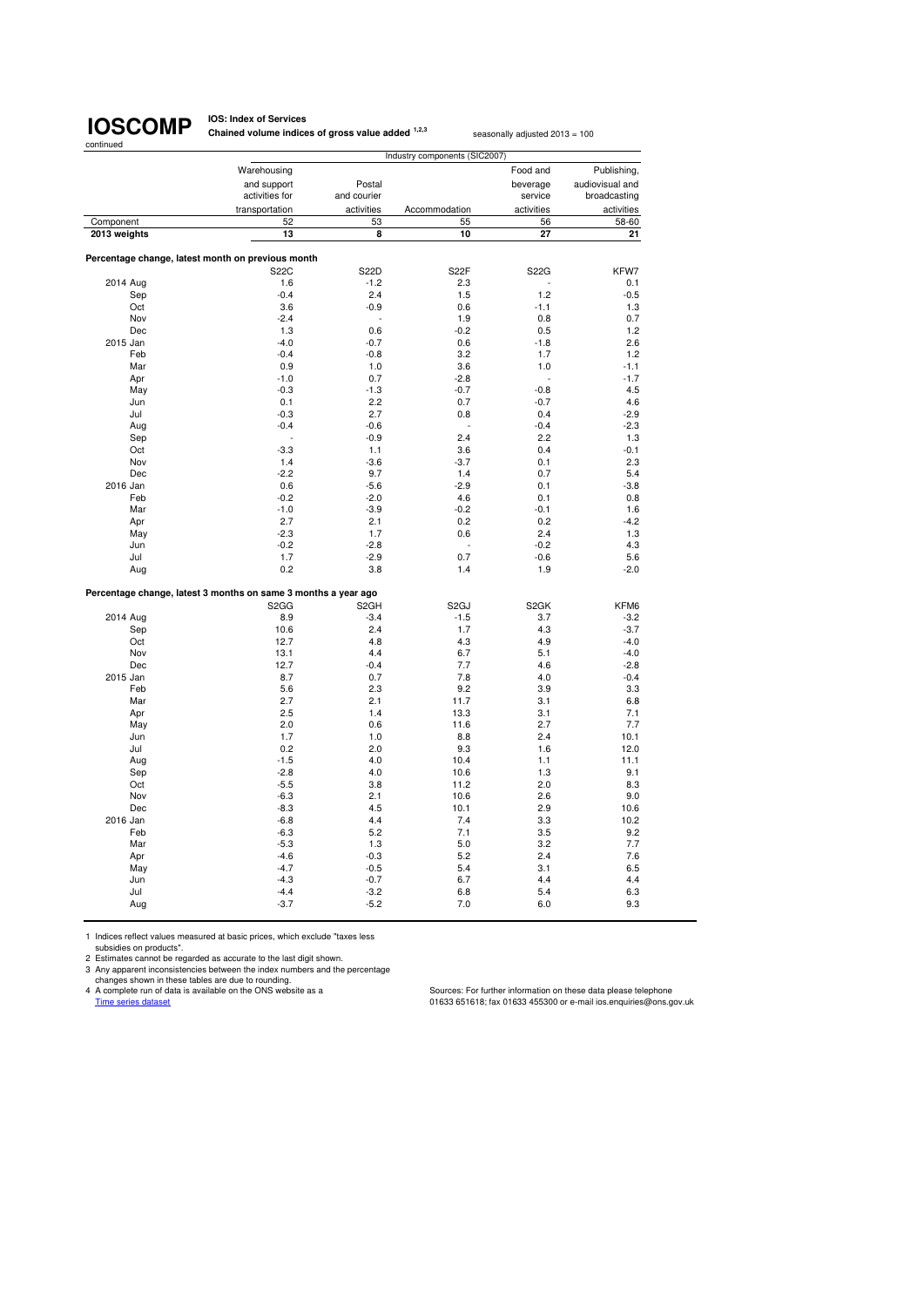**IOS: Index of Services Chained volume indices of gross value added<sup>1,2,3</sup> seasonally adjusted 2013 = 100** 

|              |                                                         |                         | Industry components (SIC2007) |            |                 |
|--------------|---------------------------------------------------------|-------------------------|-------------------------------|------------|-----------------|
|              | Warehousing                                             |                         |                               | Food and   | Publishing,     |
|              | and support                                             | Postal                  |                               | beverage   | audiovisual and |
|              | activities for                                          | and courier             |                               | service    | broadcasting    |
|              | transportation                                          | activities              | Accommodation                 | activities | activities      |
| Component    | 52                                                      | 53                      | 55                            | 56         | 58-60           |
| 2013 weights | 13                                                      | $\overline{\mathbf{8}}$ | 10                            | 27         | 21              |
|              | Percentage change, latest 3 months on previous 3 months |                         |                               |            |                 |
|              | S <sub>2</sub> BQ                                       | S <sub>2</sub> BR       | S <sub>2</sub> BT             | S2BU       | KFM8            |
| 2014 Aug     | 2.8                                                     | $-0.3$                  | 0.9                           | 0.5        | 1.0             |
| Sep          | 4.0                                                     | 0.1                     | 0.2                           | 1.2        | 1.3             |
| Oct          | 4.2                                                     | $-0.1$                  | 1.8                           | 0.9        | 1.3             |
| Nov          | 2.9                                                     | 1.0                     | 3.7                           | 0.9        | 1.3             |
| Dec          | 2.6                                                     | 0.5                     | 3.6                           | 0.4        | 1.9             |
| 2015 Jan     | $-0.8$                                                  | 0.4                     | 2.9                           | 0.2        | 3.1             |
| Feb          | $-2.0$                                                  | $-0.4$                  | 2.7                           | 0.1        | 4.3             |
| Mar          | $-4.0$                                                  | $-0.5$                  | 4.5                           | 0.3        | 4.1             |
| Apr          | $-2.5$                                                  | $-0.1$                  | 5.1                           | 1.3        | 2.0             |
| May          | $-1.6$                                                  | 0.3                     | 3.8                           | 1.3        | 0.9             |
| Jun          | $-0.7$                                                  | 1.0                     | 0.3                           | 0.5        | 2.4             |
| Jul          | $-0.6$                                                  | 1.8                     | $-0.7$                        | $-0.8$     | 5.0             |
| Aug          | $-0.7$                                                  | 3.1                     | $-0.2$                        | $-1.1$     | 4.2             |
| Sep          | $-0.6$                                                  | 3.0                     | 1.8                           | 0.1        | 0.3             |
| Oct          | $-1.7$                                                  | 1.6                     | 3.6                           | 1.2        | $-1.9$          |
| Nov          | $-2.1$                                                  | $-0.9$                  | 3.8                           | 2.3        | $-0.6$          |
| Dec          | $-3.3$                                                  | 1.0                     | 3.1                           | 2.0        | 3.3             |
| 2016 Jan     | $-2.1$                                                  | 1.0                     | $-0.7$                        | 1.5        | 4.9             |
| Feb          | $-2.1$                                                  | 2.7                     | $-0.5$                        | 0.9        | 4.5             |
| Mar          | $-0.9$                                                  | $-3.5$                  | $-0.4$                        | 0.6        | 1.4             |
| Apr          | $-0.3$                                                  | $-4.7$                  | 2.9                           | 0.4        | $-0.4$          |
| May          | 0.2                                                     | $-5.2$                  | 2.1                           | 0.9        | $-1.6$          |
| Jun          | 0.4                                                     | $-1.1$                  | 1.9                           | 1.7        | $-0.7$          |
| Jul          | $-0.4$                                                  | $-1.1$                  | 0.9                           | 2.1        | 3.7             |
| Aug          | 0.3                                                     | $-1.7$                  | 1.3                           | 1.7        | 6.9             |

1 Indices reflect values measured at basic prices, which exclude "taxes less

subsidies on products".<br>
2 Estimates cannot be regarded as accurate to the last digit shown.<br>
3 Any apparent inconsistencies between the index numbers and the percentage<br>
2 A complete run of data is a vailable on the ONS w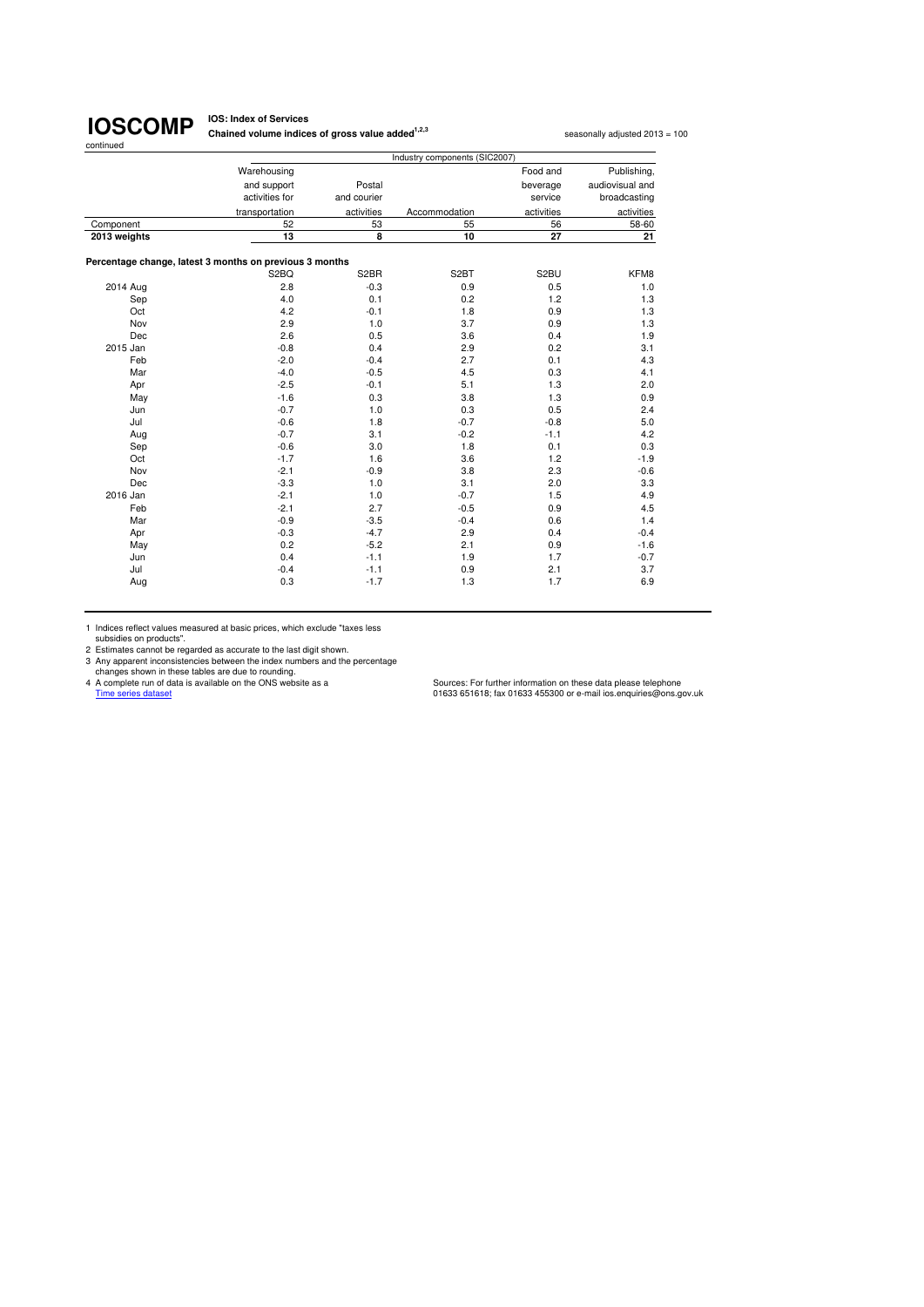**IOS: Index of Services Chained volume indices of gross value added <sup>1,2,3</sup> seasonally adjusted 2013 = 100<br>
<b>Chained volume indices of gross value added** <sup>1,2,3</sup>

| Industry components (SIC2007)                            |                   |                    |                               |                     |             |
|----------------------------------------------------------|-------------------|--------------------|-------------------------------|---------------------|-------------|
|                                                          |                   | Computer           |                               | Financial           |             |
|                                                          |                   | programming,       | Information                   | service activities  |             |
|                                                          | Telecom           | consultancy and    | service                       | except insurance    | Real estate |
|                                                          | -munications      | related activities | activities                    | and pension funding | activities  |
| Component                                                | 61                | 62                 | 63                            | 64                  | 68          |
| 2013 weights                                             | 23                | 31                 | 4                             | 56                  | 155         |
|                                                          | S <sub>2</sub> LE | S <sub>2</sub> LF  | S <sub>2</sub> L <sub>G</sub> | S <sub>2LI</sub>    | KFW4        |
| 2011                                                     | 105.1             | 91.2               | 82.8                          | 107.3               | 95.7        |
| 2012                                                     | 104.7             | 96.5               | 90.6                          | 105.5               | 98.1        |
| 2013                                                     | 100.0             | 100.0              | 100.0                         | 100.0               | 100.0       |
| 2014                                                     | 95.5              | 107.9              | 104.6                         | 95.8                | 103.6       |
| 2015                                                     | 98.7              | 113.6              | 110.4                         | 97.2                | 105.2       |
|                                                          |                   |                    |                               |                     |             |
| 2014 Aug                                                 | 95.1              | 109.7              | 104.0                         | 95.1                | 104.1       |
| Sep                                                      | 95.8              | 110.0              | 104.8                         | 95.5                | 104.3       |
| Oct                                                      | 95.7              | 112.1              | 108.1                         | 97.4                | 104.4       |
| Nov                                                      | 95.5              | 110.0              | 107.5                         | 98.9                | 104.3       |
| Dec                                                      | 95.6              | 109.9              | 109.1                         | 100.3               | 104.3       |
| 2015 Jan                                                 | 96.4              | 110.2              | 111.0                         | 100.0               | 104.4       |
| Feb                                                      | 98.0              | 112.5              | 112.3                         | 99.2                | 104.5       |
| Mar                                                      | 100.5             | 108.6              | 111.0                         | 98.0                | 104.7       |
| Apr                                                      | 99.1              | 111.7              | 109.2                         | 97.6                | 105.1       |
|                                                          | 99.5              | 110.7              | 120.0                         | 97.4                | 105.0       |
| May<br>Jun                                               | 98.6              | 112.6              | 109.6                         | 96.9                | 105.2       |
|                                                          | 97.4              |                    | 110.4                         |                     |             |
| Jul                                                      |                   | 113.6<br>115.0     |                               | 97.3                | 105.4       |
| Aug                                                      | 100.8             |                    | 106.5<br>109.6                | 96.4                | 105.6       |
| Sep                                                      | 98.4<br>98.7      | 114.0              | 107.9                         | 95.0                | 105.6       |
| Oct                                                      |                   | 116.2              |                               | 94.8                | 105.4       |
| Nov                                                      | 97.9              | 118.6              | 111.6                         | 96.3                | 105.3       |
| Dec                                                      | 98.9              | 120.2              | 105.2                         | 98.0                | 105.8       |
| 2016 Jan                                                 | 98.2              | 122.0              | 111.9                         | 98.7                | 105.8       |
| Feb                                                      | 96.3              | 120.9              | 117.4                         | 99.8                | 106.2       |
| Mar                                                      | 95.6              | 118.2              | 110.0                         | 99.5                | 106.1       |
| Apr                                                      | 98.3              | 121.6              | 116.2                         | 98.4                | 106.0       |
| May                                                      | 94.3              | 124.0              | 112.1                         | 99.4                | 105.8       |
| Jun                                                      | 97.5              | 123.3              | 110.9                         | 100.0               | 105.6       |
| Jul                                                      | 97.7              | 127.1              | 108.8                         | 100.7               | 105.6       |
| Aug                                                      | 97.0              | 128.0              | 112.9                         | 99.3                | 105.8       |
|                                                          |                   |                    |                               |                     |             |
| Percentage change, latest year on previous year          |                   |                    |                               |                     |             |
|                                                          | S <sub>2</sub> 2K | S22L               | <b>S22M</b>                   | S22O<br>$-4.8$      | KFW3<br>1.0 |
| 2011                                                     | 1.9<br>$-0.3$     | 1.5<br>5.9         | $-0.6$<br>9.4                 | $-1.7$              | 2.5         |
| 2012<br>2013                                             | $-4.5$            | 3.6                | 10.4                          | $-5.2$              | 1.9         |
| 2014                                                     | $-4.5$            | 7.9                | 4.6                           | $-4.2$              | 3.6         |
| 2015                                                     | 3.4               | 5.3                | 5.5                           | 1.5                 | 1.5         |
|                                                          |                   |                    |                               |                     |             |
| Percentage change, latest month on same month a year ago |                   |                    |                               |                     |             |
|                                                          | <b>S27A</b>       | <b>S27B</b>        | <b>S27C</b>                   | <b>S27E</b>         | KFK8        |
|                                                          | $-2.7$            | 9.2                | 2.8                           | $-2.9$              | 3.8         |
| 2014 Aug<br>Sep                                          | $-1.6$            | 9.9                | 1.6                           | $-2.7$              | 4.0         |
| Oct                                                      | $-0.4$            | 13.2               | 5.0                           | $-1.6$              | 3.9         |
| Nov                                                      | 0.9               | 8.4                | 6.1                           | 0.1                 | 3.3         |
| Dec                                                      | 1.7               | 6.4                | 3.6                           | 2.7                 | 2.8         |
| 2015 Jan                                                 | 2.7               | 5.0                | 11.1                          | 3.5                 | 2.5         |
| Feb                                                      | 3.6               | 8.7                | 9.7                           | 4.3                 | 1.9         |
| Mar                                                      | 3.6               | 5.9                | 8.0                           | 4.5                 | 1.8         |
| Apr                                                      | 3.2               | 4.8                | 5.7                           | 3.9                 | 1.8         |
| May                                                      | 5.4               | 1.9                | 18.6                          | 3.8                 | 1.3         |
| Jun                                                      | 2.7               | 4.4                | 1.8                           | 2.7                 | 1.9         |
| Jul                                                      | 1.5               | 4.4                | 5.2                           | 2.5                 | 1.2         |
| Aug                                                      | 6.1               | 4.9                | 2.5                           | 1.4                 | 1.5         |
| Sep                                                      | 2.7               | 3.6                | 4.6                           | $-0.5$              | 1.2         |
| Oct                                                      | 3.1               | 3.7                | $-0.2$                        | $-2.7$              | 1.0         |
| Nov                                                      | 2.5               | 7.9                | 3.8                           | $-2.7$              | 1.0         |
| Dec                                                      | 3.4               | 9.3                | $-3.5$                        | $-2.3$              | 1.4         |
| 2016 Jan                                                 | 1.8               | 10.7               | 0.8                           | $-1.3$              | 1.3         |
| Feb                                                      | $-1.8$            | 7.5                | 4.5                           | 0.6                 | 1.6         |
| Mar                                                      | $-4.9$            | 8.8                | $-0.9$                        | 1.5                 | 1.3         |
| Apr                                                      | $-0.8$            | 8.9                | 6.5                           | 0.8                 | 0.9         |
| May                                                      | $-5.2$            | 12.1               | $-6.6$                        | 2.1                 | 0.8         |
| Jun                                                      | $-1.1$            | 9.5                | 1.2                           | 3.2                 | 0.4         |
| Jul                                                      | 0.3               | 11.9               | $-1.4$                        | 3.5                 | 0.2         |
| Aug                                                      | $-3.8$            | 11.3               | 6.0                           | 3.0                 | 0.1         |
|                                                          |                   |                    |                               |                     |             |

1 Indices reflect values measured at basic prices, which exclude "taxes less

subsidies on products".<br>2 Estimates cannot be regarded as accurate to the last digit shown.<br>3 Any apparent inconsistencies between the index numbers and the percentage<br>4 A complete run of data is available on the ONS websi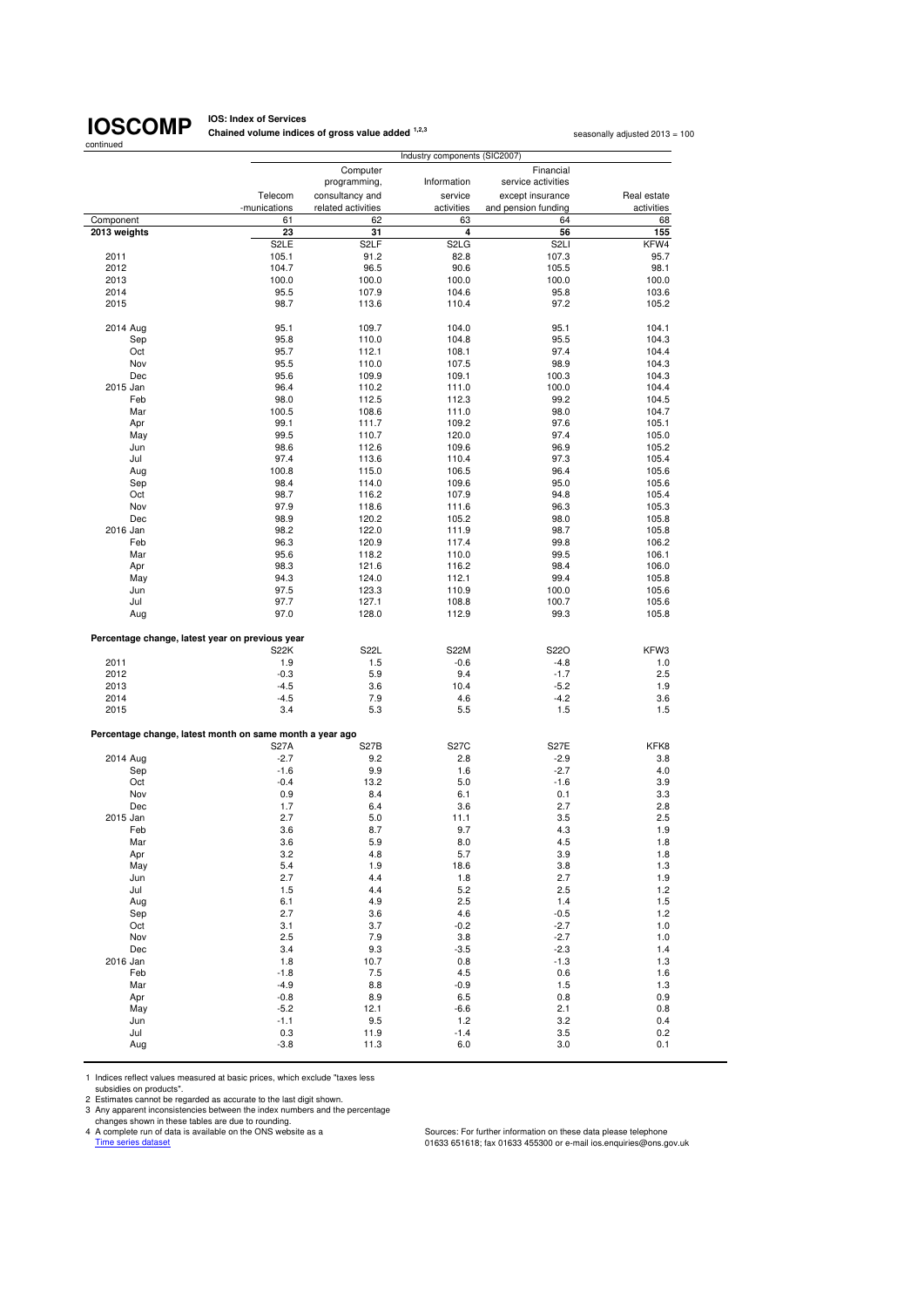**IOS: Index of Services Chained volume indices of gross value added <sup>1,2,3</sup> seasonally adjusted 2013 = 100** 

|              |            |                                                                  |                    | Industry components (SIC2007) |                     |                  |
|--------------|------------|------------------------------------------------------------------|--------------------|-------------------------------|---------------------|------------------|
|              |            |                                                                  | Computer           |                               | Financial           |                  |
|              |            |                                                                  | programming,       | Information                   | service activities  |                  |
|              |            | Telecom                                                          | consultancy and    | service                       | except insurance    | Real estate      |
|              |            | -munications                                                     | related activities | activities                    | and pension funding | activities       |
| Component    |            | 61                                                               | 62                 | 63                            | 64                  | 68               |
| 2013 weights |            | 23                                                               | 31                 | 4                             | 56                  | 155              |
|              |            |                                                                  |                    |                               |                     |                  |
|              |            | Percentage change, latest month on previous month<br><b>S22K</b> | <b>S22L</b>        | <b>S22M</b>                   | S22O                | KFW3             |
| 2014 Aug     |            | $-0.9$                                                           | 0.8                | $-0.9$                        | 0.2                 | $-0.1$           |
|              | Sep        | 0.8                                                              | 0.3                | 0.8                           | 0.5                 | 0.2              |
|              | Oct        | $-0.1$                                                           | 1.9                | 3.1                           | 1.9                 | 0.1              |
|              | Nov        | $-0.2$                                                           | $-1.9$             | $-0.6$                        | 1.6                 | $-0.1$           |
|              | Dec        | 0.1                                                              |                    | 1.5                           | 1.4                 |                  |
| 2015 Jan     |            | 0.9                                                              | 0.2                | 1.7                           | $-0.3$              | 0.1              |
|              | Feb        | 1.7                                                              | 2.1                | 1.2                           | $-0.8$              | 0.1              |
|              | Mar        | 2.6                                                              | $-3.5$             | $-1.2$                        | $-1.2$              | 0.2              |
|              | Apr        | $-1.4$                                                           | 2.9                | $-1.6$                        | $-0.3$              | 0.3              |
|              | May        | 0.4                                                              | $-0.9$             | 9.9                           | $-0.3$              | $-0.1$           |
|              | Jun        | $-1.0$                                                           | 1.7                | $-8.7$                        | $-0.5$              | 0.2              |
|              | Jul        | $-1.2$                                                           | 0.9                | 0.7                           | 0.4                 | 0.1              |
|              | Aug        | 3.5                                                              | 1.3                | $-3.5$                        | $-0.9$              | 0.2              |
|              | Sep        | $-2.4$                                                           | $-0.9$             | 2.9                           | $-1.4$              | $-0.1$           |
|              | Oct        | 0.3                                                              | 2.0                | $-1.6$                        | $-0.3$              | $-0.2$           |
|              | Nov        | $-0.8$                                                           | 2.0                | 3.4                           | 1.6                 |                  |
|              | Dec        | 1.0                                                              | 1.3                | $-5.7$                        | 1.8                 | 0.4              |
| 2016 Jan     | Feb        | $-0.7$<br>$-2.0$                                                 | 1.5<br>$-0.9$      | 6.3<br>4.9                    | 0.8<br>1.0          | 0.3              |
|              | Mar        | $-0.7$                                                           | $-2.3$             | $-6.3$                        | $-0.3$              | $-0.1$           |
|              | Apr        | 2.9                                                              | 2.9                | 5.7                           | $-1.1$              | $-0.1$           |
|              | May        | $-4.1$                                                           | 2.0                | $-3.6$                        | 1.0                 | $-0.2$           |
|              | Jun        | 3.3                                                              | $-0.6$             | $-1.0$                        | 0.7                 | $-0.1$           |
|              | Jul        | 0.3                                                              | 3.1                | $-1.9$                        | 0.7                 | $-0.1$           |
|              | Aug        | $-0.7$                                                           | 0.7                | 3.7                           | $-1.4$              | 0.2              |
|              |            |                                                                  |                    |                               |                     |                  |
|              |            | Percentage change, latest 3 months on same 3 months a year ago   |                    |                               |                     |                  |
|              |            | S <sub>2</sub> GO                                                | S <sub>2</sub> GP  | S <sub>2</sub> GQ             | S <sub>2</sub> GS   | KFL <sub>2</sub> |
| 2014 Aug     |            | $-4.5$                                                           | 10.0               | 7.5                           | $-3.7$              | 3.8              |
|              | Sep        | $-3.3$                                                           | 10.2               | 3.9                           | $-2.9$              | 4.0              |
|              | Oct        | $-1.6$                                                           | 10.8               | 3.2                           | $-2.4$              | 3.9              |
|              | Nov        | $-0.4$                                                           | 10.5               | 4.2                           | $-1.4$              | 3.7              |
|              | Dec        | 0.7                                                              | 9.3                | 4.9                           | 0.4                 | 3.3              |
| 2015 Jan     |            | 1.8                                                              | 6.6                | 6.9                           | 2.1                 | 2.9              |
|              | Feb        | 2.7                                                              | 6.7                | 8.1                           | 3.5                 | 2.4              |
|              | Mar        | 3.3                                                              | 6.5                | 9.6                           | 4.1                 | 2.1              |
|              | Apr        | 3.5                                                              | 6.5                | 7.8                           | 4.2                 | 1.8              |
|              | May        | 4.1                                                              | 4.2                | 10.7                          | 4.0                 | 1.6              |
|              | Jun        | 3.8                                                              | 3.7                | 8.5                           | 3.4                 | 1.7              |
|              | Jul        | 3.2                                                              | 3.6                | 8.3                           | 3.0                 | 1.5              |
|              | Aug<br>Sep | 3.4<br>3.4                                                       | 4.6<br>4.3         | 3.1<br>4.1                    | 2.2<br>1.1          | 1.5<br>1.3       |
|              | Oct        | 3.9                                                              | 4.0                | 2.3                           | $-0.6$              | 1.2              |
|              | Nov        | 2.7                                                              | 5.0                | 2.7                           | $-2.0$              | 1.1              |
|              | Dec        | 3.0                                                              | 6.9                | L.                            | $-2.5$              | 1.1              |
| 2016 Jan     |            | 2.6                                                              | 9.3                | 0.4                           | $-2.1$              | 1.3              |
|              | Feb        | 1.1                                                              | 9.2                | 0.6                           | $-1.0$              | 1.5              |
|              | Mar        | $-1.7$                                                           | 9.0                | 1.5                           | 0.3                 | 1.4              |
|              | Apr        | $-2.5$                                                           | 8.4                | 3.4                           | 1.0                 | 1.3              |
|              | May        | $-3.7$                                                           | 9.9                | $-0.5$                        | 1.5                 | 1.0              |
|              | Jun        | $-2.4$                                                           | 10.1               | 0.1                           | 2.0                 | 0.7              |
|              | Jul        | $-2.0$                                                           | 11.2               | $-2.4$                        | 2.9                 | 0.4              |
|              | Aug        | $-1.5$                                                           | 10.9               | 1.9                           | 3.2                 | 0.2              |
|              |            |                                                                  |                    |                               |                     |                  |

1 Indices reflect values measured at basic prices, which exclude "taxes less<br>subsidies on products".<br>2 Estimates cannot be regarded as accurate to the last digit shown.<br>3 Any apparent inconsistencies between the index numb

Cources: For further information on these data please telephone<br>A complete run of data is available on the ONS website as a<br>Time series dataset elephone<br>01633 651618; fax 01633 455300 or e-mail ios.enquiries@ons.gov.uk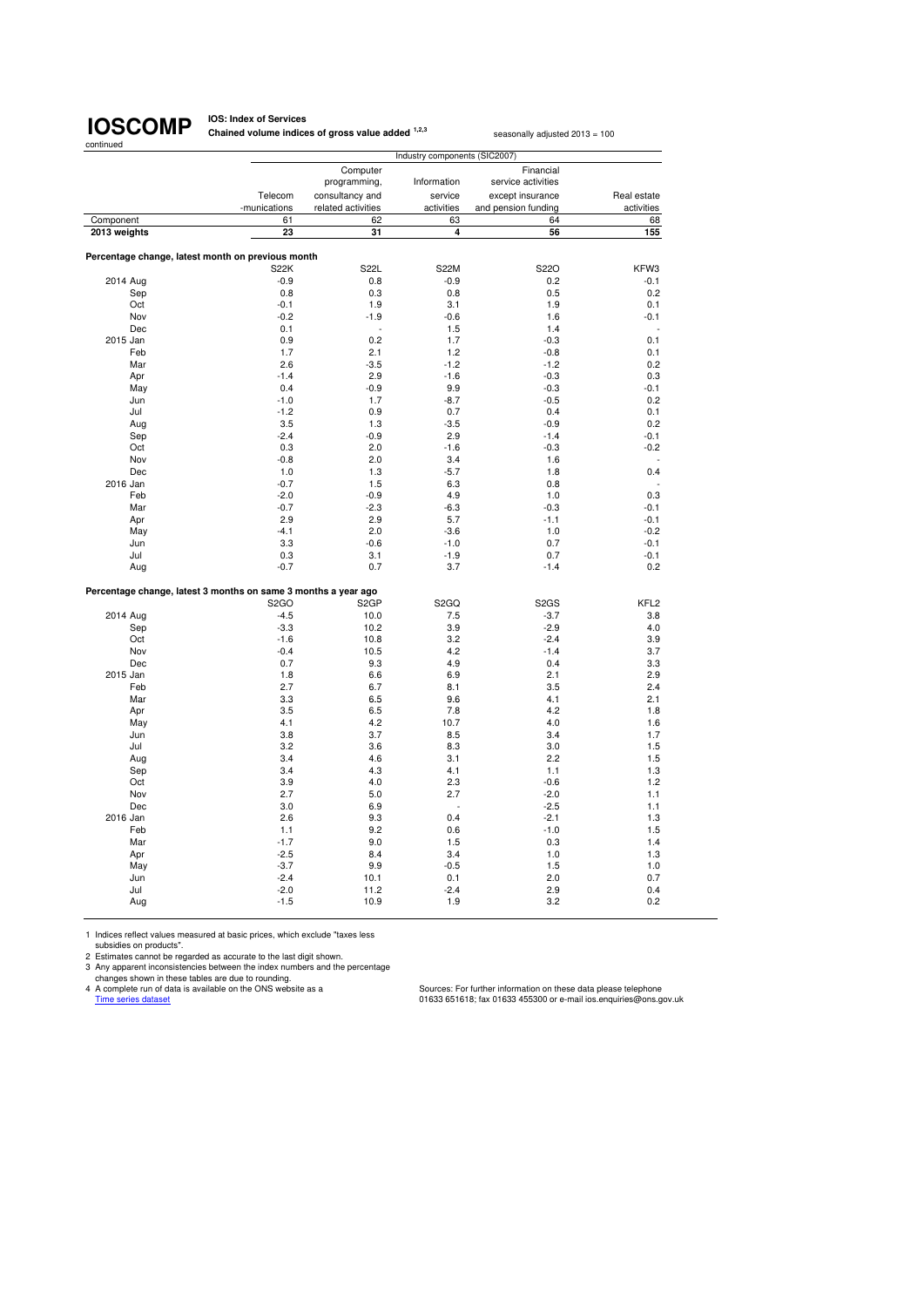**IOS: Index of Services Chained volume indices of gross value added <sup>1,2,3</sup> seasonally adjusted 2013 = 100** 

|                                                         |                          |                               | Industry components (SIC2007) |                     |                          |
|---------------------------------------------------------|--------------------------|-------------------------------|-------------------------------|---------------------|--------------------------|
|                                                         |                          | Computer                      |                               | Financial           |                          |
|                                                         |                          | programming,                  | Information                   | service activities  |                          |
|                                                         | Telecom                  | consultancy and               | service                       | except insurance    | Real estate              |
|                                                         | -munications             | related activities            | activities                    | and pension funding | activities               |
| Component                                               | 61                       | 62                            | 63                            | 64                  | 68                       |
| 2013 weights                                            | 23                       | 31                            | 4                             | 56                  | 155                      |
| Percentage change, latest 3 months on previous 3 months |                          |                               |                               |                     |                          |
|                                                         | S2BY                     | S <sub>2</sub> B <sub>Z</sub> | <b>S2C2</b>                   | <b>S2C4</b>         | KFL4                     |
| 2014 Aug                                                | $-0.2$                   | 2.7                           | 3.1                           | 1.0                 | 0.6                      |
| Sep                                                     | 0.1                      | 1.7                           | 0.5                           | 1.2                 | 0.8                      |
| Oct                                                     | 0.1                      | 2.0                           | 1.0                           | 1.7                 | 0.6                      |
| Nov                                                     |                          | 1.8                           | 1.2                           | 2.6                 | 0.5                      |
| Dec                                                     |                          | 1.1                           | 3.5                           | 3.8                 | 0.1                      |
| 2015 Jan                                                | 0.3                      | $-0.5$                        | 3.3                           | 3.9                 | 0.1                      |
| Feb                                                     | 1.0                      | 0.2                           | 3.7                           | 2.6                 | 0.1                      |
| Mar                                                     | 2.8                      | $-0.2$                        | 3.0                           | 0.2                 | 0.2                      |
| Apr                                                     | 3.5                      | 0.8                           | 1.5                           | $-1.5$              | 0.4                      |
| May                                                     | 3.2                      | $-0.5$                        | 2.3                           | $-2.2$              | 0.5                      |
| Jun                                                     | 0.8                      | 1.1                           | 1.3                           | $-1.8$              | 0.5                      |
| Jul                                                     | $-0.7$                   | 1.2                           | 2.3                           | $-1.1$              | 0.4                      |
| Aug                                                     | $-0.8$                   | 3.1                           | $-4.0$                        | $-0.8$              | 0.5                      |
| Sep                                                     | $-0.2$                   | 2.3                           | $-3.6$                        | $-1.1$              | 0.4                      |
| Oct                                                     | 0.8                      | 2.5                           | $-4.7$                        | $-1.8$              | 0.3                      |
| Nov                                                     | $-0.6$                   | 2.3                           | 0.8                           | $-1.6$              |                          |
| Dec                                                     | $-0.4$                   | 3.7                           | $-0.6$                        | 0.1                 |                          |
| 2016 Jan                                                | $-1.0$                   | 4.5                           | 1.4                           | 2.4                 | 0.1                      |
| Feb                                                     | $-0.6$                   | 4.1                           | 1.6                           | 3.6                 | 0.5                      |
| Mar                                                     | $-1.8$                   | 1.7                           | 4.5                           | 3.1                 | 0.5                      |
| Apr                                                     | $-1.6$                   | $\overline{\phantom{a}}$      | 4.5                           | 1.6                 | 0.4                      |
| May                                                     | $-1.7$                   | 0.2                           | 1.1                           | 0.3                 | $\overline{\phantom{a}}$ |
| Jun                                                     | $\overline{\phantom{a}}$ | 2.2                           | $\overline{a}$                | $-0.1$              | $-0.2$                   |
| Jul                                                     | $-0.2$                   | 3.8                           | $-3.4$                        | 0.8                 | $-0.4$                   |
| Aug                                                     | 1.4                      | 4.0                           | $-1.7$                        | 0.9                 | $-0.3$                   |

1 Indices reflect values measured at basic prices, which exclude "taxes less subsidies on products".

2 Estimates cannot be regarded as accurate to the last digit shown.<br>
2 Any apparent inconsistencies between the index numbers and the percentage<br>
changes shown in these tables are due to rounding.<br>
4 A complete run of data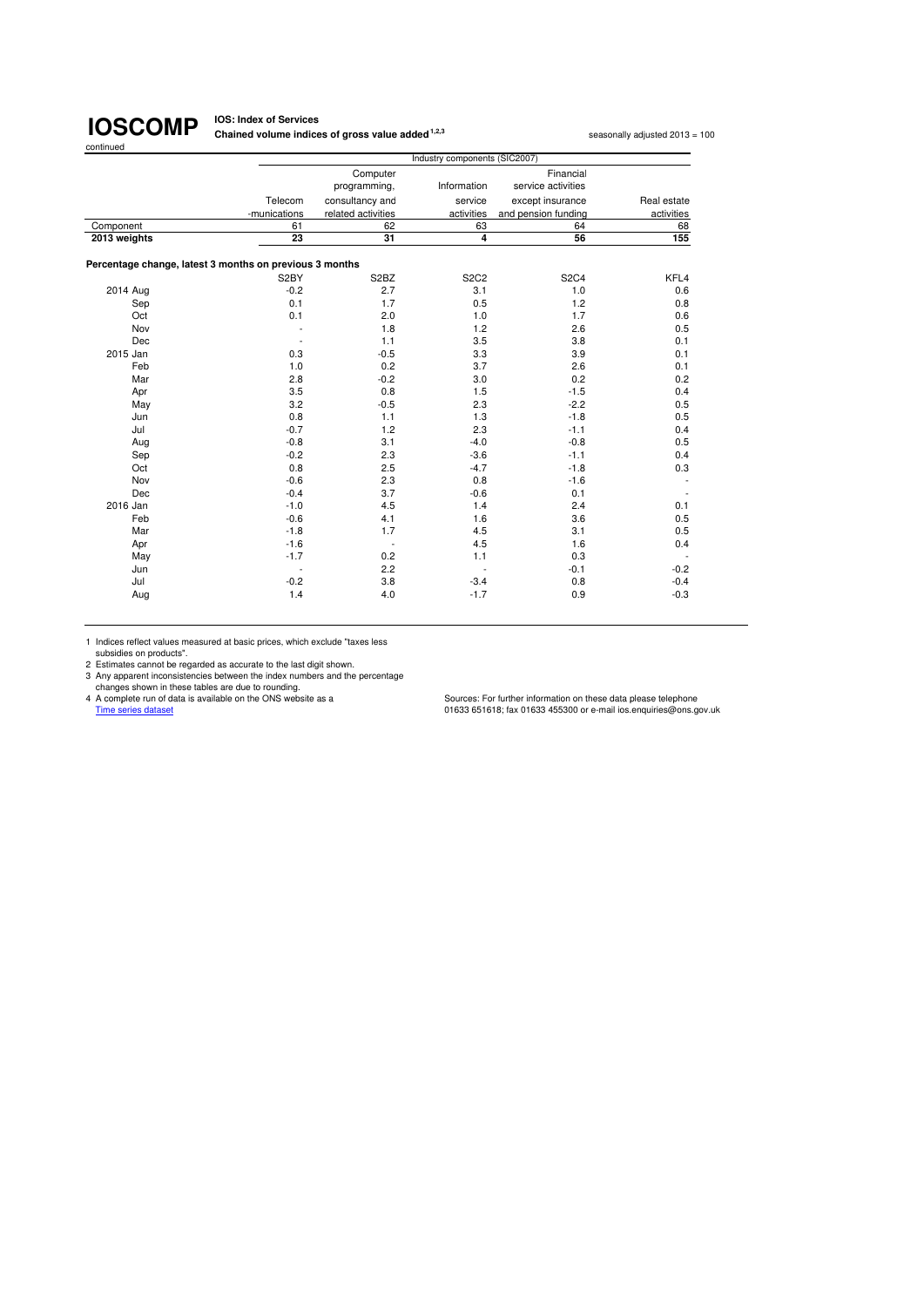## continued

**IOSCOMP** Chained volume indices of gross value added <sup>1,2,3</sup> seasonally adjusted 2013 = 100<br> **IOSCOMP** Chained volume indices of gross value added <sup>1,2,3</sup>

|                                                          |                     |                                                | Industry components (SIC2007) |                   |                   |
|----------------------------------------------------------|---------------------|------------------------------------------------|-------------------------------|-------------------|-------------------|
|                                                          |                     |                                                |                               |                   |                   |
|                                                          |                     |                                                |                               | Public admin      |                   |
|                                                          | Other               |                                                | Administrative                | and defence:      |                   |
|                                                          | professional        | Other professional<br>scientific and technical | and support                   | compulsory        |                   |
|                                                          | service             |                                                | service                       | social            |                   |
| Component                                                | activities<br>69-71 | activities<br>73-75                            | activities<br>77-82           | security<br>84    | Education<br>85   |
| 2013 weights                                             | 67                  | 18                                             | 59                            | 66                | 80                |
|                                                          | KFX6                | KFY <sub>2</sub>                               | S <sub>2</sub> L <sub>Z</sub> | S2M9              | S2MB              |
| 2011                                                     | 89.4                | 92.6                                           | 87.9                          | 103.6             | 96.6              |
| 2012                                                     | 92.9                | 98.7                                           | 95.1                          | 102.2             | 99.6              |
| 2013                                                     | 100.0               | 100.0                                          | 100.0                         | 100.0             | 100.0             |
| 2014                                                     | 106.8               | 107.3                                          | 109.7                         | 98.4              | 101.2             |
| 2015                                                     | 111.7               | 110.2                                          | 115.2                         | 95.9              | 102.4             |
| 2014 Aug                                                 | 107.2               | 107.4                                          | 110.9                         | 98.4              | 101.8             |
| Sep                                                      | 108.3               | 107.8                                          | 111.4                         | 98.3              | 101.6             |
| Oct                                                      | 110.9               | 106.0                                          | 112.9                         | 98.3              | 101.4             |
| Nov                                                      | 110.1               | 112.3                                          | 111.5                         | 98.1              | 101.4             |
| Dec                                                      | 110.0               | 111.9                                          | 113.4                         | 97.9              | 101.5             |
| 2015 Jan                                                 | 109.3               | 112.3                                          | 112.5                         | 97.4              | 101.7             |
| Feb                                                      | 109.4               | 109.5                                          | 112.7                         | 97.2              | 101.8             |
| Mar                                                      | 109.8               | 111.5                                          | 115.1                         | 96.9              | 102.0             |
| Apr                                                      | 111.0               | 104.5                                          | 114.2                         | 96.6              | 102.1             |
| May                                                      | 112.1               | 108.1<br>111.3                                 | 112.9                         | 96.2              | 102.2             |
| Jun<br>Jul                                               | 112.4<br>111.5      | 109.2                                          | 114.6<br>116.9                | 95.8<br>95.3      | 102.4<br>102.5    |
| Aug                                                      | 111.0               | 107.7                                          | 116.1                         | 95.3              | 102.7             |
| Sep                                                      | 114.0               | 110.0                                          | 117.3                         | 95.2              | 102.8             |
| Oct                                                      | 113.3               | 112.8                                          | 117.1                         | 95.2              | 102.7             |
| Nov                                                      | 113.4               | 111.8                                          | 116.9                         | 95.1              | 102.9             |
| Dec                                                      | 113.4               | 113.7                                          | 116.1                         | 95.1              | 103.2             |
| 2016 Jan                                                 | 111.9               | 113.6                                          | 117.2                         | 95.0              | 103.4             |
| Feb                                                      | 113.8               | 110.7                                          | 118.1                         | 94.8              | 103.4             |
| Mar                                                      | 114.8               | 109.1                                          | 117.7                         | 94.6              | 102.6             |
| Apr                                                      | 116.4               | 114.8                                          | 119.3                         | 94.4              | 102.3             |
| May                                                      | 115.9               | 117.4                                          | 117.0                         | 94.2              | 103.0             |
| Jun                                                      | 117.0               | 115.5                                          | 118.4                         | 94.1              | 103.2             |
| Jul                                                      | 117.2               | 117.0                                          | 119.0                         | 94.1              | 103.1             |
| Aug                                                      | 117.5               | 116.8                                          | 119.9                         | 94.1              | 103.0             |
| Percentage change, latest year on previous year          |                     |                                                |                               |                   |                   |
|                                                          | KFX5                | KFX9                                           | S237                          | S <sub>23</sub> F | S <sub>23</sub> H |
| 2011<br>2012                                             | 4.3<br>3.9          | 16.1<br>6.6                                    | 7.1<br>8.2                    | $-4.4$<br>$-1.4$  | 0.5<br>3.0        |
| 2013                                                     | 7.6                 | 1.3                                            | 5.1                           | $-2.2$            | 0.4               |
| 2014                                                     | 6.8                 | 7.3                                            | 9.7                           | $-1.6$            | 1.2               |
| 2015                                                     | 4.6                 | 2.7                                            | 5.0                           | $-2.5$            | 1.2               |
|                                                          |                     |                                                |                               |                   |                   |
| Percentage change, latest month on same month a year ago | KFO <sub>6</sub>    | KFQ <sub>2</sub>                               | <b>S27V</b>                   | S285              | S287              |
| 2014 Aug                                                 | 5.0                 | 4.5                                            | 9.3                           | $-1.6$            | 2.1               |
| Sep                                                      | 6.9                 | 3.8                                            | 9.1                           | $-1.1$            | 2.0               |
| Oct                                                      | 9.3                 | 4.1                                            | 9.6                           | $-0.9$            | 1.5               |
| Nov                                                      | 8.4                 | 10.7                                           | 6.1                           | $-0.7$            | 1.3               |
| Dec                                                      | 10.2                | 9.5                                            | 8.6                           | $-1.0$            | 1.5               |
| 2015 Jan                                                 | 7.3                 | 11.7                                           | 7.2                           | $-1.5$            | 1.5               |
| Feb                                                      | 5.7                 | 5.6                                            | 6.9                           | $-1.5$            | 1.4               |
| Mar                                                      | 4.3                 | 4.1                                            | 7.9                           | $-1.6$            | 1.3               |
| Apr                                                      | 6.1                 | $-3.2$                                         | 5.9                           | $-2.2$            | 0.9               |
| May                                                      | 6.4                 | 2.5                                            | 3.2                           | $-2.3$            | 0.9               |
| Jun                                                      | 4.9                 | 3.8                                            | 4.1                           | $-2.5$            | 1.0               |
| Jul                                                      | 3.9                 | $-0.5$                                         | 4.6                           | $-3.2$            | 0.7               |
| Aug                                                      | 3.6                 | 0.2                                            | 4.7                           | $-3.2$            | 0.9               |
| Sep<br>Oct                                               | 5.3<br>2.2          | 2.1<br>6.5                                     | 5.3<br>3.7                    | $-3.2$<br>$-3.2$  | 1.2<br>1.3        |
| Nov                                                      | 3.0                 | $-0.4$                                         | 4.9                           | $-3.1$            | 1.6               |
| Dec                                                      | 3.1                 | 1.6                                            | 2.5                           | $-2.9$            | 1.6               |
| 2016 Jan                                                 | 2.4                 | 1.1                                            | 4.2                           | $-2.5$            | 1.7               |
| Feb                                                      | 4.0                 | 1.1                                            | 4.8                           | $-2.4$            | 1.5               |
| Mar                                                      | 4.5                 | $-2.2$                                         | 2.3                           | $-2.4$            | 0.7               |
| Apr                                                      | 4.8                 | 9.8                                            | 4.4                           | $-2.3$            | 0.2               |
| May                                                      | 3.3                 | 8.7                                            | 3.6                           | $-2.1$            | 0.7               |
| Jun                                                      | 4.1                 | 3.8                                            | 3.3                           | $-1.7$            | 0.8               |
| Jul                                                      | 5.2                 | 7.2                                            | 1.9                           | $-1.3$            | 0.6               |
| Aug                                                      | 5.8                 | 8.5                                            | 3.2                           | $-1.3$            | 0.3               |

1 Indices reflect values measured at basic prices, which exclude "taxes less<br>
2 Estimates cannot be regarded as accurate to the last digit shown.<br>
2 Estimates cannot be regarded as accurate to the last digit shown.<br>
2 A co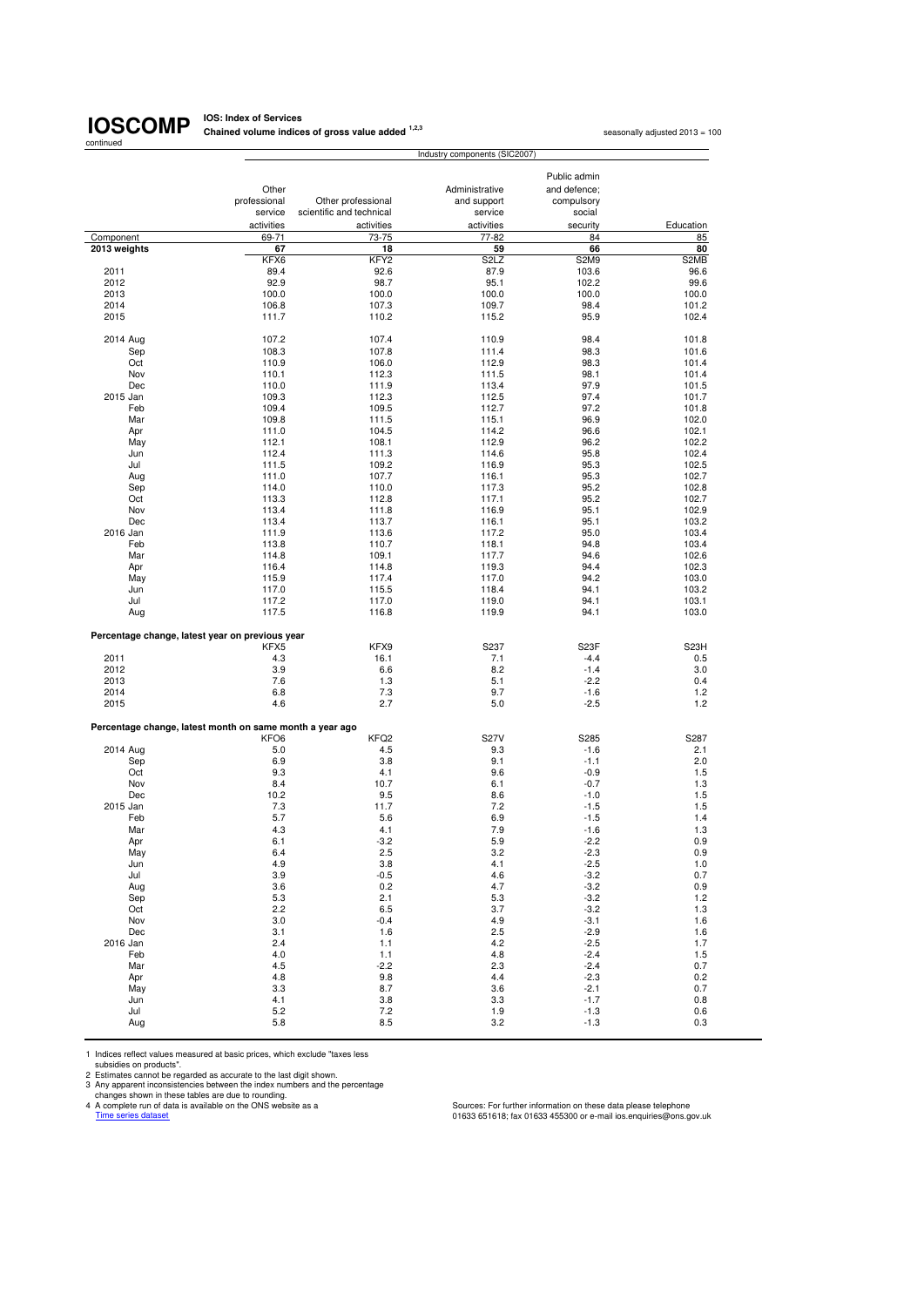**IOS: Index of Services Chained volume indices of gross value added <sup>1,2,3</sup> seasonally adjusted 2013 = 100** 

|                                                                |                  |                          | Industry components (SIC2007) |                          |                   |
|----------------------------------------------------------------|------------------|--------------------------|-------------------------------|--------------------------|-------------------|
|                                                                |                  |                          |                               |                          |                   |
|                                                                |                  |                          |                               | Public admin             |                   |
|                                                                | Other            |                          | Administrative                | and defence:             |                   |
|                                                                | professional     | Other professional       | and support                   | compulsory               |                   |
|                                                                | service          | scientific and technical | service                       | social                   |                   |
|                                                                | activities       | activities               | activities                    | security                 | Education         |
| Component                                                      | 69-71            | 73-75                    | 77-82                         | 84                       | 85                |
| 2013 weights                                                   | 67               | 18                       | 59                            | 66                       | 80                |
|                                                                |                  |                          |                               |                          |                   |
| Percentage change, latest month on previous month              |                  |                          |                               |                          |                   |
|                                                                | KFX5             | KFX9                     | S237                          | S23F                     | S <sub>23</sub> H |
| 2014 Aug                                                       | $-0.1$           | $-2.2$                   | $-0.8$                        |                          |                   |
| Sep                                                            | 1.0              | 0.4                      | 0.5                           | $-0.1$                   | $-0.2$            |
| Oct                                                            | 2.4              | $-1.7$                   | 1.4                           | $-0.1$                   | $-0.2$            |
| Nov                                                            | $-0.7$           | 6.0                      | $-1.3$                        | $-0.1$                   | $-0.1$            |
| Dec                                                            | $-0.2$           | $-0.4$                   | 1.7                           | $-0.2$                   | 0.2               |
| 2015 Jan                                                       | $-0.6$           | 0.4                      | $-0.7$                        | $-0.5$                   | 0.2               |
| Feb                                                            | 0.1              | $-2.5$                   | 0.2                           | $-0.2$                   | 0.1               |
| Mar                                                            | 0.4              | 1.9                      | 2.1                           | $-0.3$                   | 0.1               |
| Apr                                                            | 1.1              | $-6.3$                   | $-0.8$                        | $-0.3$                   | 0.1               |
| May                                                            | 1.0              | 3.4                      | $-1.1$                        | $-0.4$                   | 0.1               |
| Jun                                                            | 0.3              | 3.0                      | 1.5                           | $-0.5$                   | 0.1               |
| Jul                                                            | $-0.9$           | $-1.9$                   | 2.0                           | $-0.5$                   | 0.1               |
| Aug                                                            | $-0.4$           | $-1.4$                   | $-0.6$                        |                          | 0.2               |
| Sep                                                            | 2.7              | 2.2                      | 1.0                           | $-0.1$                   | 0.1               |
| Oct                                                            | $-0.6$           | 2.5                      | $-0.2$                        |                          | $-0.1$            |
| Nov                                                            | 0.1              | $-0.8$                   | $-0.2$                        | L.                       | 0.2               |
| Dec                                                            | $\overline{a}$   | 1.7                      | $-0.7$                        | $\overline{\phantom{a}}$ | 0.2               |
| 2016 Jan                                                       | $-1.4$           | $-0.1$                   | 0.9                           | $-0.1$                   | 0.2               |
| Feb                                                            | 1.7              | $-2.5$                   | 0.8                           | $-0.2$                   | $-0.1$            |
| Mar                                                            | 0.9              | $-1.4$                   | $-0.3$                        | $-0.2$                   | $-0.7$            |
| Apr                                                            | 1.4              | 5.2                      | 1.3                           | $-0.2$                   | $-0.3$            |
| May                                                            | $-0.5$           | 2.2                      | $-1.9$                        | $-0.2$                   | 0.6               |
| Jun                                                            | 1.0              | $-1.6$                   | 1.2                           | $-0.1$                   | 0.2               |
| Jul                                                            | 0.2              | 1.3                      | 0.6                           |                          | $-0.1$            |
| Aug                                                            | 0.2              | $-0.2$                   | 0.7                           | L.                       | $-0.1$            |
|                                                                |                  |                          |                               |                          |                   |
| Percentage change, latest 3 months on same 3 months a year ago | KFO <sub>8</sub> | KFQ4                     | S <sub>2</sub> HB             | S <sub>2</sub> HJ        | S <sub>2HL</sub>  |
|                                                                | 6.0              | 7.5                      | 10.7                          | $-1.8$                   | 2.0               |
| 2014 Aug<br>Sep                                                | 5.8              | 6.3                      | 10.1                          | $-1.5$                   | 2.1               |
| Oct                                                            | 7.1              | 4.2                      | 9.3                           | $-1.2$                   | 1.9               |
| Nov                                                            | 8.2              | 6.2                      | 8.2                           | $-0.9$                   | 1.6               |
| Dec                                                            | 9.3              | 8.1                      | 8.1                           | $-0.8$                   | 1.4               |
| 2015 Jan                                                       | 8.6              | 10.6                     | 7.3                           | $-1.0$                   | 1.4               |
| Feb                                                            | 7.7              | 8.9                      | 7.6                           | $-1.3$                   | 1.4               |
| Mar                                                            | 5.8              | 7.1                      | 7.4                           | $-1.5$                   | 1.4               |
| Apr                                                            | 5.4              | 2.1                      | 6.9                           | $-1.8$                   | 1.2               |
| May                                                            | 5.6              | 1.1                      | 5.6                           | $-2.0$                   | 1.0               |
| Jun                                                            | 5.8              | 1.0                      | 4.4                           | $-2.3$                   | 0.9               |
| Jul                                                            | 5.1              | 1.9                      | 4.0                           | $-2.7$                   | 0.9               |
| Aug                                                            | 4.1              | 1.2                      | 4.5                           | $-3.0$                   | 0.8               |
| Sep                                                            | 4.3              | 0.6                      | 4.9                           | $-3.2$                   | 0.9               |
| Oct                                                            | 3.7              | 2.9                      | 4.6                           | $-3.2$                   | 1.1               |
| Nov                                                            | 3.5              | 2.6                      | 4.6                           | $-3.1$                   | 1.4               |
| Dec                                                            | 2.8              | 2.5                      | 3.7                           | $-3.0$                   | 1.5               |
| 2016 Jan                                                       | 2.8              | 0.8                      | 3.8                           | $-2.8$                   | 1.6               |
| Feb                                                            | 3.2              | 1.3                      | 3.8                           | $-2.6$                   | 1.6               |
| Mar                                                            | 3.6              |                          | 3.7                           | $-2.4$                   | 1.3               |
| Apr                                                            | 4.5              | 2.8                      | 3.8                           | $-2.4$                   | 0.8               |
| May                                                            | 4.2              | 5.3                      | 3.4                           | $-2.3$                   | 0.5               |
| Jun                                                            | 4.1              | 7.4                      | 3.8                           | $-2.0$                   | 0.6               |
| Jul                                                            | 4.2              | 6.5                      | 2.9                           | $-1.7$                   | 0.7               |
| Aug                                                            | 5.0              | 6.4                      | 2.8                           | $-1.4$                   | 0.6               |
|                                                                |                  |                          |                               |                          |                   |

1 Indices reflect values measured at basic prices, which exclude "taxes less

subsidies on products".<br>
2 Estimates cannot be regarded as accurate to the last digit shown.<br>
3 Any apparent inconsistencies between the index numbers and the percentage<br>
changes shown in these tables are due to rounding.<br>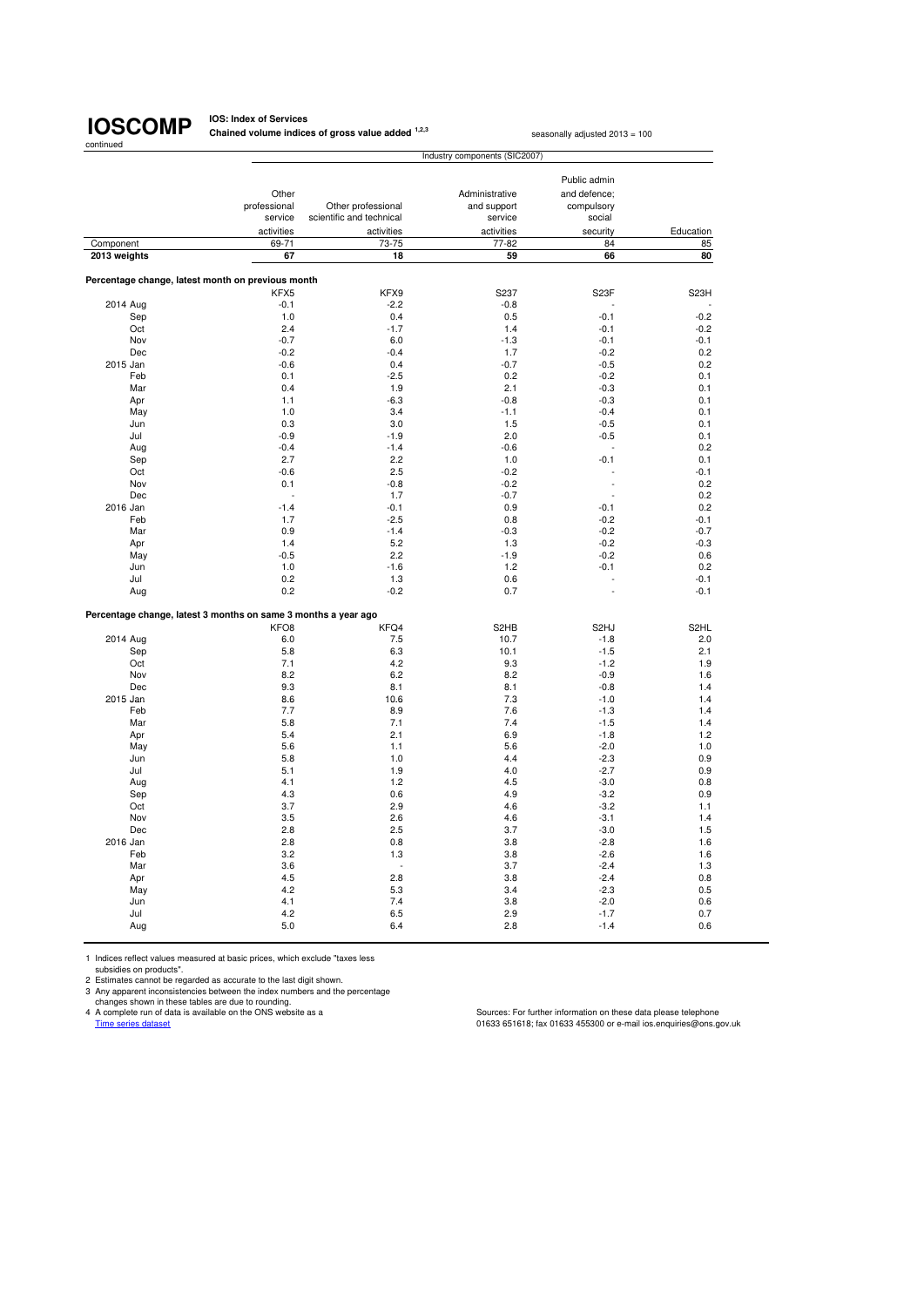**IOS: Index of Services Chained volume indices of gross value added<sup>1,2,3</sup> seasonally adjusted 2013 = 100<br>
<b>Chained volume indices of gross value added**<sup>1,2,3</sup>

|                                                         |                  |                          | Industry components (SIC2007) |                   |                   |
|---------------------------------------------------------|------------------|--------------------------|-------------------------------|-------------------|-------------------|
|                                                         |                  |                          |                               | Public admin      |                   |
|                                                         |                  |                          |                               |                   |                   |
|                                                         | Other            |                          | Administrative                | and defence:      |                   |
|                                                         | professional     | Other professional       | and support                   | compulsory        |                   |
|                                                         | service          | scientific and technical | service                       | social            |                   |
|                                                         | activities       | activities               | activities                    | security          | Education         |
| Component                                               | 69-71            | 73-75                    | 77-82                         | 84                | 85                |
| 2013 weights                                            | 67               | 18                       | 59                            | 66                | 80                |
| Percentage change, latest 3 months on previous 3 months |                  |                          |                               |                   |                   |
|                                                         | KFP <sub>2</sub> | KFQ6                     | S <sub>2</sub> CL             | S <sub>2</sub> CT | S <sub>2</sub> CV |
| 2014 Aug                                                | 2.0              | 1.2                      | 2.7                           | $-0.3$            | 0.6               |
| Sep                                                     | 1.7              | 1.4                      | 2.0                           | $-0.1$            | 0.4               |
| Oct                                                     | 2.1              | $-0.4$                   | 1.2                           |                   | 0.1               |
| Nov                                                     | 2.4              | 0.5                      | 0.9                           | $-0.1$            | $-0.2$            |
| Dec                                                     | 2.6              | 1.6                      | 1.1                           | $-0.3$            | $-0.3$            |
| 2015 Jan                                                | 0.9              | 4.8                      | 0.7                           | $-0.5$            | $-0.1$            |
| Feb                                                     | $-0.2$           | 2.3                      | 0.8                           | $-0.8$            | 0.2               |
| Mar                                                     | $-0.8$           | 1.0                      | 0.8                           | $-1.0$            | 0.4               |
| Apr                                                     | 0.3              | $-3.3$                   | 1.4                           | $-0.9$            | 0.4               |
| May                                                     | 1.3              | $-2.9$                   | 1.1                           | $-0.9$            | 0.4               |
| Jun                                                     | 2.2              | $-2.8$                   | 0.4                           | $-1.0$            | 0.4               |
| Jul                                                     | 1.7              | 0.9                      | 0.7                           | $-1.2$            | 0.4               |
| Aug                                                     | 0.6              | 1.3                      | 1.5                           | $-1.2$            | 0.4               |
| Sep                                                     | 0.3              | 0.9                      | 2.5                           | $-1.0$            | 0.4               |
| Oct                                                     | 0.7              | 0.6                      | 1.8                           | $-0.6$            | 0.4               |
| Nov                                                     | 1.7              | 2.0                      | 1.1                           | $-0.3$            | 0.3               |
| Dec                                                     | 1.1              | 3.5                      | ÷,                            | $-0.1$            | 0.3               |
| 2016 Jan                                                | 0.1              | 2.6                      | $-0.1$                        | $-0.1$            | 0.4               |
| Feb                                                     | $-0.5$           | 1.0                      |                               | $-0.2$            | 0.5               |
| Mar                                                     | 0.1              | $-1.5$                   | 0.8                           | $-0.4$            | 0.2               |
| Apr                                                     | 1.9              | $-1.3$                   | 1.4                           | $-0.5$            | $-0.4$            |
| May                                                     | 2.4              | 1.0                      | 0.7                           | $-0.6$            | $-0.7$            |
| Jun                                                     | 2.6              | 4.3                      | 0.5                           | $-0.6$            | $-0.3$            |
| Jul                                                     | 1.5              | 4.6                      | $-0.2$                        | $-0.5$            | 0.3               |
| Aug                                                     | 1.3              | 2.3                      | 0.9                           | $-0.4$            | 0.4               |

1 Indices reflect values measured at basic prices, which exclude "taxes less<br>
2 Estimates cannot be regarded as accurate to the last digit shown.<br>
2 Any apparent inconsistencies between the index numbers and the percentage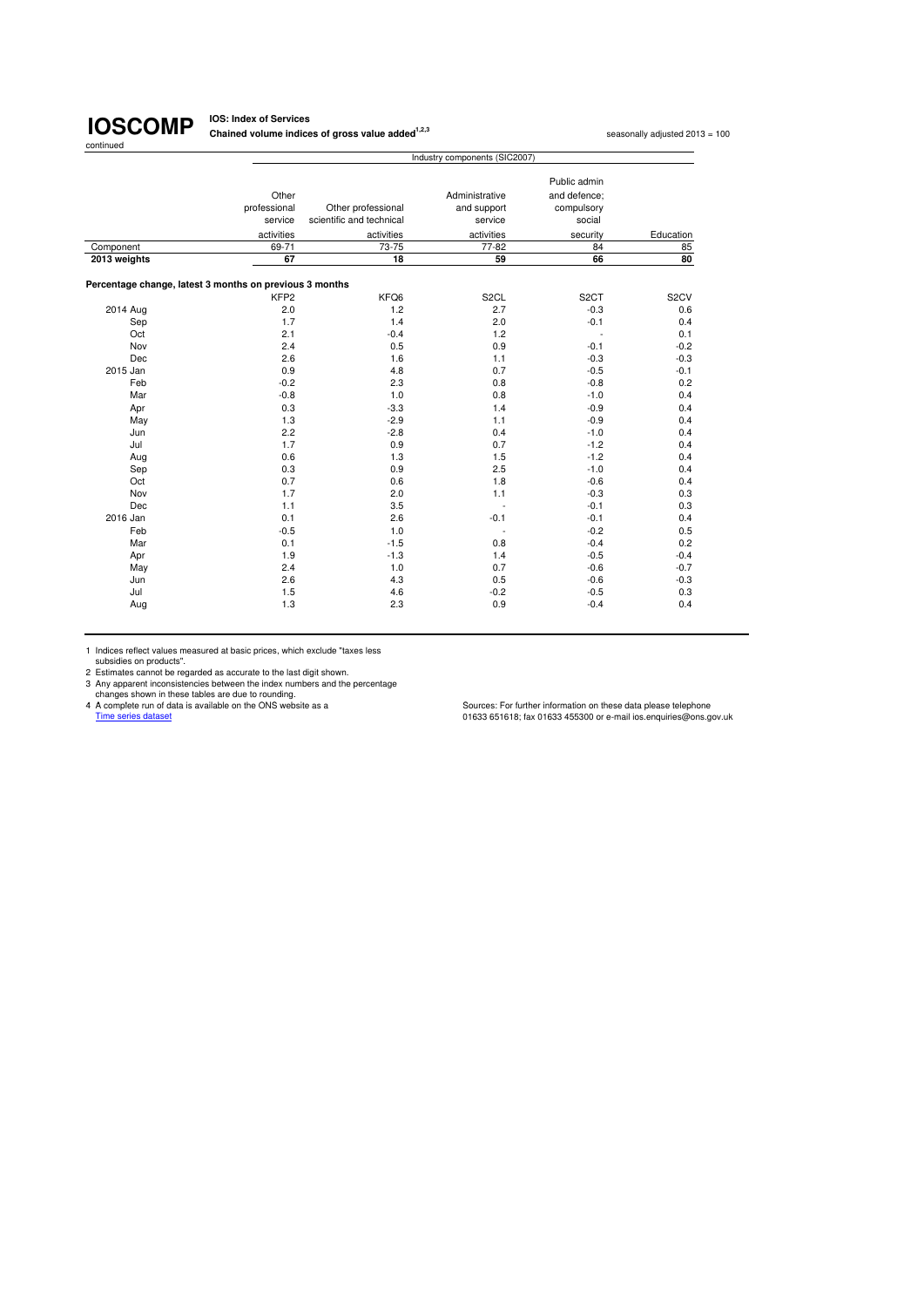**IOS: Index of Services Chained volume indices of gross value added <sup>1,2,3</sup> seasonally adjusted 2013 = 100<br>
<b>Chained volume indices of gross value added** <sup>1,2,3</sup>

|                 |                                                          | Industry components (SIC2007) |                     |                    |  |  |
|-----------------|----------------------------------------------------------|-------------------------------|---------------------|--------------------|--|--|
|                 |                                                          |                               |                     |                    |  |  |
|                 | Human health                                             | Arts,                         |                     | Activities of      |  |  |
|                 | and social work                                          | entertainment                 | Other service       | households         |  |  |
|                 | activities<br>86-88                                      | and recreation<br>90-93       | activities<br>94-96 | as employers<br>97 |  |  |
| Component       | 93                                                       | 18                            | 27                  | 5                  |  |  |
| 2013 weights    | S <sub>2</sub> M <sub>C</sub>                            | S2MG                          | S2ML                | S2MQ               |  |  |
| 2011            | 94.1                                                     | 97.8                          | 102.9               | 93.1               |  |  |
| 2012            | 97.5                                                     | 103.6                         | 99.5                | 98.0               |  |  |
| 2013            | 100.0                                                    | 100.0                         | 100.0               | 100.0              |  |  |
| 2014            | 102.0                                                    | 102.2                         | 111.3               | 94.6               |  |  |
| 2015            | 103.5                                                    | 101.7                         | 115.0               | 93.8               |  |  |
|                 |                                                          |                               |                     |                    |  |  |
| 2014 Aug        | 102.6                                                    | 102.0                         | 113.3               | 89.2               |  |  |
| Sep             | 102.7                                                    | 101.2                         | 114.2               | 88.1               |  |  |
| Oct             | 103.1                                                    | 100.8                         | 116.3               | 88.1               |  |  |
| Nov             | 102.9                                                    | 99.2                          | 113.9               | 89.3               |  |  |
| Dec             | 102.2                                                    | 102.3<br>99.3                 | 114.2               | 88.8<br>88.7       |  |  |
| 2015 Jan<br>Feb | 101.7<br>101.5                                           | 102.9                         | 112.7<br>114.2      | 89.7               |  |  |
| Mar             | 101.9                                                    | 102.5                         | 113.9               | 93.1               |  |  |
| Apr             | 102.7                                                    | 102.1                         | 113.2               | 94.9               |  |  |
| May             | 103.5                                                    | 101.3                         | 113.5               | 95.3               |  |  |
| Jun             | 103.9                                                    | 100.9                         | 114.8               | 92.9               |  |  |
| Jul             | 104.0                                                    | 101.1                         | 114.5               | 90.0               |  |  |
| Aug             | 104.1                                                    | 100.0                         | 114.5               | 89.2               |  |  |
| Sep             | 104.2                                                    | 102.0                         | 115.5               | 93.2               |  |  |
| Oct             | 104.7                                                    | 100.6                         | 115.5               | 95.3               |  |  |
| Nov             | 104.9                                                    | 101.6                         | 117.7               | 100.4              |  |  |
| Dec             | 105.0                                                    | 106.4                         | 119.4               | 102.5              |  |  |
| 2016 Jan        | 105.6                                                    | 102.3                         | 118.9               | 102.2              |  |  |
| Feb             | 106.1                                                    | 100.6                         | 119.6               | 101.7              |  |  |
| Mar             | 106.3                                                    | 100.3                         | 120.4               | 102.4              |  |  |
| Apr             | 106.5                                                    | 100.2                         | 121.1               | 103.6              |  |  |
| May<br>Jun      | 106.6<br>106.7                                           | 101.6<br>103.4                | 120.1<br>120.2      | 104.3<br>103.9     |  |  |
| Jul             | 106.9                                                    | 103.9                         | 121.9               | 100.6              |  |  |
| Aug             | 107.1                                                    | 101.1                         | 123.0               | 98.5               |  |  |
|                 |                                                          |                               |                     |                    |  |  |
|                 | Percentage change, latest year on previous year          |                               |                     |                    |  |  |
|                 | S231                                                     | S23M                          | S <sub>23</sub> R   | S23W               |  |  |
| 2011            | 1.9                                                      | 3.2                           | 6.1                 | $-5.7$             |  |  |
| 2012            | 3.7                                                      | 6.0                           | $-3.3$              | 5.3                |  |  |
| 2013            | 2.5                                                      | $-3.5$                        | 0.5                 | 2.0                |  |  |
| 2014            | 2.0                                                      | 2.2                           | 11.3                | $-5.4$             |  |  |
| 2015            | 1.4                                                      | $-0.4$                        | 3.3                 | $-0.9$             |  |  |
|                 | Percentage change, latest month on same month a year ago |                               |                     |                    |  |  |
|                 | S288                                                     | <b>S28C</b>                   | S <sub>28</sub> H   | <b>S28M</b>        |  |  |
| 2014 Aug        | 2.8                                                      | 3.2                           | 13.7                | $-8.9$             |  |  |
| Sep             | 2.4                                                      | 0.4                           | 14.8                | $-14.7$            |  |  |
| Oct             | 2.8                                                      | $-2.1$                        | 14.0                | $-15.0$            |  |  |
| Nov             | 2.4                                                      | $-1.5$                        | 12.7                | $-14.4$            |  |  |
| Dec             | 1.6                                                      | 1.7                           | 13.9                | $-10.7$            |  |  |
| 2015 Jan        | 0.6                                                      | $-3.0$                        | 7.9                 | $-14.3$            |  |  |
| Feb             | 0.3                                                      | $-0.2$                        | 8.1                 | $-14.3$            |  |  |
| Mar             | 0.6                                                      | $-1.1$                        | 5.6                 | $-9.3$             |  |  |
| Apr             | 1.2                                                      | -0.8                          | 3.3                 | -6.6               |  |  |
| May             | 1.7<br>2.0                                               | $-1.9$<br>$-1.5$              | 1.3                 | $-2.0$<br>1.9      |  |  |
| Jun<br>Jul      | 1.7                                                      | $-1.9$                        | 3.2<br>$1.3$        | $-0.6$             |  |  |
| Aug             | 1.5                                                      | $-2.0$                        | 1.1                 | $\sim$             |  |  |
| Sep             | 1.4                                                      | 0.8                           | 1.2                 | 5.8                |  |  |
| Oct             | 1.5                                                      | $-0.2$                        | $-0.6$              | 8.1                |  |  |
| Nov             | 1.9                                                      | 2.4                           | 3.4                 | 12.4               |  |  |
| Dec             | 2.8                                                      | 4.1                           | 4.5                 | 15.4               |  |  |
| 2016 Jan        | 3.9                                                      | 3.0                           | 5.5                 | 15.2               |  |  |
| Feb             | 4.6                                                      | $-2.2$                        | 4.8                 | 13.5               |  |  |
| Mar             | 4.3                                                      | $-2.1$                        | 5.7                 | 10.0               |  |  |
| Apr             | 3.7                                                      | $-1.9$                        | 7.0                 | 9.1                |  |  |
| May             | 3.0                                                      | 0.3                           | 5.8                 | 9.5                |  |  |
| Jun             | 2.7                                                      | 2.5                           | 4.7                 | 11.8               |  |  |
| Jul             | 2.7                                                      | 2.7                           | 6.4                 | 11.8               |  |  |
| Aug             | 2.9                                                      | 1.1                           | $7.5$               | 10.3               |  |  |

1 Indices reflect values measured at basic prices, which exclude "taxes less

subsidies on products".<br>2 Estimates cannot be regarded as accurate to the last digit shown.<br>3 Any apparent inconsistencies between the index numbers and the percentage<br>4 A complete run of data is a vailable on the ONS webs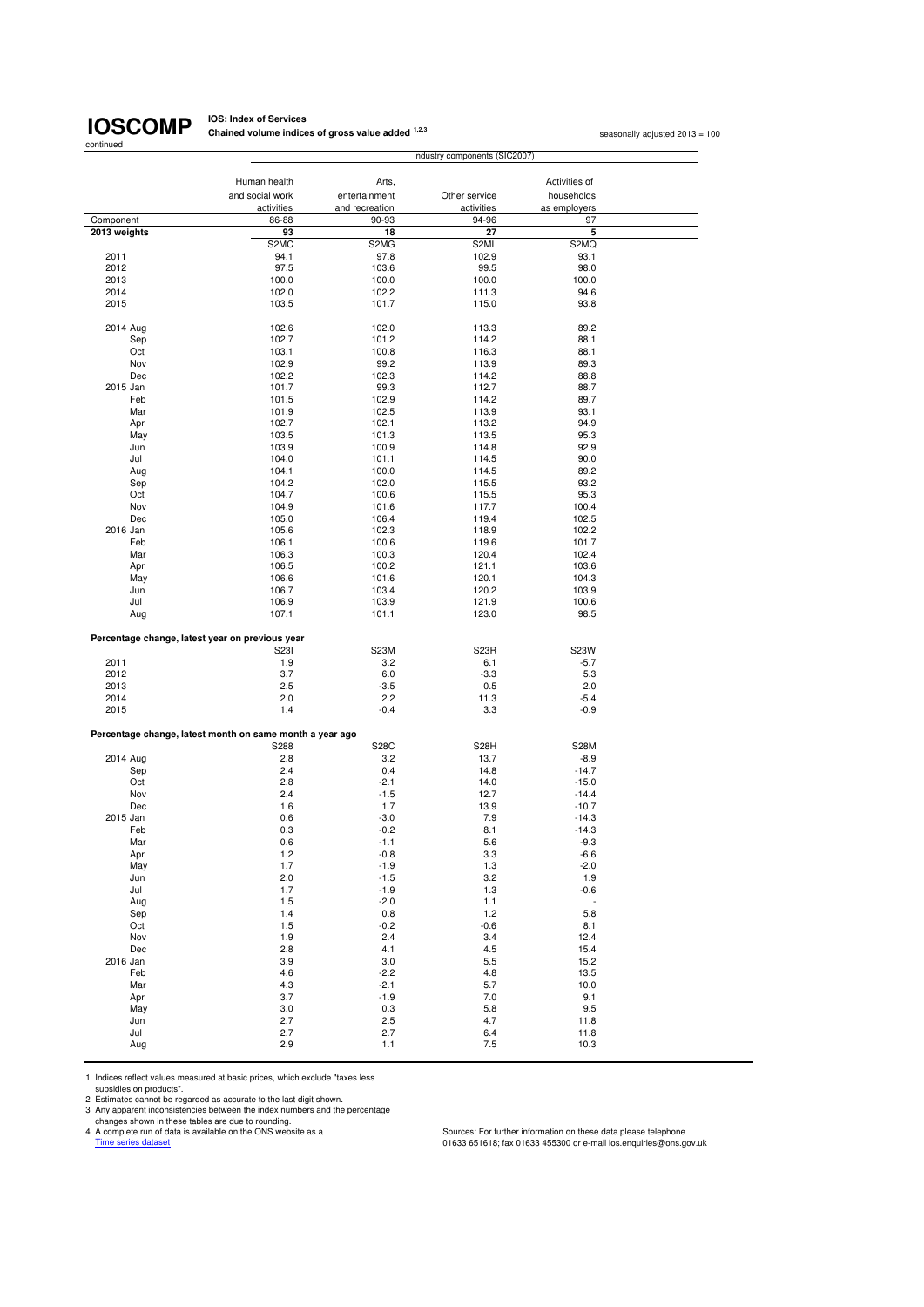**IOS: Index of Services Chained volume indices of gross value added <sup>1,2,3</sup> seasonally adjusted 2013 = 100** 

|              | Industry components (SIC2007)                                  |                               |                     |                    |  |  |
|--------------|----------------------------------------------------------------|-------------------------------|---------------------|--------------------|--|--|
|              |                                                                |                               |                     |                    |  |  |
|              | Human health                                                   | Arts,                         |                     | Activities of      |  |  |
|              | and social work                                                | entertainment                 | Other service       | households         |  |  |
| Component    | activities<br>86-88                                            | and recreation<br>90-93       | activities<br>94-96 | as employers<br>97 |  |  |
|              | 93                                                             | 18                            | 27                  | 5                  |  |  |
| 2013 weights |                                                                |                               |                     |                    |  |  |
|              | Percentage change, latest month on previous month              |                               |                     |                    |  |  |
|              | S23I                                                           | S23M                          | S23R                | S23W               |  |  |
| 2014 Aug     | 0.3                                                            | $-1.1$                        | 0.2                 | $-1.5$             |  |  |
| Sep          | 0.1                                                            | $-0.8$                        | 0.8                 | $-1.3$             |  |  |
| Oct          | 0.4                                                            | $-0.4$                        | 1.8                 |                    |  |  |
| Nov          | $-0.2$                                                         | $-1.6$                        | $-2.1$              | 1.4                |  |  |
| Dec          | $-0.7$                                                         | 3.1                           | 0.3                 | $-0.6$             |  |  |
| 2015 Jan     | $-0.5$                                                         | $-2.9$                        | $-1.3$              | $-0.1$             |  |  |
| Feb          | $-0.2$                                                         | 3.6                           | 1.3                 | 1.1                |  |  |
| Mar          | 0.4                                                            | $-0.4$                        | $-0.3$              | 3.8                |  |  |
| Apr          | 0.8                                                            | $-0.3$                        | $-0.5$              | 2.0                |  |  |
| May          | 0.7                                                            | $-0.8$                        | 0.2                 | 0.3                |  |  |
| Jun          | 0.4                                                            | $-0.4$                        | 1.2                 | $-2.5$             |  |  |
| Jul          | 0.1                                                            | 0.2                           | $-0.3$              | $-3.1$             |  |  |
| Aug          | 0.1                                                            | $-1.2$                        |                     | $-0.8$             |  |  |
| Sep          | 0.1                                                            | 2.1                           | 0.9                 | 4.4                |  |  |
| Oct          | 0.4                                                            | $-1.4$                        |                     | 2.3                |  |  |
| Nov          | 0.2                                                            | 1.0                           | 1.9                 | 5.4                |  |  |
| Dec          | 0.1                                                            | 4.7                           | 1.5                 | 2.0                |  |  |
| 2016 Jan     | 0.5                                                            | $-3.9$                        | $-0.4$              | $-0.2$             |  |  |
| Feb          | 0.5                                                            | $-1.6$                        | 0.6                 | $-0.5$             |  |  |
| Mar          | 0.2                                                            | $-0.4$                        | 0.6                 | 0.6                |  |  |
| Apr          | 0.2                                                            |                               | 0.6                 | 1.2                |  |  |
| May          | 0.1                                                            | 1.4                           | $-0.8$              | 0.7                |  |  |
| Jun          | 0.1                                                            | 1.7                           | 0.1                 | $-0.4$             |  |  |
| Jul          | 0.2                                                            | 0.5                           | 1.4                 | $-3.1$             |  |  |
| Aug          | 0.2                                                            | $-2.7$                        | 1.0                 | $-2.2$             |  |  |
|              |                                                                |                               |                     |                    |  |  |
|              | Percentage change, latest 3 months on same 3 months a year ago |                               |                     |                    |  |  |
|              | S2HM                                                           | S <sub>2</sub> H <sub>Q</sub> | S <sub>2</sub> HV   | <b>S2I2</b>        |  |  |
| 2014 Aug     | 2.7                                                            | 2.9                           | 13.3                | $-6.2$             |  |  |
| Sep          | 2.7                                                            | 2.2                           | 14.3                | $-10.0$            |  |  |
| Oct          | 2.7                                                            | 0.5                           | 14.1                | $-12.9$            |  |  |
| Nov          | 2.5                                                            | $-1.1$                        | 13.8                | $-14.7$            |  |  |
| Dec          | 2.3                                                            | $-0.7$                        | 13.5                | $-13.4$            |  |  |
| 2015 Jan     | 1.5                                                            | $-0.9$                        | 11.4                | $-13.1$            |  |  |
| Feb          | 0.8                                                            | $-0.5$                        | 9.9                 | $-13.1$            |  |  |
| Mar          | 0.5                                                            | $-1.4$                        | 7.2                 | $-12.6$            |  |  |
| Apr          | 0.7                                                            | $-0.7$                        | 5.7                 | $-10.1$            |  |  |
| May          | 1.2                                                            | $-1.3$                        | 3.4                 | $-6.0$             |  |  |
| Jun          | 1.7                                                            | $-1.4$                        | 2.6                 | $-2.4$             |  |  |
| Jul          | 1.8                                                            | $-1.8$                        | 2.0                 | $-0.3$             |  |  |
| Aug          | 1.7                                                            | $-1.8$                        | 1.9                 | 0.4                |  |  |
| Sep          | 1.5                                                            | $-1.0$                        | 1.2                 | 1.7                |  |  |
| Oct          | 1.5                                                            | $-0.5$                        | 0.5                 | 4.6                |  |  |
| Nov          | 1.6                                                            | 1.0                           | 1.3                 | 8.8                |  |  |
| Dec          | 2.1                                                            | 2.1                           | 2.4                 | 12.0               |  |  |
| 2016 Jan     | 2.9                                                            | 3.2                           | 4.4                 | 14.3               |  |  |
| Feb          | 3.7                                                            | 1.6                           | 4.9                 | 14.7               |  |  |
| Mar          | 4.3                                                            | $-0.5$                        | 5.3                 | 12.9               |  |  |
| Apr          | 4.2                                                            | $-2.1$                        | 5.8                 | 10.8               |  |  |
| May          | 3.7                                                            | $-1.3$                        | 6.2                 | 9.5                |  |  |
| Jun          | 3.1                                                            | 0.3                           | 5.8                 | 10.1               |  |  |
| Jul          | 2.8                                                            | 1.8                           | 5.6                 | 11.0               |  |  |
| Aug          | 2.8                                                            | 2.1                           | 6.2                 | 11.3               |  |  |
|              |                                                                |                               |                     |                    |  |  |

1 Indices reflect values measured at basic prices, which exclude "taxes less<br>subsidies on products".<br>2 Estimates cannot be regarded as accurate to the last digit shown.<br>3 Any apparent inconsistencies between the index numb

Courges sure on the series and the University of Accepts of Accepts of Accepts of Accepts of Accepts of Accept<br>Time series dataset 01633 455300 or e-mail ios.enquiries@ons.gov.uk<br>Time series dataset